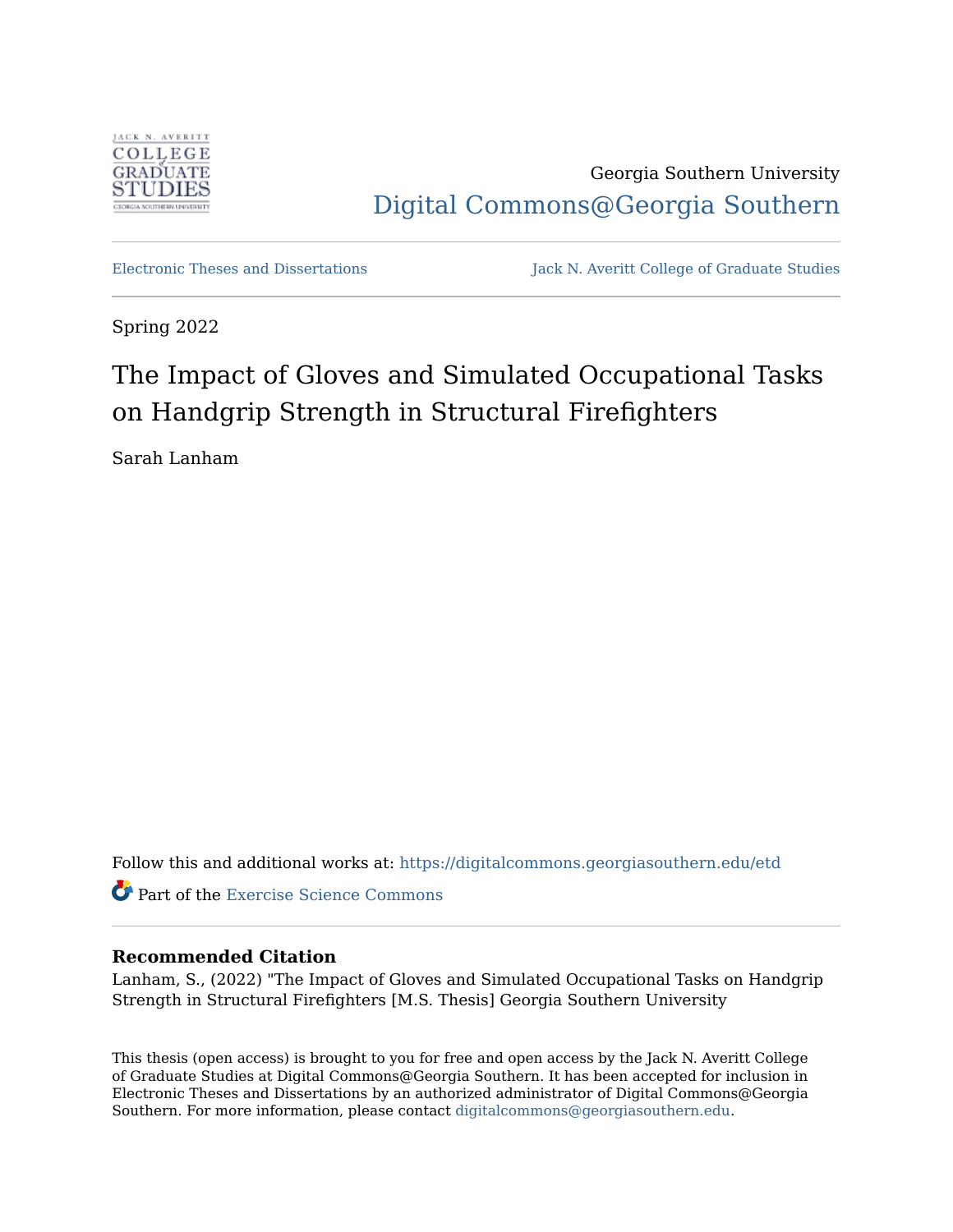# THE IMPACT OF GLOVES AND SIMULATED OCCUPATIONAL TASKS ON HANDGRIP STRENGTH IN STRUCTURAL FIREFIGHTERS

by

#### SARAH LANHAM

(Under the Direction of Stephen J. Rossi)

### ABSTRACT

Adequate handgrip strength (HGS) is important to safely and effectively perform fireground tasks. However, there is limited research describing the deleterious impact of glove use and fatigue from occupational tasks on HGS. Therefore, the aims of this investigation were to quantify the impact of glove use and occupational tasks on HGS, to explore the relationship between HGS versus the glove and taskinduced decrement in HGS, and to evaluate the relationship between HGS and decrement in HGS versus occupational performance. Fourteen (Males: n=13) career structural firefighters performed a maximal isometric HGS assessment with and without gloves before and immediately following completion of a simulated fireground test (SFGT). A general linear model with written contrasts was used to identify significant differences in HGS between conditions. Pearson Product Moment Correlations were used to describe bivariate relationships. Significance was set at  $p<0.05$ . There were significant main effects indicating that gloves, performing occupational tasks, and their combined effects decreased HGS (*p*<0.001 for all). There were strong inverse relationships between baseline (barehanded) HGS versus the decrement in HGS from donning gloves  $(r=0.82, p<0.001)$  and from performing occupational tasks with gloves (r=-0.61, p=0.021). Baseline HGS and the decrement in HGS due to wearing gloves and performing occupational tasks were not correlated to the timed completion of occupational tasks (*p*≥0.27). These findings suggest that the use of regulation fire gloves and the presence of fatigue reduces maximal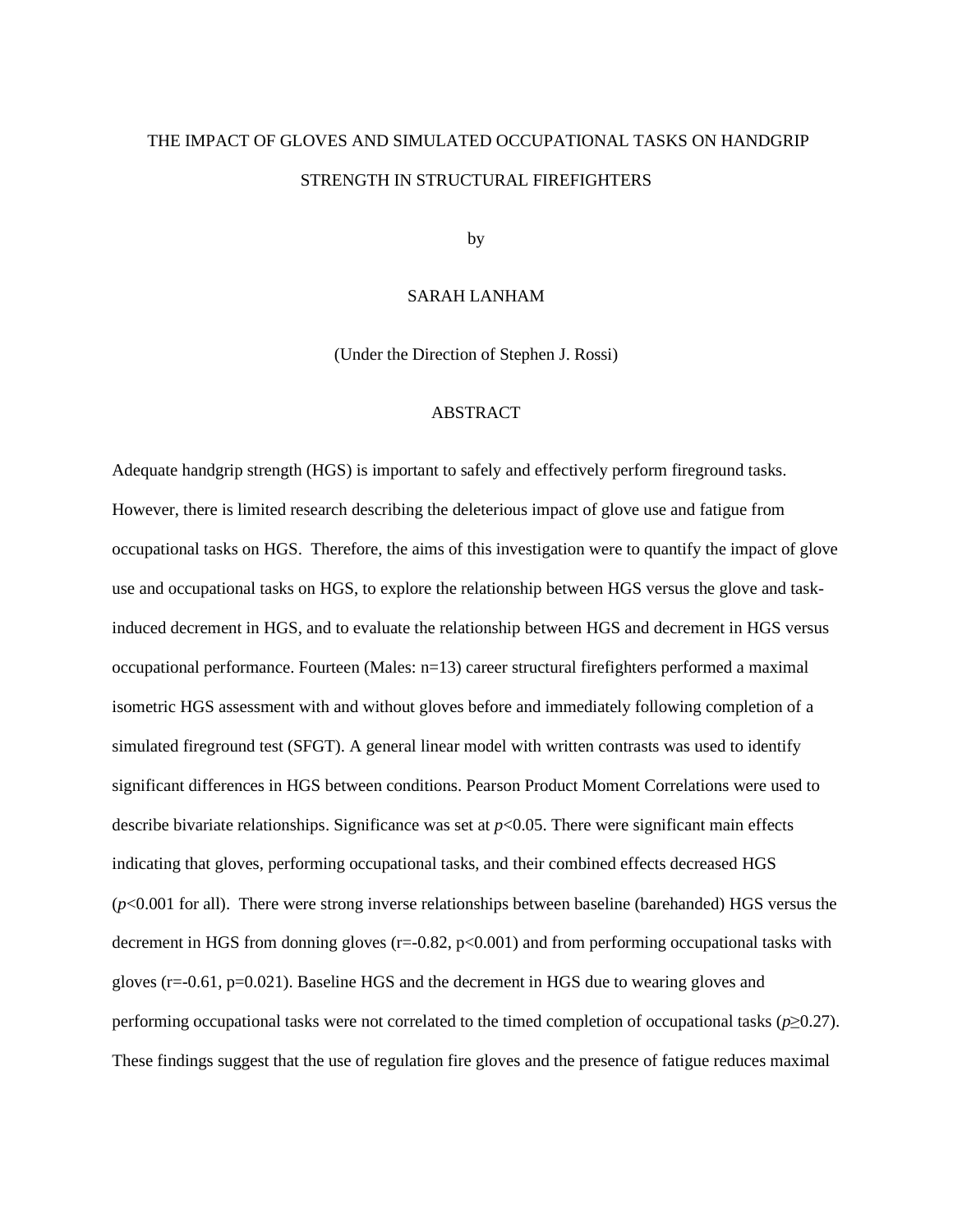handgrip force production capabilities. Practitioners are encouraged to utilize training strategies to optimize HGS among structural firefighters.

INDEX WORDS: Gloves, Tactical, Fitness, Handgrip strength, Occupational readiness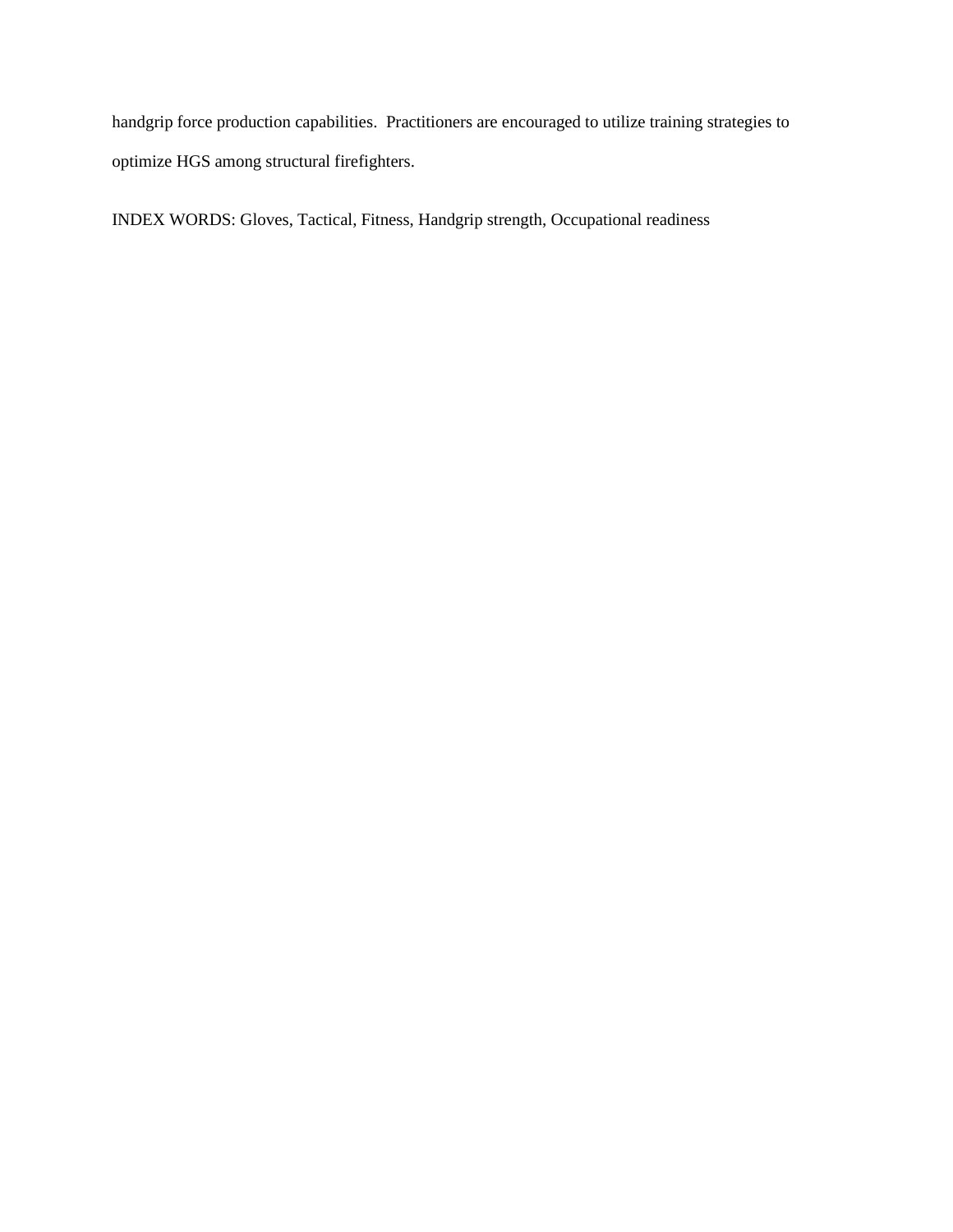# THE IMPACT OF GLOVES AND SIMULATED OCCUPATIONAL TASKS ON HANDGRIP STRENGTH IN STRUCTURAL FIREFIGHTERS

by

## SARAH LANHAM

B.S., Georgia Southern University, 2019

M.S., Georgia Southern University, 2022

A Thesis Submitted to the Graduate Faculty of Georgia Southern University

in Partial Fulfillment of the Requirements for the Degree

MASTER OF SCIENCE

WATERS COLLEGE OF HEALTH PROFESSIONS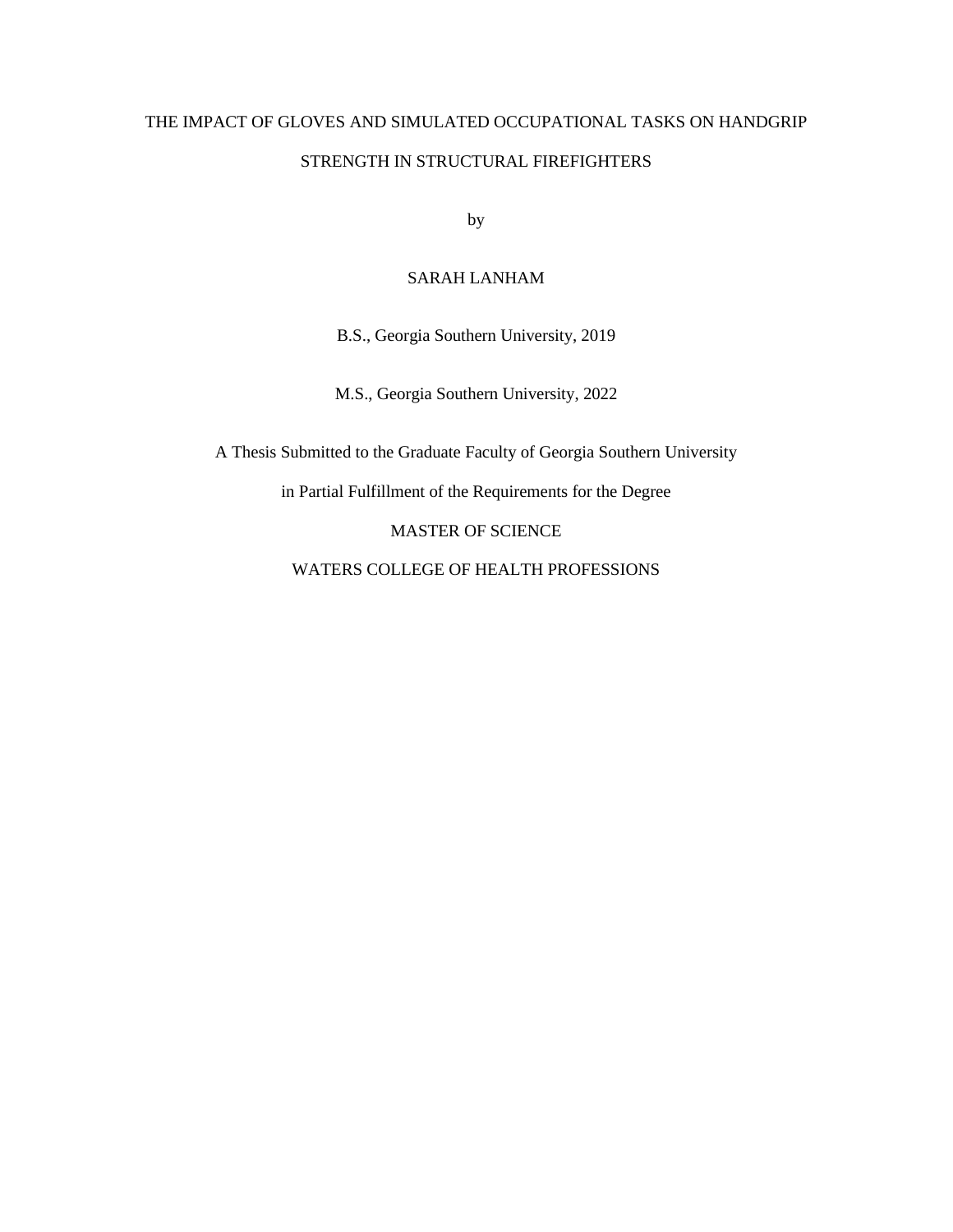© 2022

# SARAH LANHAM

All Rights Reserved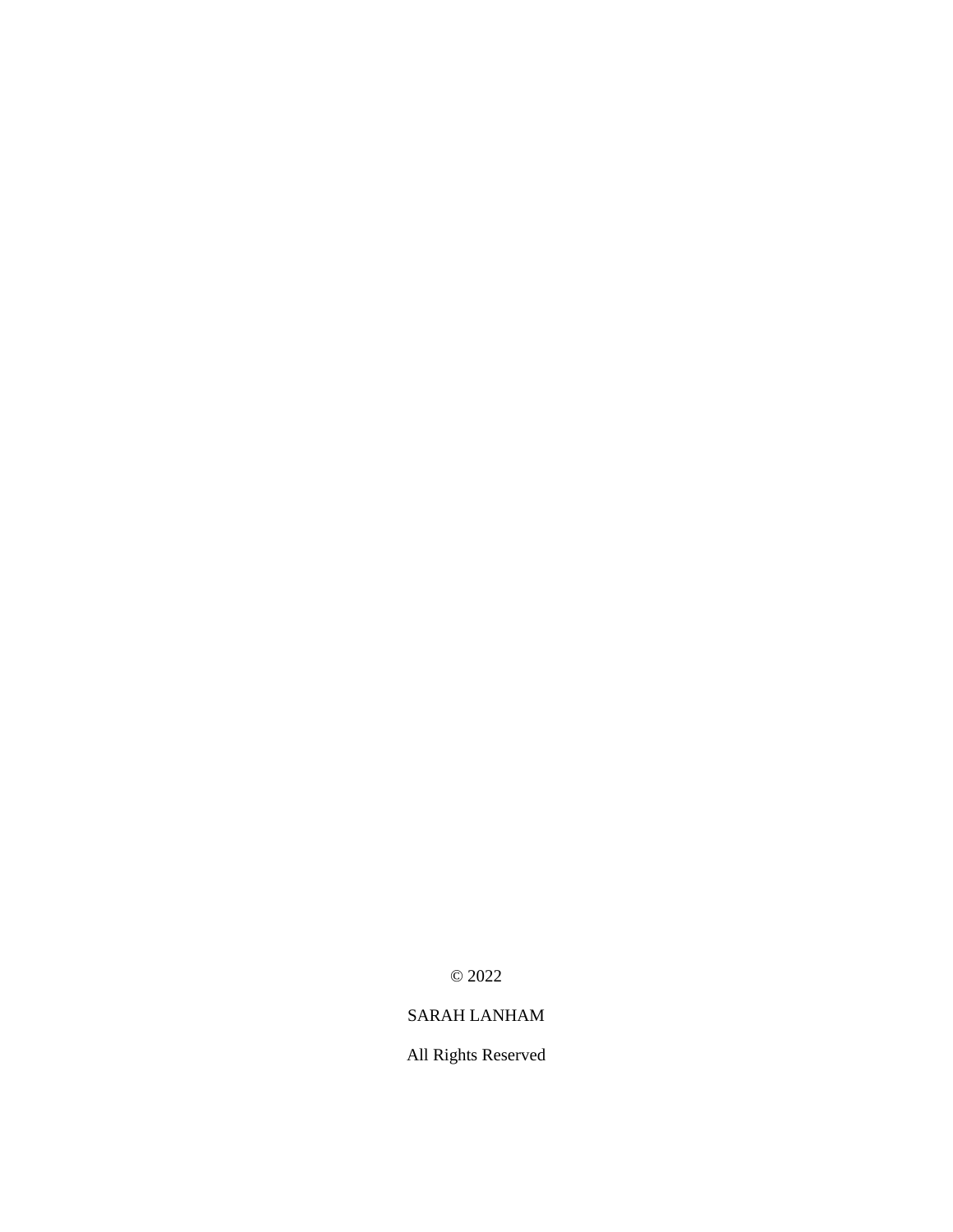# THE IMPACT OF GLOVES AND SIMULATED OCCUPATIONAL TASKS ON HANDGRIP

# STRENGTH IN STRUCTURAL FIREFIGHTERS

by

# SARAH LANHAM

Major Professor: Stephen Rossi<br>
Committee: Mark Abel Mark Abel Bridget Melton Haresh Rochani

Electronic Version Approved: May 2022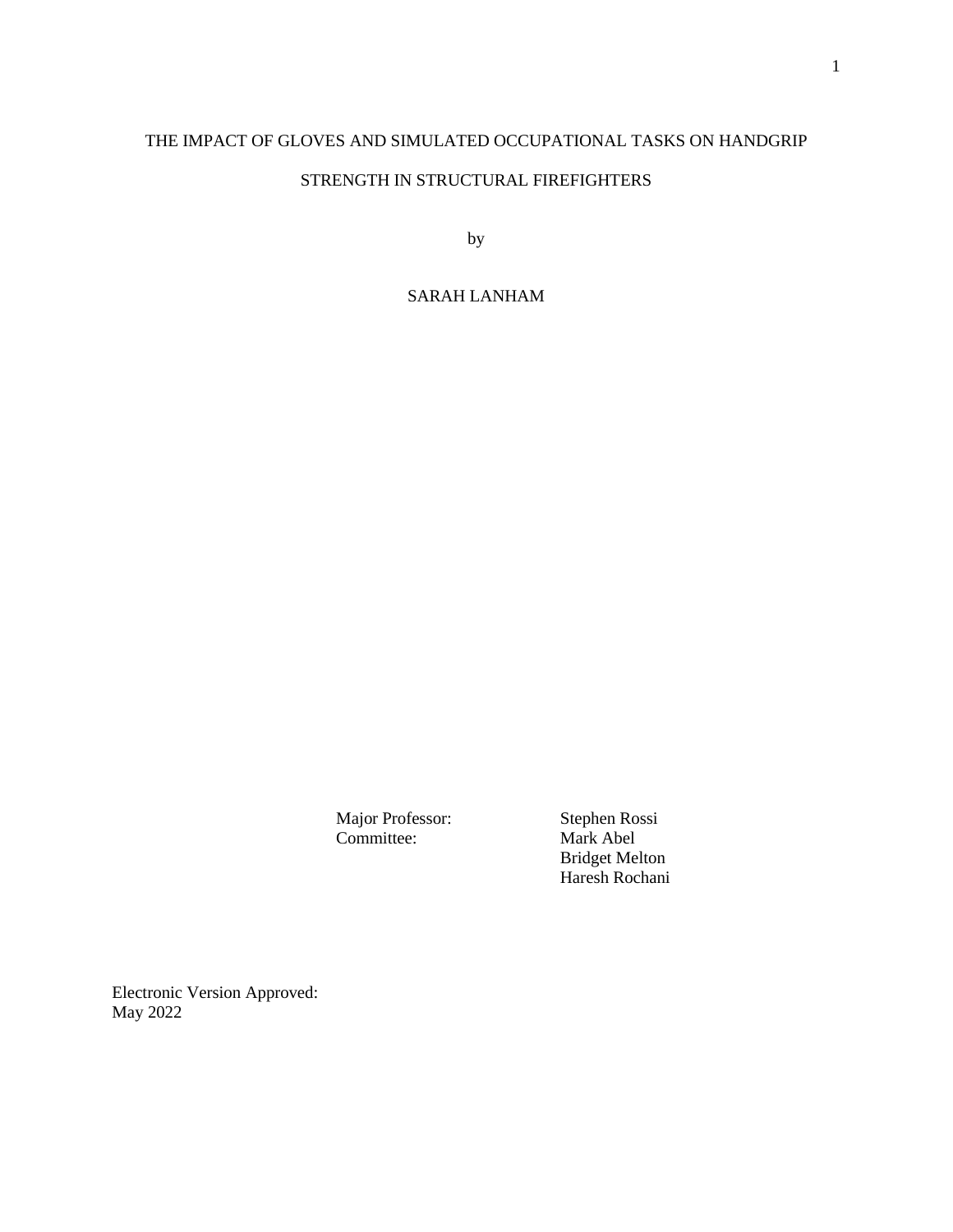#### ACKNOWLEDGMENTS

The world is a better place thanks to people who want to develop and lead others. I'm eternally grateful to my advisors for their patience and guidance throughout this novel learning opportunity. I owe Dr. Haresh Rochani, Director of the Carl E. Peace Center for Biostatistics at Georgia Southern University, a huge thank you for his guidance with the statistical analyses of this project.

I am grateful to Dr. Stephen Rossi, Professor and Associate Dean of the Waters College of Health Professions at Georgia Southern University, for volunteering to chair my thesis from the beginning. I am thankful for his guidance, insightful comments, and contribution to this project.

No words can sum up the gratitude I owe to Dr. Bridget Melton, Professor and Director of the Tactical Athlete Readiness and Preparedness Program at Georgia Southern University. I have admired her motivation, resourcefulness, humility, and generosity since I was an undergraduate student. I would also like to sincerely thank her for the innumerable opportunities offered beyond this work, which enriched me both personally and professionally. She is a strong pillar in my success and is undoubtedly a role model for my career aspirations.

I would like to express my deep gratitude to Dr. Mark Abel, Associate Professor and Director of the First Responder Research Laboratory at the University of Kentucky. His generosity made the entire project possible and his unwavering enthusiasm for applied exercise physiology kept me constantly engaged in my research. His patience, wisdom, and encouragement pushed me farther than I thought I could go. He has truly revived my desire to pursue a career in academia.

A very special thank you to Emily Langford, Ph.D. candidate at the University of Kentucky, who has been a premier example of a scholar and a friend for the past several years. This project was a small part of her brilliant and impactful doctoral dissertation. It has been my privilege to work alongside her throughout our academic pursuits thus far. I am honored to follow in her footsteps and have huge shoes to fill.

I must express my profound gratitude to my family for providing me with unfailing support and continued encouragement throughout the process of researching and writing this thesis. I cannot thank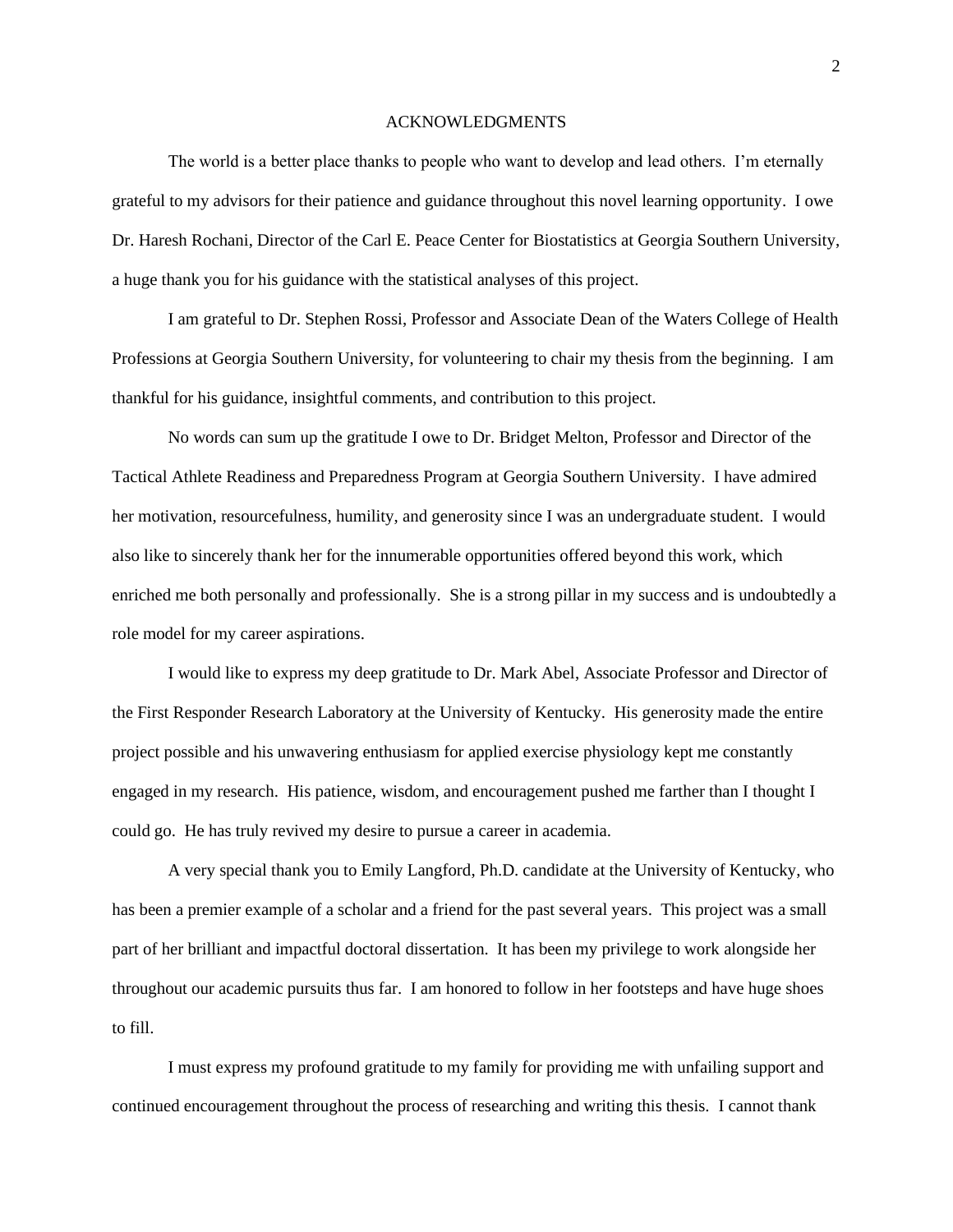them enough for their selfless understanding regarding my lack of recent family involvement resulting from academic pursuits. This accomplishment would not have been possible without them.

I would like to thank the training officers and incumbent firefighters of the City of Savannah Fire Department who were involved in the validation of the simulated fireground test and kindly volunteered to participate in this study. Without their passionate participation and input, the study would not have been successfully completed. Additionally, I am grateful to the University of Kentucky for funding this project. My appreciation extends to my classmates and the lecturers at Georgia Southern University. Without their friendship, I'm not sure I would have made it this far with my sanity still intact. I'm grateful to have gotten to know each of you and am excited to see what you accomplish.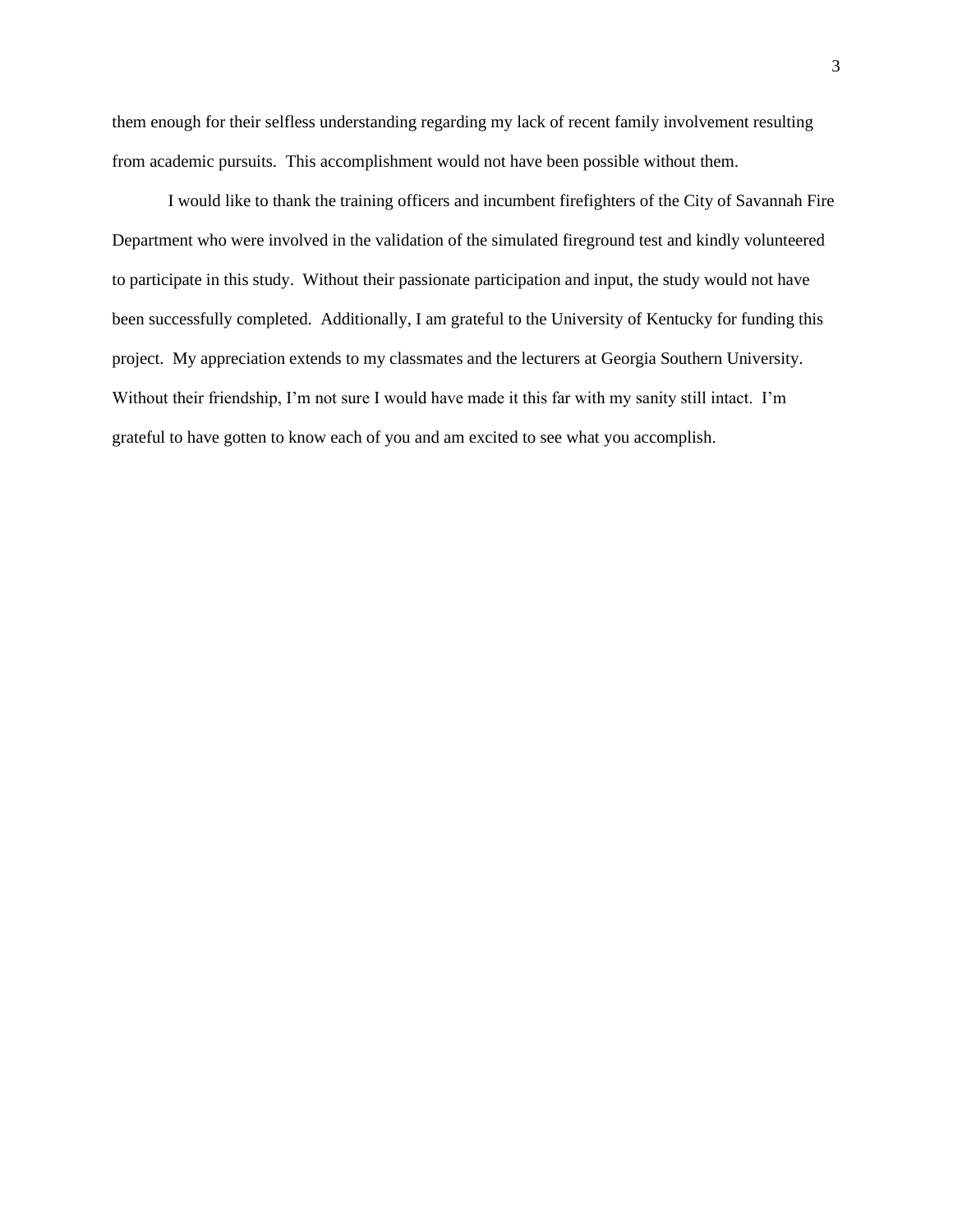# TABLE OF CONTENTS

|                   | $\overline{2}$ |
|-------------------|----------------|
|                   | 5              |
|                   | 6              |
| <b>CHAPTER</b>    |                |
|                   | 7              |
|                   | 9              |
|                   | 18             |
|                   | 23             |
|                   | 28             |
|                   | 29             |
|                   | 30             |
| <b>APPENDICES</b> |                |
|                   | 35             |
|                   | 47             |
|                   | 48             |
|                   | 49             |
|                   | 50             |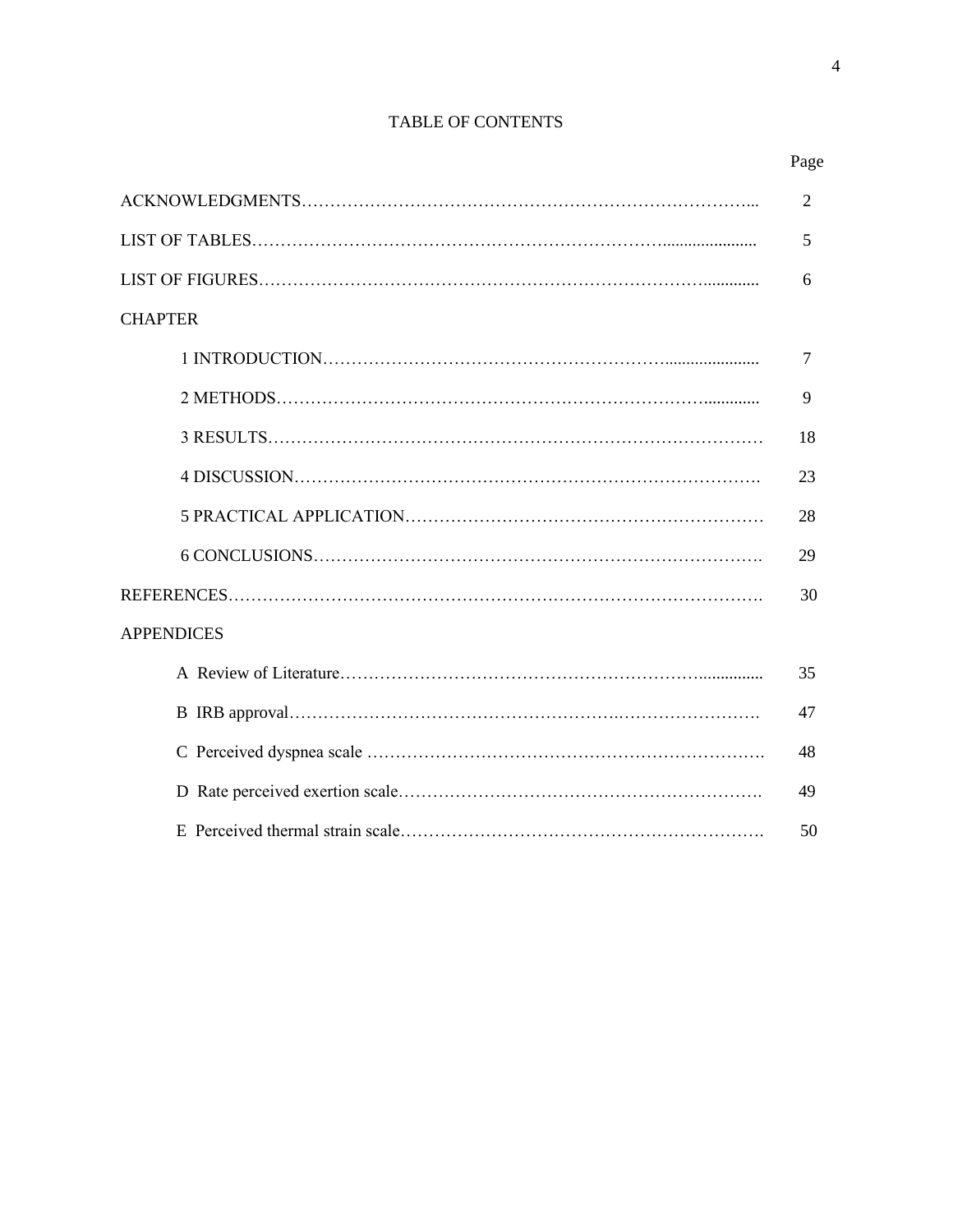# LIST OF TABLES

| Table 1: Demographic and anthropometric characteristics of 14 structural firefighters       | 18 |
|---------------------------------------------------------------------------------------------|----|
| Table 2: Performance characteristics of 14 structural firefighters                          | 19 |
|                                                                                             | 19 |
| Table 4: Absolute (Abs) and relative changes in dominant handgrip strength and correlations |    |
|                                                                                             | 21 |
| Table 5: Correlations between baseline handgrip strength and glove- and task-induced        |    |
| handgrip strength decrements versus timed completion of the breach and pull task (s) and    |    |
|                                                                                             | 21 |
| Table 6: Physiological and perceptual outcomes before and after completion of a simulated   |    |
|                                                                                             | 22 |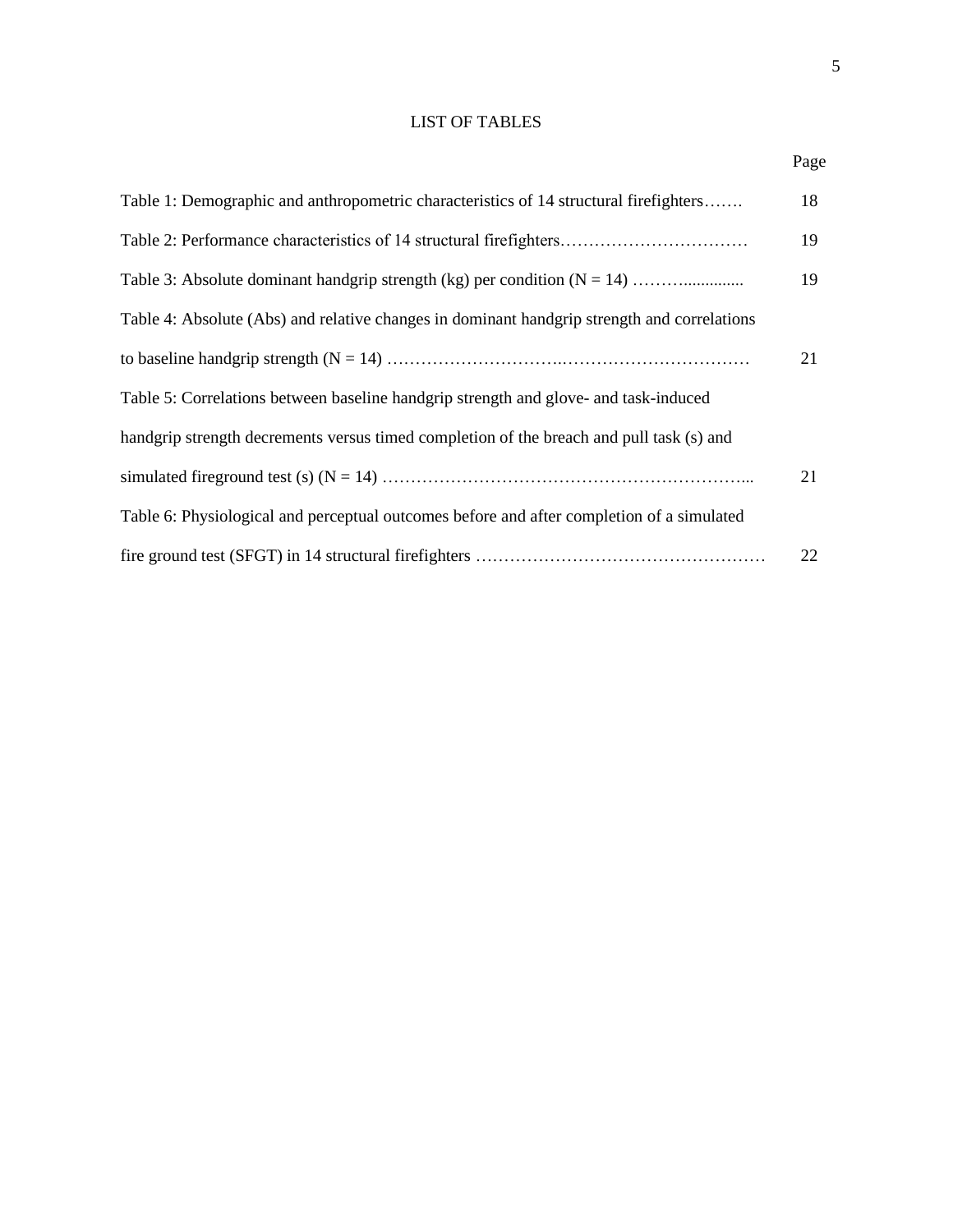## LIST OF FIGURES

|                                                                                    | Page |
|------------------------------------------------------------------------------------|------|
| Figure 1: An example of two stages of the 28-meter 30-15 Intermittent Fitness Test | 12   |
| Figure 2: Schematic of the simulated fireground test tasks in sequential order     | 15   |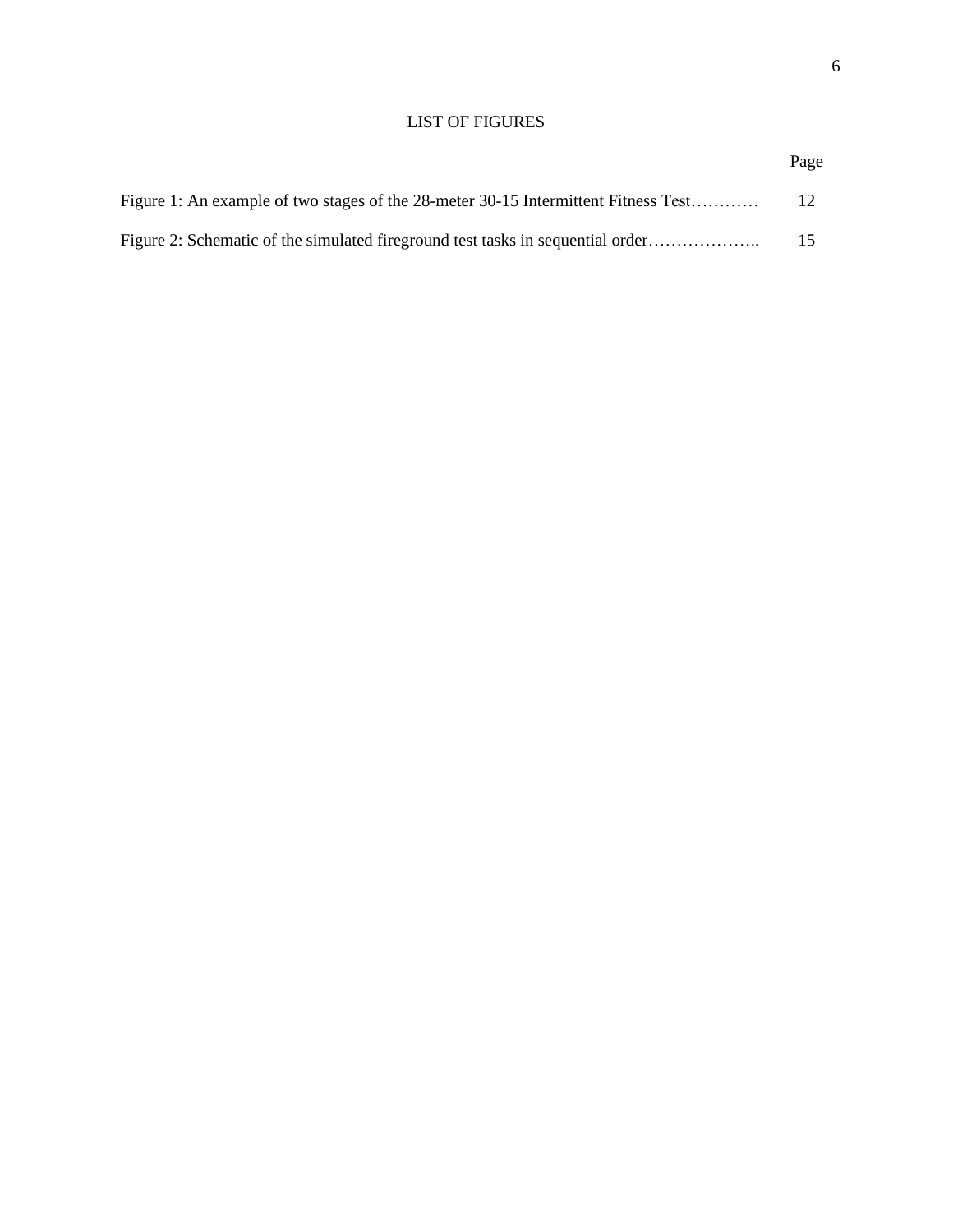#### CHAPTER 1

#### INTRODUCTION

Firefighting involves performing strenuous occupational tasks in hazardous environments. Adequate handgrip strength is important to safely and effectively perform firefighting tasks (Lindberg, Oksa, & Malm, 2014; Williford et al., 1997). Many of these tasks involve the use of hand and power tools (e.g., pike poles, chainsaws, sledgehammers). Holding a tool with appropriate grip force is a complex motor task (Domalain et al., 2008). An insufficient amount of applied force can result in the tool slipping, posing a safety hazard to the firefighter, bystanders, and the environment. Furthermore, excessive muscle fatigue may disrupt firefighters' attention and subject them to an increased risk of injury or death (Games et al., 2020; Sonne et al., 2015). In addition, previous investigations have reported that maximal handgrip strength is positively correlated with overall strength (Bohannon, 2008) and firefighters' work efficiency (Lindberg, Oksa, & Malm, 2014; Williford et al., 1997).

Several occupational factors may be associated with impaired handgrip strength including the use of standard issued gloves and muscular fatigue from occupational tasks. For instance, Bishu and Klute (1995) demonstrated that extravehicular activity (EVA) gloves significantly reduced handgrip strength (- 50%, *p* < 0.01). Bishu and Klute (1995) also noted that donning gloves increases grip span and results in an earlier contact between fingers indicating that handgrips with versus without gloves are biomechanically different. In addition, Dianat and colleagues (2012) reported that wearing cotton, nylon, and nitrile-coated cotton gloves decreased handgrip strength compared to barehanded grip strength and that longer glove use further reduced hand performance capability. Furthermore, Cochran and colleagues (1986) observed significant decrements in total grip force capabilities when donning multiple glove types (leather and cotton, steel mesh, leather, nylon and steel, and cotton) compared to barehanded. This research indicates that glove use and extended performance of occupational tasks may impart independent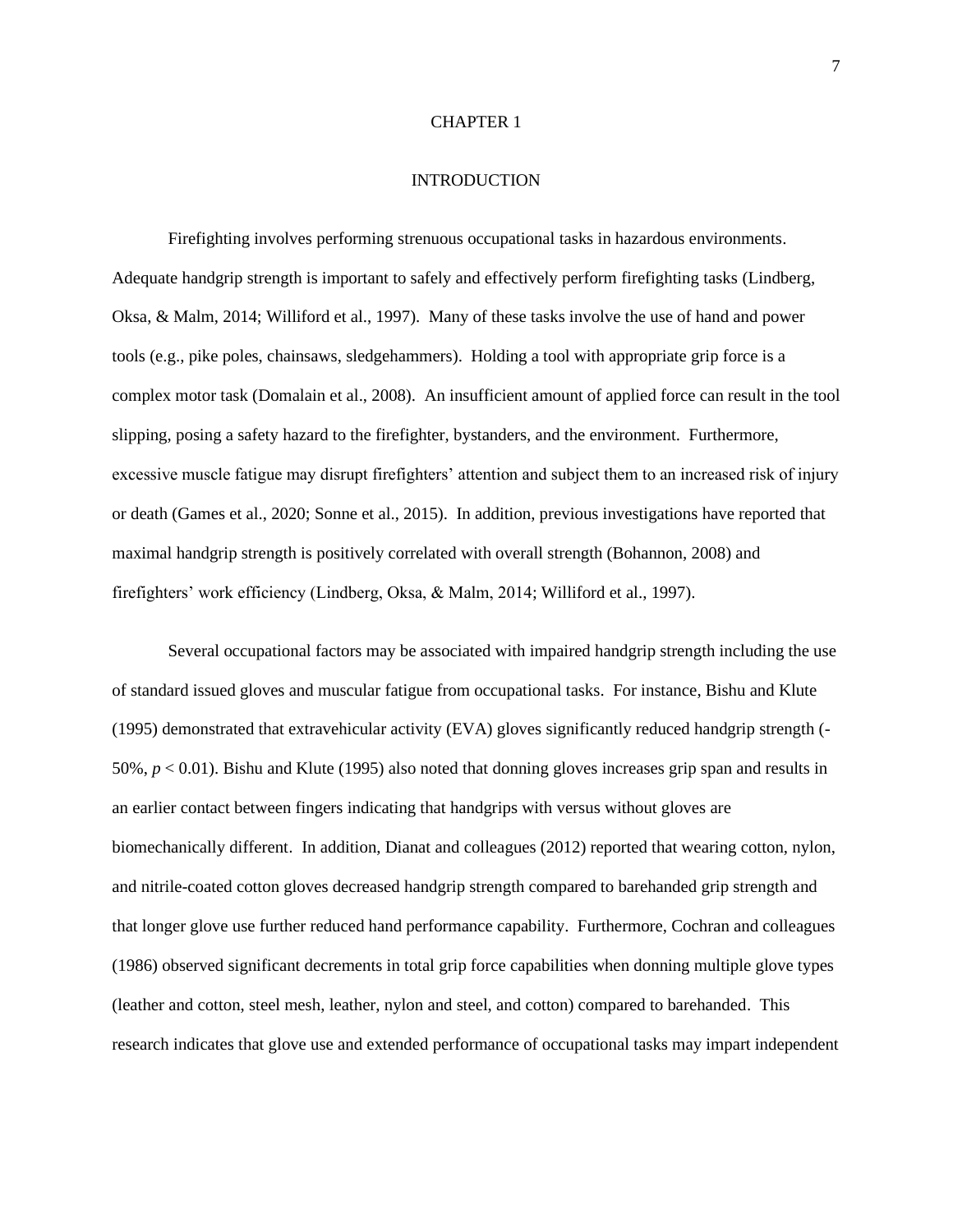and collective effects on handgrip strength and occupational performance in other populations. However, additional occupationally specific research is necessary to quantify these effects among firefighters.

It is important to gain an understanding of the factors that may negatively affect handgrip strength, and ultimately occupational performance, to identify and implement appropriate countermeasures, which may include exercise interventions, glove material, and design, and enhanced ergonomic tool design. To date, no published investigations have examined the effect of regulation fire gloves or occupational tasks on handgrip strength in structural firefighters. Therefore, the primary purpose of this investigation was to quantify the impact of glove use and performance of occupational tasks on handgrip strength. It was hypothesized that absolute isometric handgrip strength would decrease while donning gloves and following completion of a simulated fireground test (SFGT). The secondary purpose was to determine if glove- and task-induced decrements in handgrip strength were associated with baseline handgrip strength and the timed completion of occupational tasks. Timed completion of the breach and pull task was selected as a measure of occupational performance because it requires adequate handgrip strength to perform and is considered one of the most physically demanding tasks associated with firefighting (Poplin et al., 2016). It was hypothesized that the glove- and task-induced decrements in handgrip strength would be inversely associated with baseline handgrip strength and inversely associated with the timed completion of a breach and pull task and a set of SFGT tasks.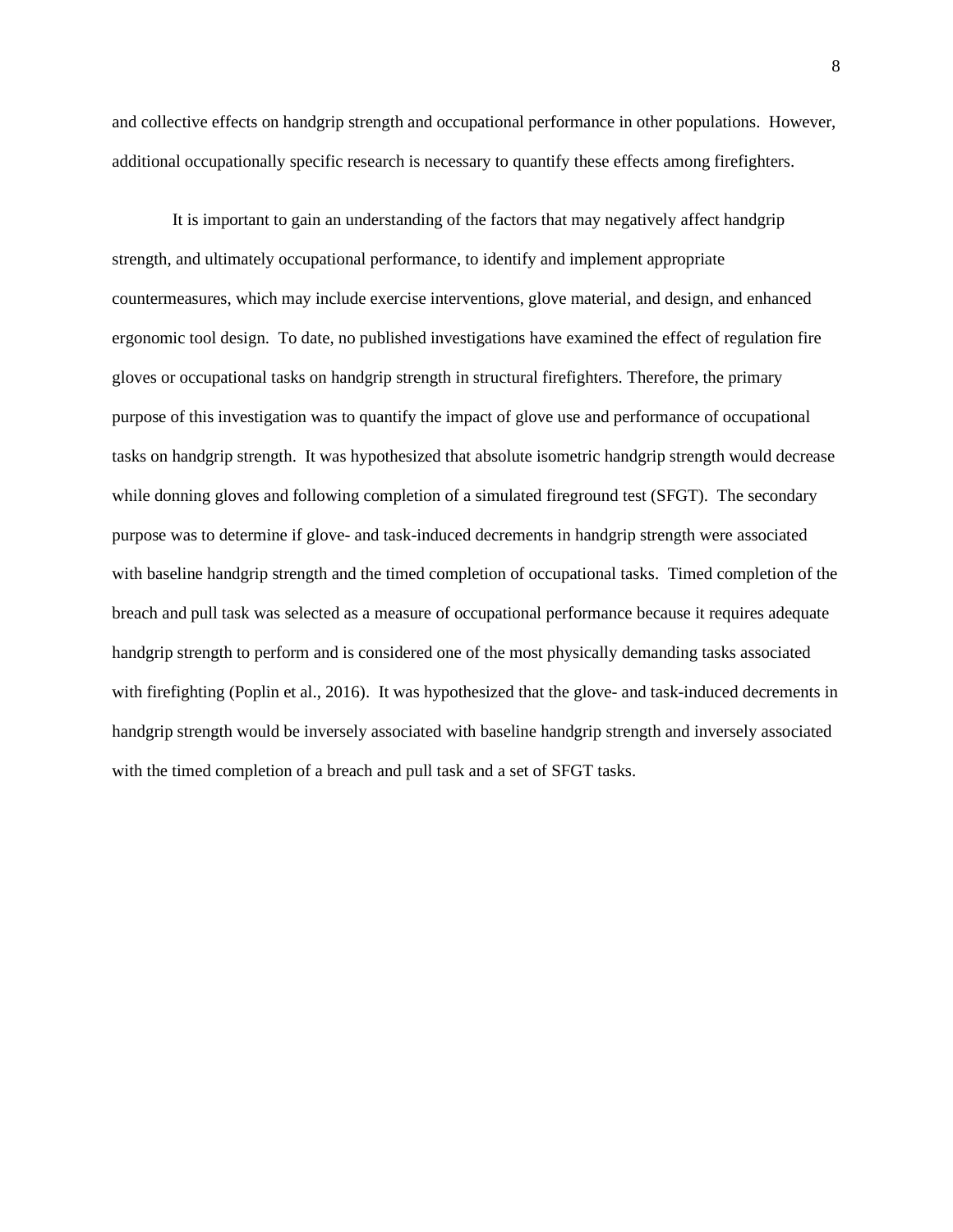#### CHAPTER 2

#### **METHODS**

#### *Experimental Approach to the Problem*

The primary purpose of this study was to determine the independent and collective effect of glove use and performance of occupational tasks on subsequent handgrip strength. Therefore, the primary purpose used a within-subjects design to descriptively compare handgrip strength levels with and without firefighter gloves before and after completion of occupational tasks. The independent variables for this purpose included the glove condition (with vs. without gloves) and occupational task condition (pre vs. post SFGT condition). The dependent variable was handgrip strength.

The secondary purpose of this study was to explore the relationship between baseline handgrip strength versus glove and task-induced decrements in handgrip strength. Thus, this purpose utilized a cross-sectional design to evaluate the relationship between baseline handgrip strength versus the gloveand task-induced decrement in handgrip strength versus baseline handgrip strength. For these analyses, the predictor variable was baseline handgrip strength and the dependent variable was the glove- and taskinduced decrement in handgrip strength. In addition, we sought to determine if any glove and taskinduced decrements in handgrip strength were correlated to the timed completion of occupational tasks. In this case, the predictor variables were the glove- or task-induced decrement in handgrip strength and the dependent variables were the timed completion of the breach and pull task and the timed completion of a set of SFGT tasks.

#### *Subjects*

Fourteen (Males: 13, Female: 1) career structural firefighters (Experience:  $8.0 \pm 5.2$  yr; Age: 35.5  $\pm$  7.2 yr; Body mass index: 27.9  $\pm$  3.2 kg·m<sup>-2</sup>) from one metropolitan fire department in the southeastern United States volunteered to participate in this study. All study procedures were approved by the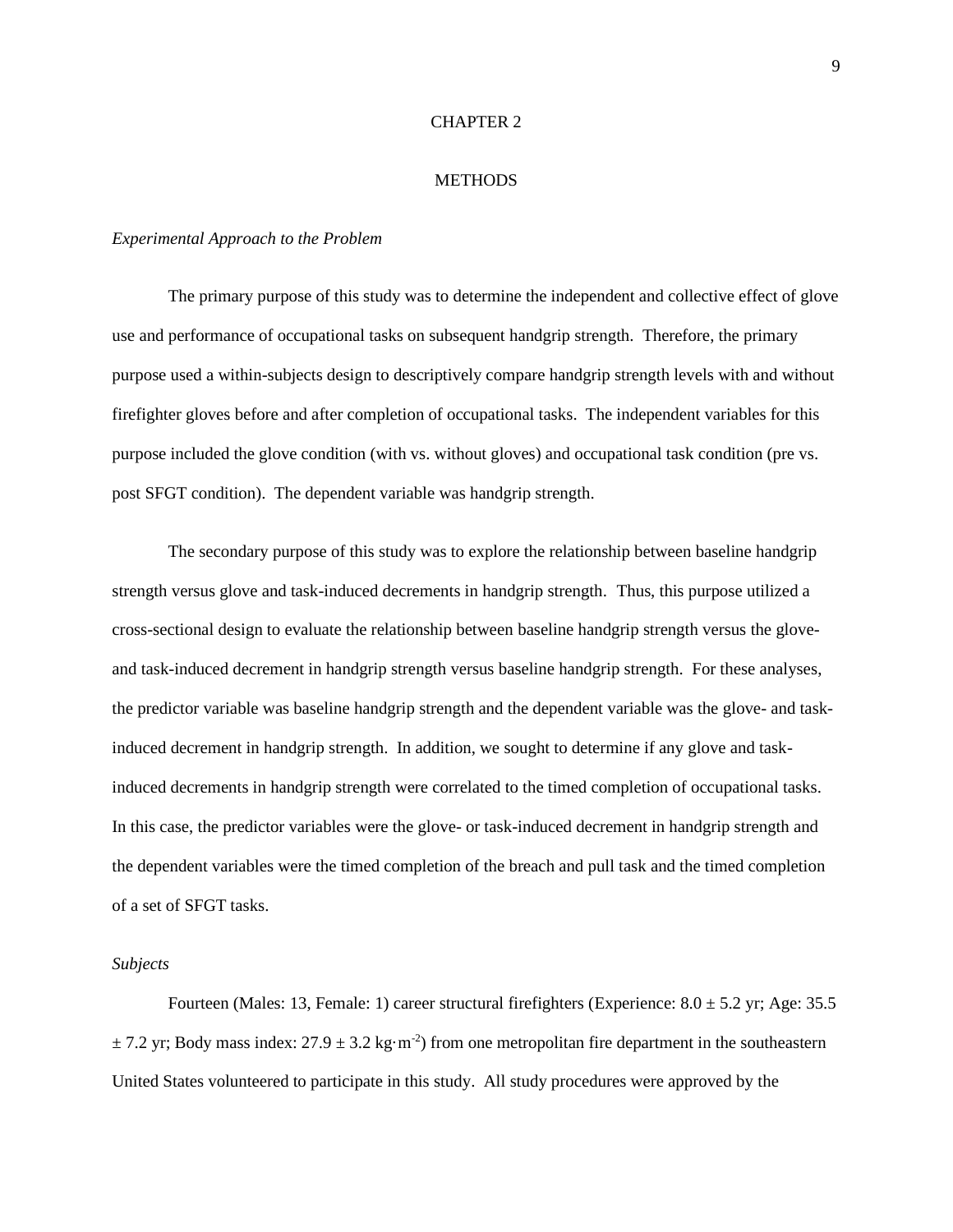University's Institutional Review Board (Protocol #67300). Subjects provided written informed consent before participation in the study. Inclusion criteria included 18-60 years of age, a full-time employee of the participating fire department, and medical duty clearance by a physician. Exclusion criteria included any respiratory or musculoskeletal condition that would impair occupational physical ability. Subjects completed a Physical Activity Readiness Questionnaire (2021 PAR-Q+) and a health history questionnaire.

#### *Anthropometrics*

Standing height was taken with a portable stadiometer (Seca 213, Seca, Chino, CA; to the nearest 1.0 cm). Body mass was measured without shoes, in standard issued departmental uniform, and in full personal protective equipment (PPE; to the nearest 0.1 kg) with a portable digital scale (Medline Digital Step-On Scale, Northfield, IL). Hip circumference was measured (to the nearest 0.1 cm) at the greatest protrusion of the buttocks with a plastic tape measure (Baseline Gulick, Quick Medical, Warwick, RI), whereas waist circumference was measured at the narrowest part of the torso between the umbilicus and xiphoid process (Dumke, 2018). Each circumference measurement was taken in triplicate to ensure internal validity. The closest two values within 1.0 cm were averaged for analysis. The waist-to-hip ratio was calculated by dividing the waist circumference by hip circumference. Body composition was assessed with a dual-frequency (5 and 50 kHz) tetrapolar bioelectrical impedance analyzer (BIA; BodyStat 1500MDD, BodyStat Ltd., Isle of Man, UK). The device reported body fat percentage, fat mass (kg), lean mass percentage, and lean mass (kg) using the manufacturer's proprietary prediction equation. This BIA device has excellent reliability ( $r > 0.90$ ,  $p < 0.05$ ) and validity ( $r = 0.83$ ,  $p < 0.05$ ). Subjects were asked to arrive in a euhydrated state and abstain from vigorous exercise for 24 hours prior to testing.

## *Muscular Power*

Muscular power was assessed to account for the potential confounding effects regarding the relationship between the glove- and/or task-induced decrements in handgrip strength and timed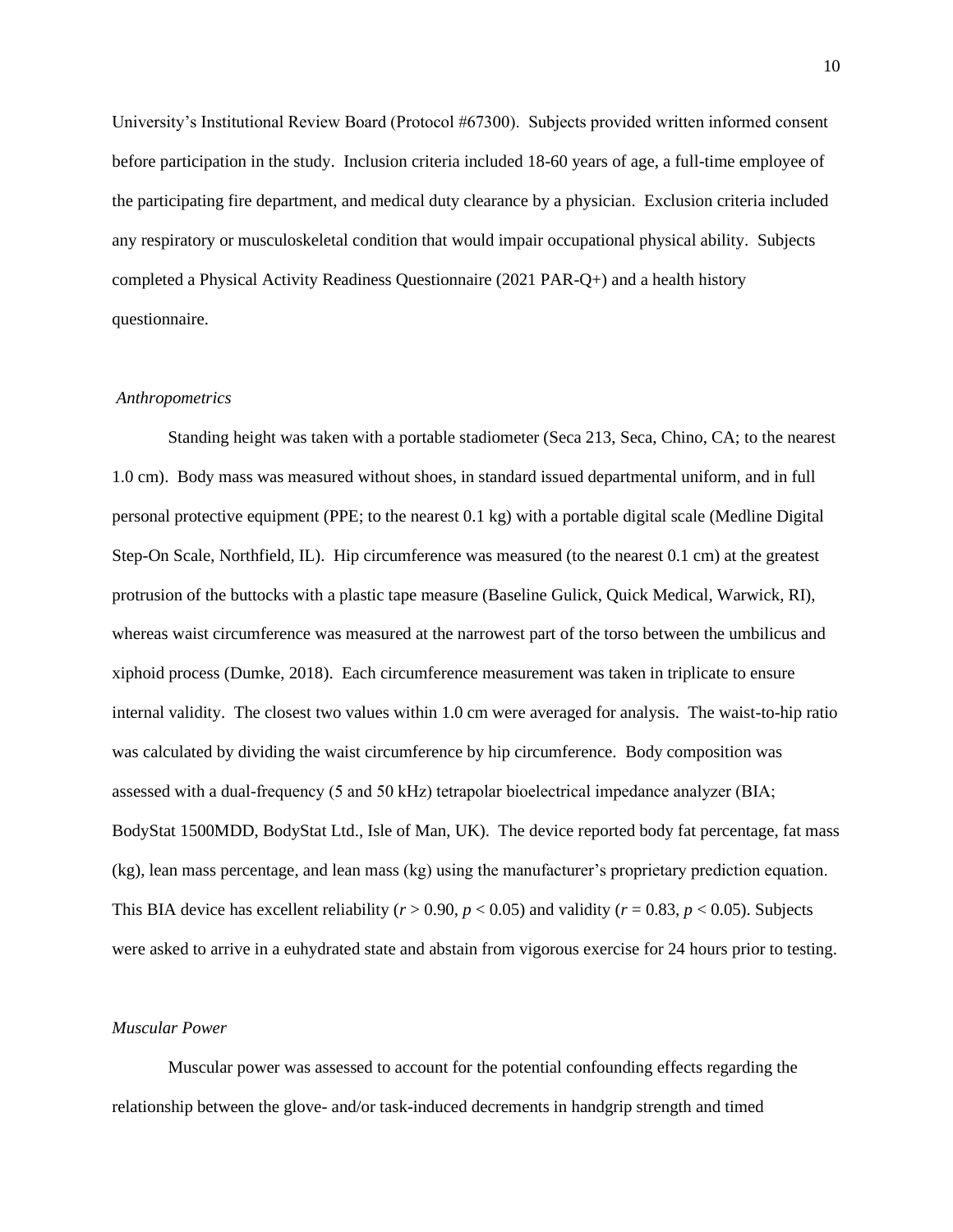completion of occupational tasks. The standing long jump was used as an assessment of lower-body power (Mann et al., 2021). The jump distance was measured as the shortest distance from the toe before take-off to the back of the rearmost heel upon landing. The highest value of three attempts was used for analyses. Lower body power was calculated using the following prediction equation: Power  $(W)$  =  $[(32.49 \times \text{jump length (cm)}) + (39.69 \times \text{body weight (kg)}) - 7,608 \times \text{Mann et al., } 2021).$ 

## *Aerobic Capacity*

Aerobic capacity was assessed to account for the potential confounding effects regarding the relationship between the glove- and/or task-induced decrements in handgrip strength and timed completion of occupational tasks. Aerobic capacity was measured via the 30-15 Intermittent Fitness Test (Buchheit, 2010) using a 28 m course (Figure 1). Each stage of the test consisted of 30 s of running and 15 s of active recovery. The 30-15 Intermittent Fitness Test has excellent test-retest reliability for maximal velocity (ICC =  $0.80-0.99$ ; CV = 1.5-6.0%; Grgic, 2021). Stage running velocities were indicated by an audio recording (Buchheit, 2010). The first stage began at  $8 \text{ km} \cdot \text{h}^{-1}$  and increased by 0.5  $km \cdot h^{-1}$  for each stage thereafter. The test was terminated if the subject did not successfully reach the 3 m safe zone at the subsequent tone three consecutive times or upon volitional fatigue. The velocity of the final completed stage was used in the statistical analysis.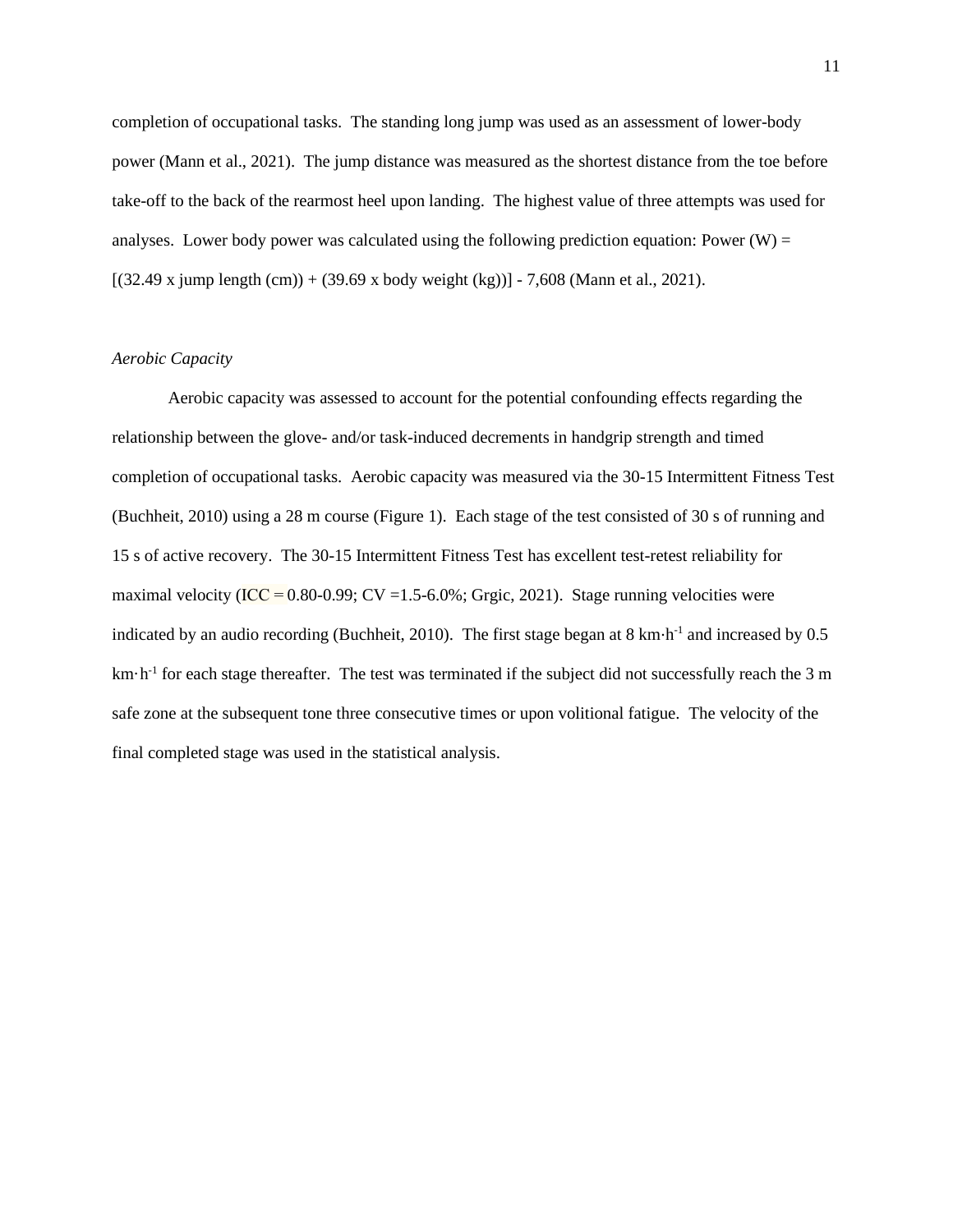

**Figure 1.** An example of two stages of the 28-meter 30-15 Intermittent Fitness Test(Larsen and Buchheit, 2019).

### *Blood Lactate*

Blood lactate was taken to reflect the anaerobic demand of performing the SFGT and has demonstrated strong test-retest reliability (*r =* 0.99*, p <* 0.05; Hart et al., 2013). Blood lactate was taken with a portable lactate analyzer (Lactate Plus, Nova Biomedical, Waltham, MA) prior to and five minutes following completion of the SFGT. Low  $(1.0\n-1.6 \text{ mmol} \cdot dL^{-1})$  and high  $(4.0\n-5.4 \text{ mmol} \cdot dL^{-1})$  control solutions were used to check the accuracy of the device. Universal precautions were used to obtain the sample. Specifically, a finger stick was administered to obtain a blood sample. The first drop of blood was discarded. The second drop of blood was applied to the assay strip.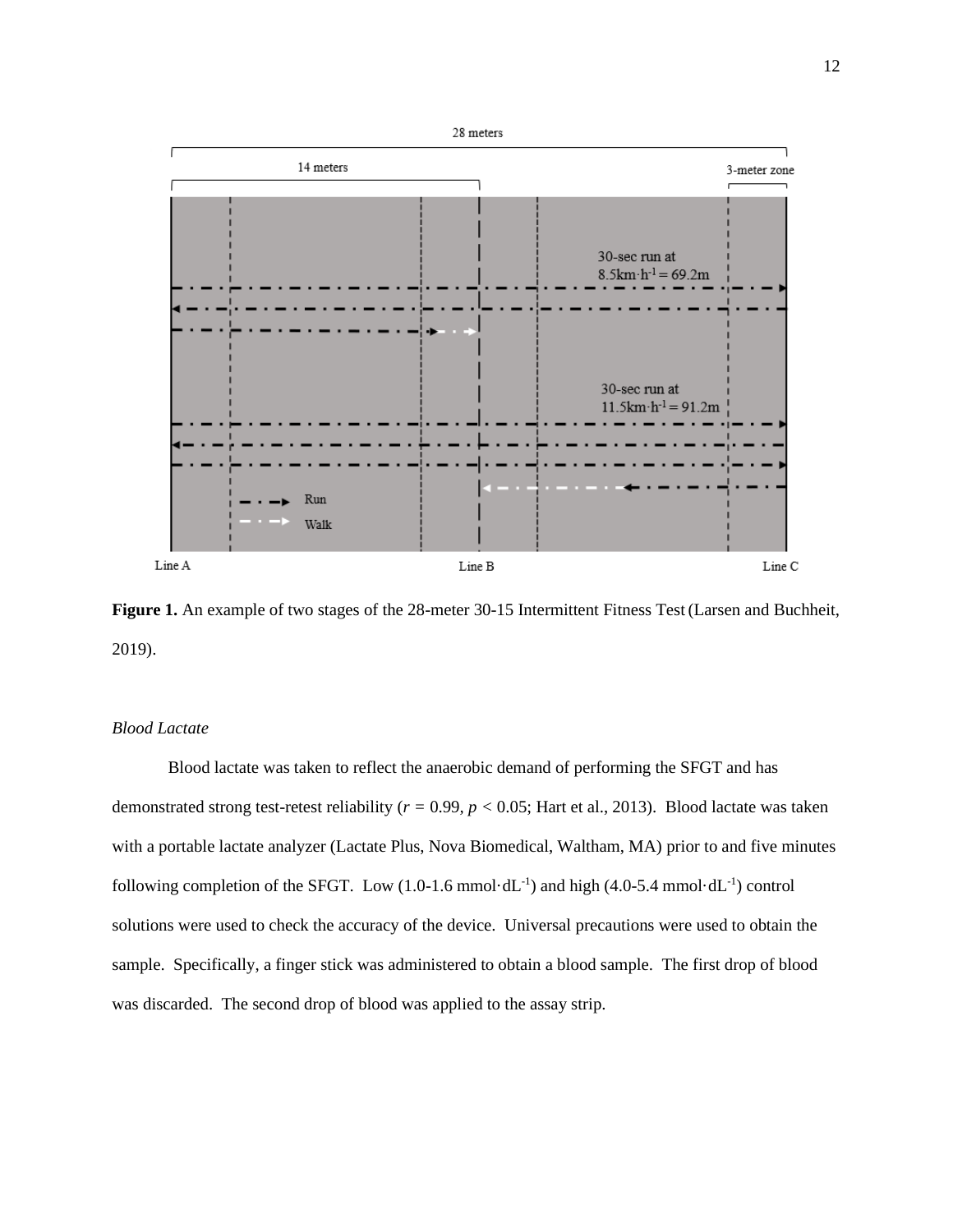#### *Handgrip Strength*

Isometric handgrip strength was assessed with a hand dynamometer (Jamar Hydraulic Hand Dynamometer 5030J1, Newport, United Kingdom; to the nearest 1.0 kg). Measurements taken with this device have good-to-excellent test-retest reliability (*r* > 0.80, *p* < 0.05; Mathiowetz et al., 1984) and concurrent validity ( $r = 0.99$ ,  $p < 0.05$ ; Mathiowetz et al., 2001).

This study utilized a standard handgrip strength assessment protocol approved by The American College of Sports Medicine (Dumke, 2018). Specifically, subjects stood during the assessment to enhance the external validity within an occupational setting. The subject was instructed to stand with the shoulder adducted, elbow unsupported and flexed to 90°, and wrist in a neutral grip position (De et al., 2011). The adjustable handle was set to fit the subjects' hands such that the second phalanx was approximately at a right angle (Beam and Adams, 2014). The device's clip was secured to the lower post. Subjects were instructed to squeeze the dynamometer with maximal effort for three seconds before releasing tension. The peak-hold needle determined peak force and that value was recorded. Two trials were taken from each hand for each condition to assess test-retest reliability, alternating hands between measurements. Data from the present study indicated that the handgrip strength trials resulted in excellent test-retest reliability ( $r \ge 0.93$ ,  $p < 0.01$ ) for each of the four conditions.

To begin, the first condition examined handgrip strength without gloves before the SFGT. Next, subjects donned regulation firefighting gloves (FireCraft Phoenix, FC-P5000, Columbus, OH) and repeated the handgrip strength assessment. Subjects then performed a set of simulated occupational tasks. Immediately following completion of the last task (breach and pull task), subjects completed the third handgrip strength condition while wearing gloves. Finally, subjects removed the gloves and performed a barehanded grip strength test following the occupational tasks. The highest value from each hand for each condition was used for analyses.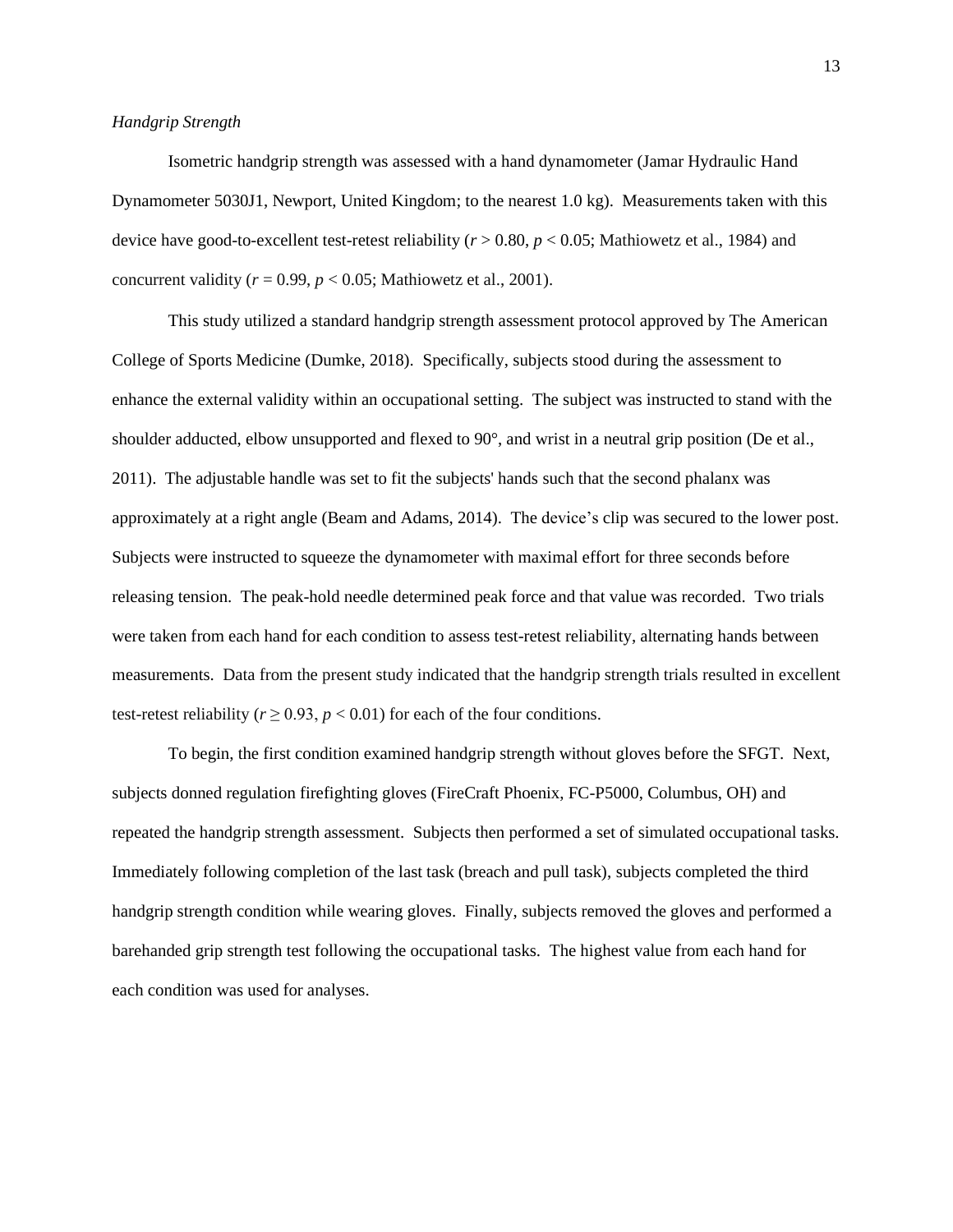Subjects performed a simulated fireground test (SFGT) mimicking occupational tasks (Figure 2) which is similar to that conducted by numerous fire departments. The tasks and dimensions were derived from a department-specific job task survey and analysis. All subjects performed two familiarization trials of the SFGT at a fixed pace (as part of another study) prior to performing the official trial at a selfselected occupationally relevant pace. "Occupationally relevant" refers to a comfortable and familiar pace that is likely to mimic effort during an emergency response. Subjects wore full personal protective equipment (PPE) (i.e., NFPA 1971: standard helmet, gloves, boots, turnout coat, and pants) and utilized a self-contained breathing apparatus (SCBA; Scott Inc., Monroe, NC, USA; PPE mass:  $23.8 \pm 1.3$  kg). The SFGT was composed of eight occupational tasks and began as the subjects ascended three levels of two 9 stair flights separated by a landing (total of 54 stairs) while carrying a hose packaged as a high-rise pack (Mass: 9.1 kg). The subjects touched the wall on the fourth level, placed the high-rise pack on the landing, and descended to the ground floor. Next, subjects walked 8.2 m to the next task and advanced a 1<sup>3/4</sup> inch charged hoseline in a straight line for 30.5 m. Then, subjects walked 3.4 m and carried a K12 saw and chainsaw (Mass: 27.2 kg) 30.5 m in a straight line, around a cone, and returned to the starting position (Total distance: 61 m). Next, subjects walked 37.4 m and raised a 7.3 m aluminum extension ladder from the ground to the side of a structure using a hand-over-hand technique touching each rung and lowered the ladder to the ground in a similar manner. Then, subjects walked 17.3 m to complete a simulated forcible entry task by striking a pneumatic device with a sledgehammer (Mass: 4.5 kg) until the completion tone was audible. Then, subjects walked 53.5 m and performed a right-hand search by crawling 49.1 m on hands and knees in a square pattern. After the search, subjects walked 15.1 m to and dragged a mannequin (Mass: 75 kg) 7.6 m, around a cone, and returned to the starting position (total distance: 16.8 m). Lastly, subjects walked 8.5 m and performed a breach-and-pull task with a threaded pike pole inside an equipment frame. The breach-and-pull is a task that simulates checking for fire extension in a ceiling structure and requires sufficient handgrip, as well as upper and lower body strength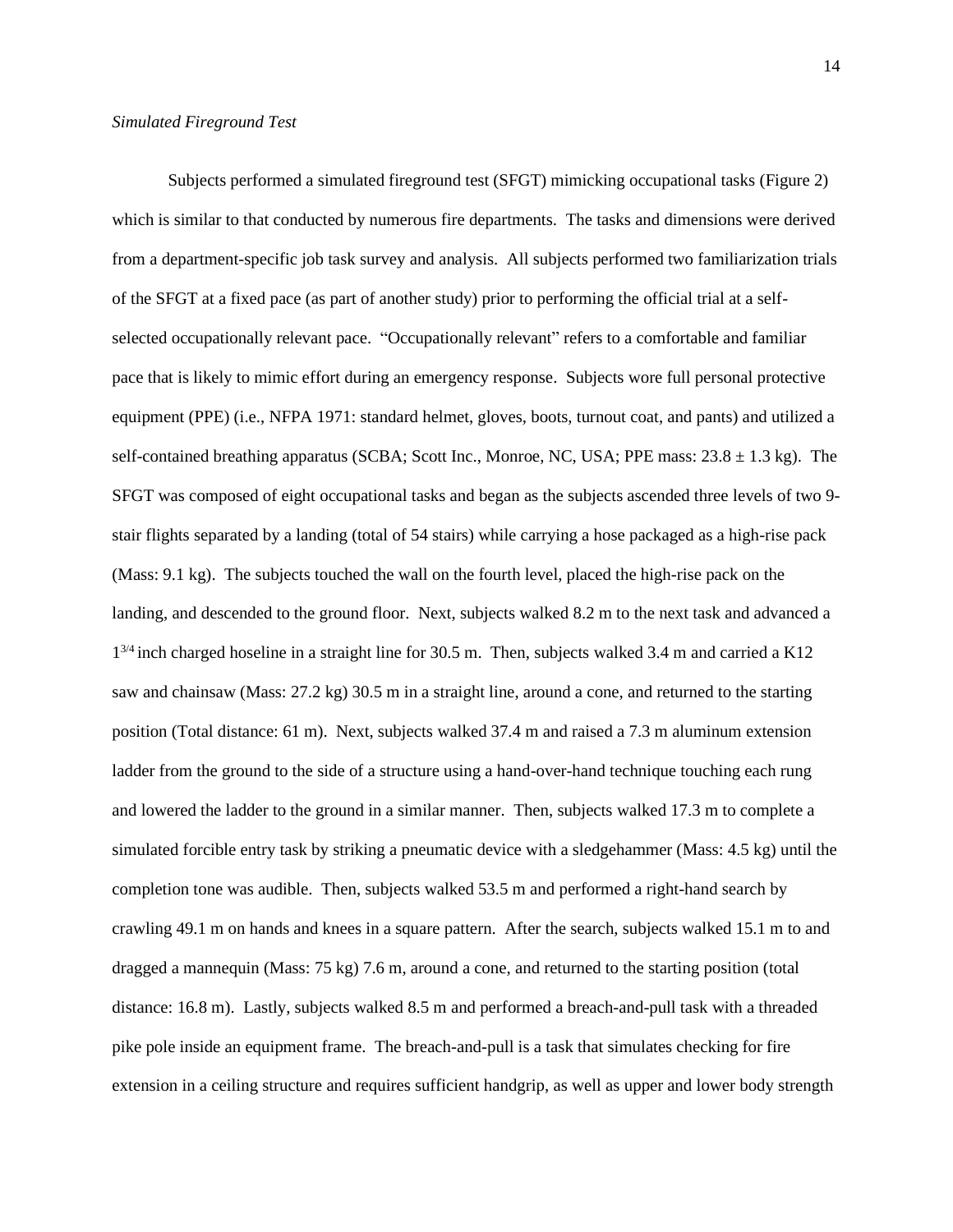

**Figure 2.** Schematic of the simulated fireground tasks in sequential order.

Assessments of perceived exertion, dyspnea, and thermal strain were taken before the SFGT and immediately following the final handgrip assessments post-SFGT. Dyspnea was measured with the 0-10 category-ratio scale (Borg, 1982;  $0 =$  Nothing at all;  $10 =$  Shortness of breath so severe you need to stop) (Appendix A). The 0-10 Borg RPE scale has been used in previous research to assess firefighters' rating of perceived exertion (Dennison et al., (2012). Before and following completion of the SFGT, subjects reported their rating perceived exertion using a 10-point category-ratio scale  $(0 = \text{Nothing at all}; 10 =$ Very, very hard) (Appendix B). Immediately before testing, ambient temperature, humidity, and heat index were reported. Before and following completion of the SFGT, subjects reported perceived thermal strain on a seven-point Likert type scale ranging from -3 (cold) to +3 (hot) (Gagge, 1967; Appendix C).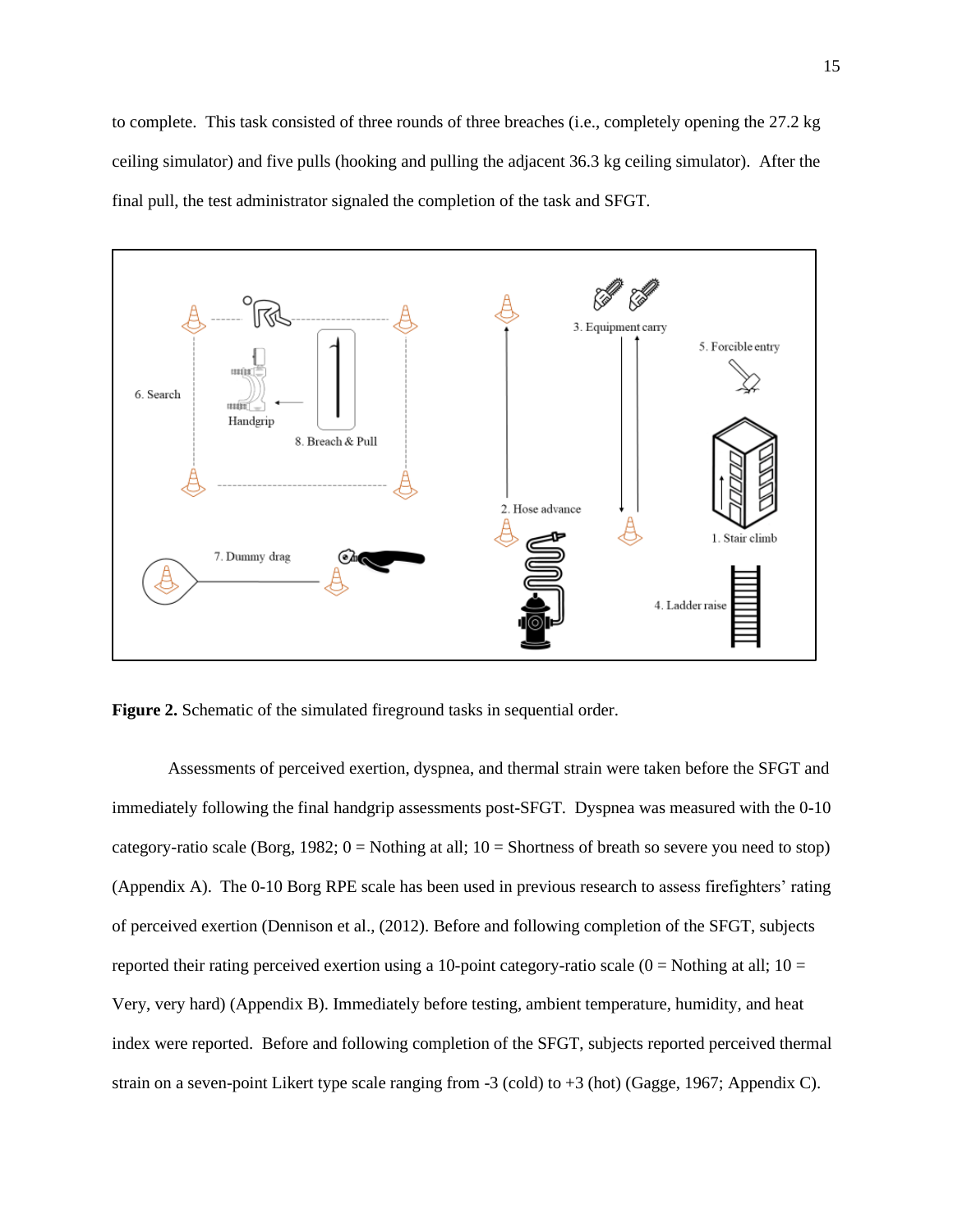#### *Statistical Analysis*

Descriptive statistics were used to represent the distributions' central tendency (mean) and dispersion (standard deviation). The normality of variable distributions was evaluated using Fischer's coefficient of Skewness and calculated as skewness divided by the standard error of skewness. Coefficients outside of the absolute value of 1.96 were deemed to be significantly skewed. General Linear Model and written contrast statements were used to evaluate the effect of gloves and occupational tasks on maximal isometric handgrip strength. Specifically, the handgrip strength assessment conditions included: pre-SFGT without gloves ( $preSFGT_{no\,glove}$ ) and with gloves ( $preSFGT_{glove}$ ) and post-SFGT with gloves (postSFGT<sub>glove</sub>) and without gloves (postSFGT<sub>no glove</sub>) conditions. The difference between preSFGT<sub>no glove</sub> and preSFGT<sub>glove</sub> described the effect of gloves on handgrip strength. The difference between preSFGT<sub>no glove</sub> and postSFGT<sub>no glove</sub> described the effect of muscular fatigue resulting from occupational tasks (without the confounding effect of wearing gloves). The difference between preSFGT<sub>no glove</sub> and postSFGT<sub>glove</sub> described the combined effect of the glove and occupational tasks on handgrip strength. The difference between preSFGT<sub>glove</sub> and postSFGT<sub>glove</sub> described the effect of fatigue from occupational tasks while wearing gloves. The difference between preSFGT<sub>glove</sub> and postSFGT<sub>no glove</sub> examined combined main effects and therefore was not used for analyses.

Pearson Product Moment Correlations were used to describe the bivariate relationships between baseline handgrip strength and glove- and task-induced decrements in handgrip strength. Pearson correlations were also used to describe relationships between baseline handgrip strength and glove- and task-induced decrements in relative handgrip strength versus timed completion of the breach and pull task and the timed completion of all SFGT tasks. Relative handgrip strength for each condition was calculated as: ((experimental condition - baseline) / baseline condition) x 100. Additionally, paired *t*-tests were used to assess differences between pre-and-post-SFGT physiological (i.e., blood lactate concentration) and perceptive responses (i.e., RPE, dyspnea, thermal strain). The level of significance was established *a*-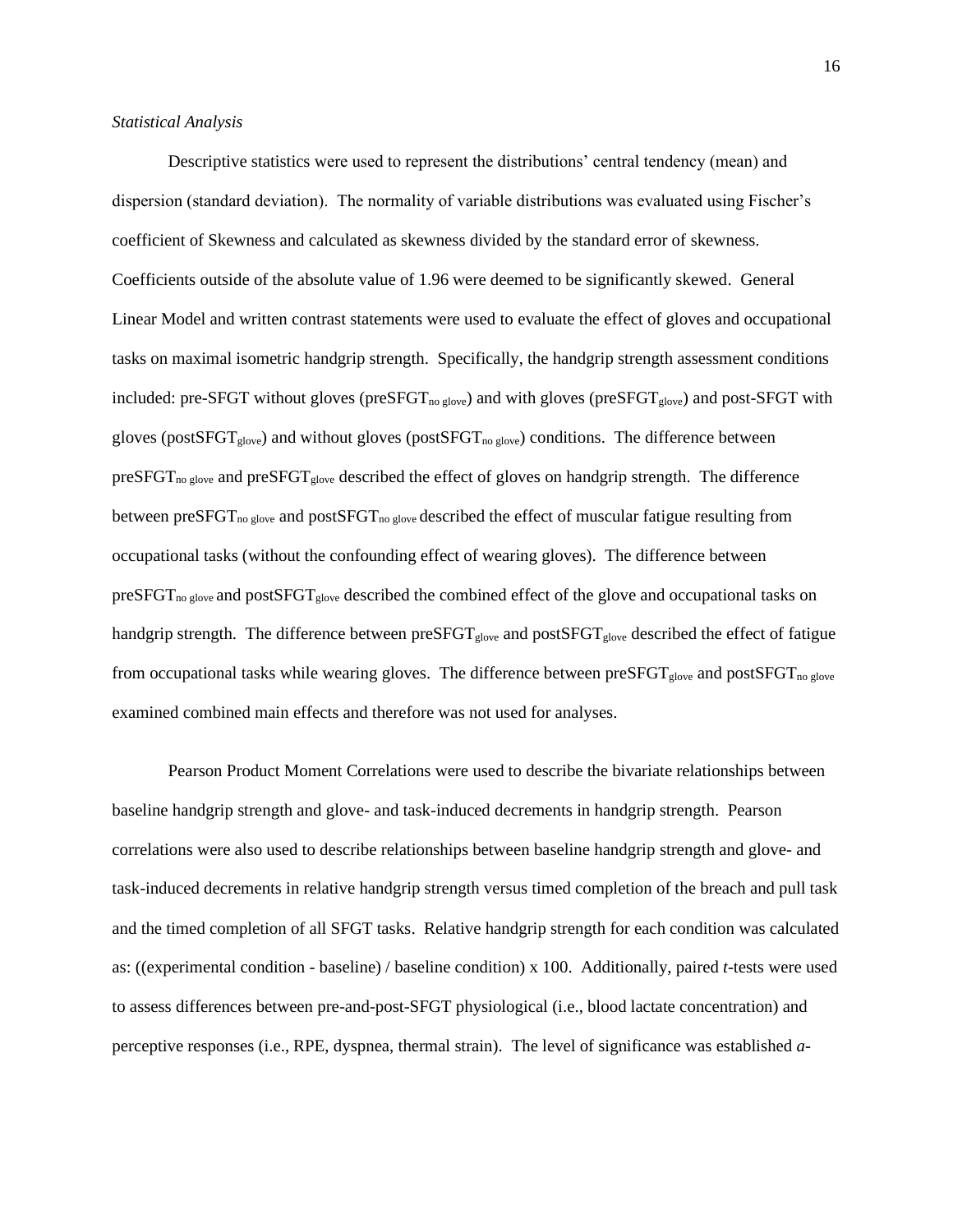priori and set at *p* < 0.05 for all analyses. Data were analyzed using IBM® SPSS® Statistics 27 (IBM Corp., Chicago, IL).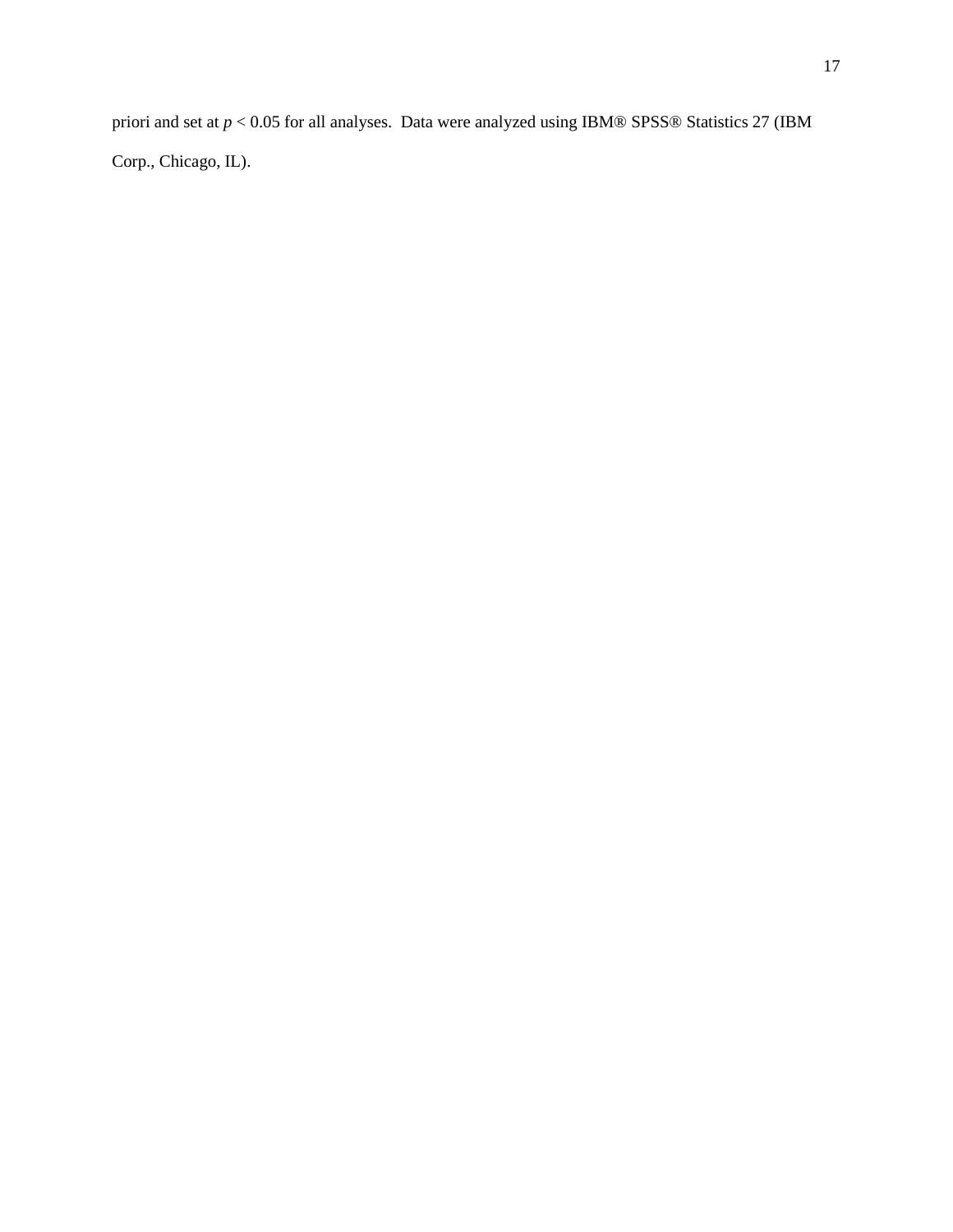#### CHAPTER 3

#### RESULTS

The demographic and performance characteristics of the sample are displayed in Tables 1 and 2, respectively. To provide context, the subjects' baseline (barehanded) dominant handgrip and nondominant strength were combined then stratified by sex and age and compared to normative data (Dumke, 2018). Thus, 21% ( $n = 3$ ) of subjects were classified as having "Poor" grip strength, 21% ( $n = 3$ ) as "Good", 36%  $(n = 5)$  as "Very good", and 21%  $(n = 3)$  as "Excellent". There was no effect of hand dominance ( $F(1,107) = 0.37$ ,  $p = 0.54$ ,  $p\eta^2 = 0.003$ ) indicating that decrements in handgrip strength were similar between dominant and non-dominant hands for each condition and therefore dominant hand data were used in the remaining analyses. The body composition outcomes (i.e., body mass, body fat percentage, fat mass, lean mass percentage, lean mass, body mass index, waist-to-hip ratio) were not significantly correlated to baseline handgrip strength or decrements in handgrip strength between conditions ( $r \le 0.37$ ,  $p \ge 0.076$ ), thus scaling strength outcomes relative to anthropometric characteristics was not warranted.

| Variable                   |       |                 |      | 95% Confidence<br>Intervals |       |
|----------------------------|-------|-----------------|------|-----------------------------|-------|
|                            |       | $(Mean \pm SD)$ |      | Lower                       | Upper |
| Age $(yr)$                 | 35.5  | $\pm$           | 7.2  | 31.5                        | 38.9  |
| Years of service (yr)      | 8.0   | $\pm$           | 5.2  | 5.5                         | 10.8  |
| Height (cm)                | 178.1 | $\pm$           | 6.2  | 175.1                       | 181.2 |
| Body mass (kg)             | 87.3  | $\pm$           | 12.7 | 81.0                        | 93.5  |
| Body mass index $(kg·m-2)$ | 27.9  | $\pm$           | 3.2  | 26.3                        | 29.4  |
| PPE $(kg)$                 | 24.4  | $\pm$           | 1.2  | 23.8                        | 25.0  |
| PPE (%bm)                  | 28.5  | $\pm$           | 4.2  | 26.3                        | 30.7  |
| Body fat $(\%)$            | 20.8  | $\pm$           | 5.9  | 17.3                        | 29.3  |
| Body fat (kg)              | 19.0  | $\pm$           | 6.9  | 14.8                        | 22.0  |

**Table 1.** Demographic and anthropometric characteristics of 14 structural firefighters.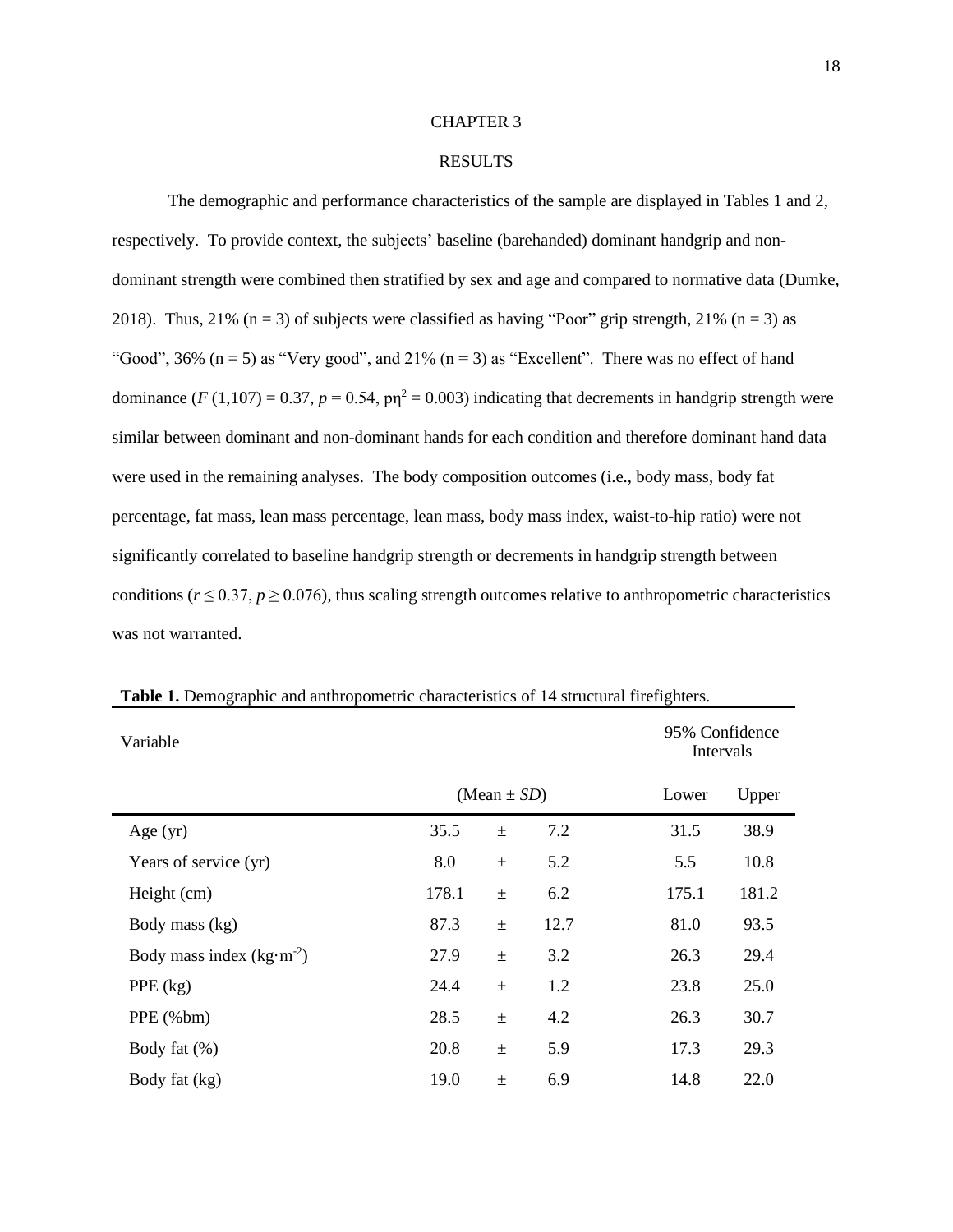| Lean mass $(\% )$             | 79.2  | $\pm$ | 5.9  | 76.7  | 82.7  |
|-------------------------------|-------|-------|------|-------|-------|
| Lean mass $(kg)$              | 70.4  | $\pm$ | 8.1  | 66.1  | 74.0  |
| Dry Lean mass (kg)            | 20.6  | $\pm$ | 2.6  | 19.2  | 21.9  |
| Total body water (%)          | 56.0  | $\pm$ | 4.5  | 54.0  | 58.5  |
| Total body water (L)          | 49.8  | $\pm$ | 5.7  | 46.6  | 52.3  |
| Waist-to-hip ratio            | 0.9   | $\pm$ | 0.1  | 0.8   | 0.9   |
| Impedance $(\Omega)$          | 440.4 | $\pm$ | 40.0 | 423.7 | 463.4 |
| Resistance at 50Hz $(\Omega)$ | 436.5 | $\pm$ | 40.7 | 420.1 | 459.3 |
| Reactance at 50Hz $(\Omega)$  | 58.7  | 土     | 6.3  | 56.9  | 62.2  |

PPE(%bm): (Personal protective equipment / Body mass) x 100, the percentage of subjects' body mass that was carried during the performance of the simulated fireground test.

| <b>Table 2.</b> Performance characteristics of 14 structural firefighters. |  |
|----------------------------------------------------------------------------|--|
|----------------------------------------------------------------------------|--|

|                                                    |        |                 |       |       | 95% Confidence<br>Intervals |
|----------------------------------------------------|--------|-----------------|-------|-------|-----------------------------|
| Variable                                           |        | (Mean $\pm$ SD) |       | Upper | Lower                       |
| $30-15_{\text{IFT}}$ (km $\cdot$ h <sup>-1</sup> ) | 15.6   | $\pm$           | 1.8   | 14.8  | 16.8                        |
| Long jump distance (cm)                            | 196.4  | $\pm$           | 25.0  | 184.3 | 208.8                       |
| Lower body power (W)                               | 2320.7 | $\pm$           | 807.7 | 416.1 | 487.1                       |
| Breach and pull task time (s)                      | 55.4   | $\pm$           | 14.3  | 48.9  | 62.9                        |
| Total SFGT time (s)                                | 449.8  | $\! + \!\!\!\!$ | 68.4  | 416.1 | 487.1                       |

30-15<sub>IFT</sub>: Running velocity of the last successfully completed stage in 30-15 Intermittent Fitness Test; SFGT: Simulated fireground test.

| Condition             |                  | Handgrip Strength (kg) |      |  |  |  |  |
|-----------------------|------------------|------------------------|------|--|--|--|--|
|                       | (Mean $\pm SD$ ) |                        |      |  |  |  |  |
| preSFGT <sub>no</sub> | 48.0             | $\pm$                  | 13.0 |  |  |  |  |
| $presFGT_{glove}$     | 32.0             | $+$                    | 9.2  |  |  |  |  |
| $postSFGT_{glove}$    | 18.0             | $^{+}$                 | 9.3  |  |  |  |  |

**Table 3.** Dominant handgrip strength by condition  $(N = 14)$ .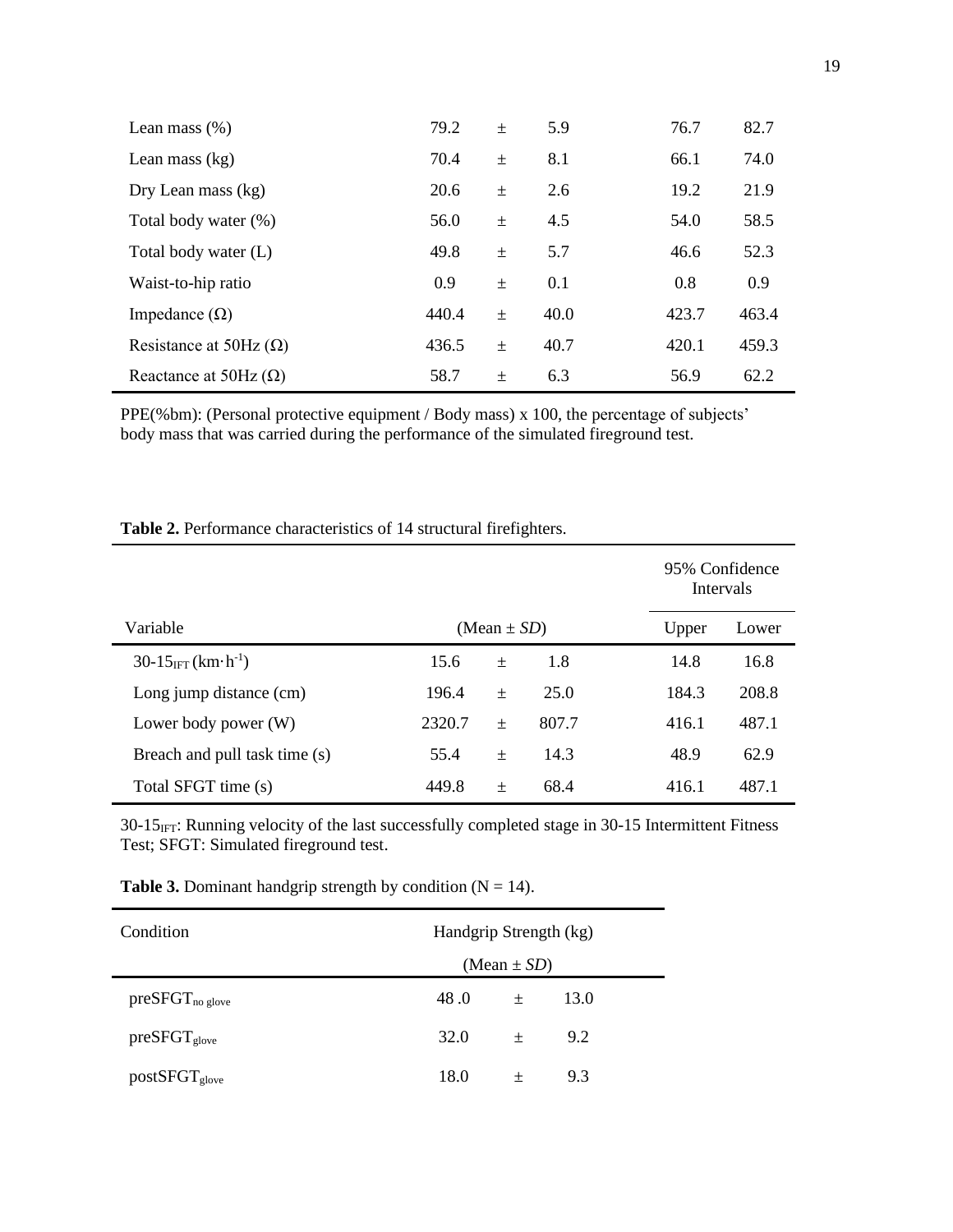| $postSFGT_{no\,glove}$<br>26.0 |  |
|--------------------------------|--|
|--------------------------------|--|

 $presFGT<sub>glove</sub>: gloved handgrip condition prior to the simulated fireground$ test;

 postSFGTglove: gloved handgrip condition following the simulated fireground test;

post $SFGT_{no\,glove}$ : barehanded handgrip strength measurement condition following the simulated fireground test.

Handgrip strength values are provided in Table 3. A descriptive comparison of the effect of glove use and occupational tasks is provided in Table 4. There was an overall main effect of condition (*F*   $(3,104) = 35.62$ ,  $p < 0.001$ ,  $p\eta^2 = 0.50$ ) indicating that gloves, occupational tasks, and the combined effect of gloves plus occupational tasks decreased handgrip strength  $(p < 0.001$  for all). There was a main effect for glove use  $(\beta = 15.43, (F(1,107)) = 28.04, p < 0.001)$ ) indicating that glove use decreased handgrip strength in non-fatigued state (preSFGT<sub>no glove</sub> vs. preSFGT<sub>glove</sub>). There was a main effect of occupational tasks when testing with gloves ( $\beta$  = 13.50, (*F* (1,107) = 21.47, *p* < 0.001)) indicating that handgrip strength decreased after performing occupational tasks while wearing gloves (preSFGT<sub>glove</sub> vs. postSFGT<sub>glove</sub>). Likewise, there was a main effect of occupational tasks when testing without gloves ( $\beta$  = 21.57,  $(F (1,107) = 54.82, p < 0.001)$ ) indicating that handgrip strength decreased after performing occupational tasks and testing without gloves ( $presFGT_{no\,glove}$  vs. postSFGT<sub>no glove</sub>). There was a collective main effect of glove use and occupational tasks ( $\beta$  = 28.93, ( $F$  (1,107) = 98.56,  $p$  < 0.001)) indicating that handgrip strength decreased from the pre-SFGT barehanded condition to the post-SFGT glove condition ( $preSFGT_{no\,glove}$  vs.  $postSFGT_{glove}$ ).

| Condition                                  |                 | Abs $\Delta$ (kg) |               | $\% \Delta$              |      |  | Correlation Abs to<br><b>Baseline</b> |              |  |
|--------------------------------------------|-----------------|-------------------|---------------|--------------------------|------|--|---------------------------------------|--------------|--|
|                                            | $(Mean \pm SD)$ |                   |               | (Mean $\pm$ SD)          |      |  |                                       |              |  |
| $preSFGT_{no\,glove}$                      | 48.0<br>$\pm$   | - 13.0            |               | $\overline{\phantom{a}}$ |      |  | $\overline{\phantom{0}}$              |              |  |
| $preSFGT_{glove}$ - $preSFGT_{no\,glove}$  | $-16.0 \pm 5.2$ |                   | $-33.4 + 5.6$ |                          |      |  | $-0.82$                               | $\leq 0.001$ |  |
| $postSFGT_{glove}$ - $presFGT_{no\,glove}$ | $-30.0$         | 12.4              | $-61.6$       | $+$                      | -174 |  | $-0.73$                               | 0.003        |  |

**Table 4.** Absolute (Abs) and relative changes in dominant handgrip strength and correlations to baseline handgrip strength  $(N = 14)$ .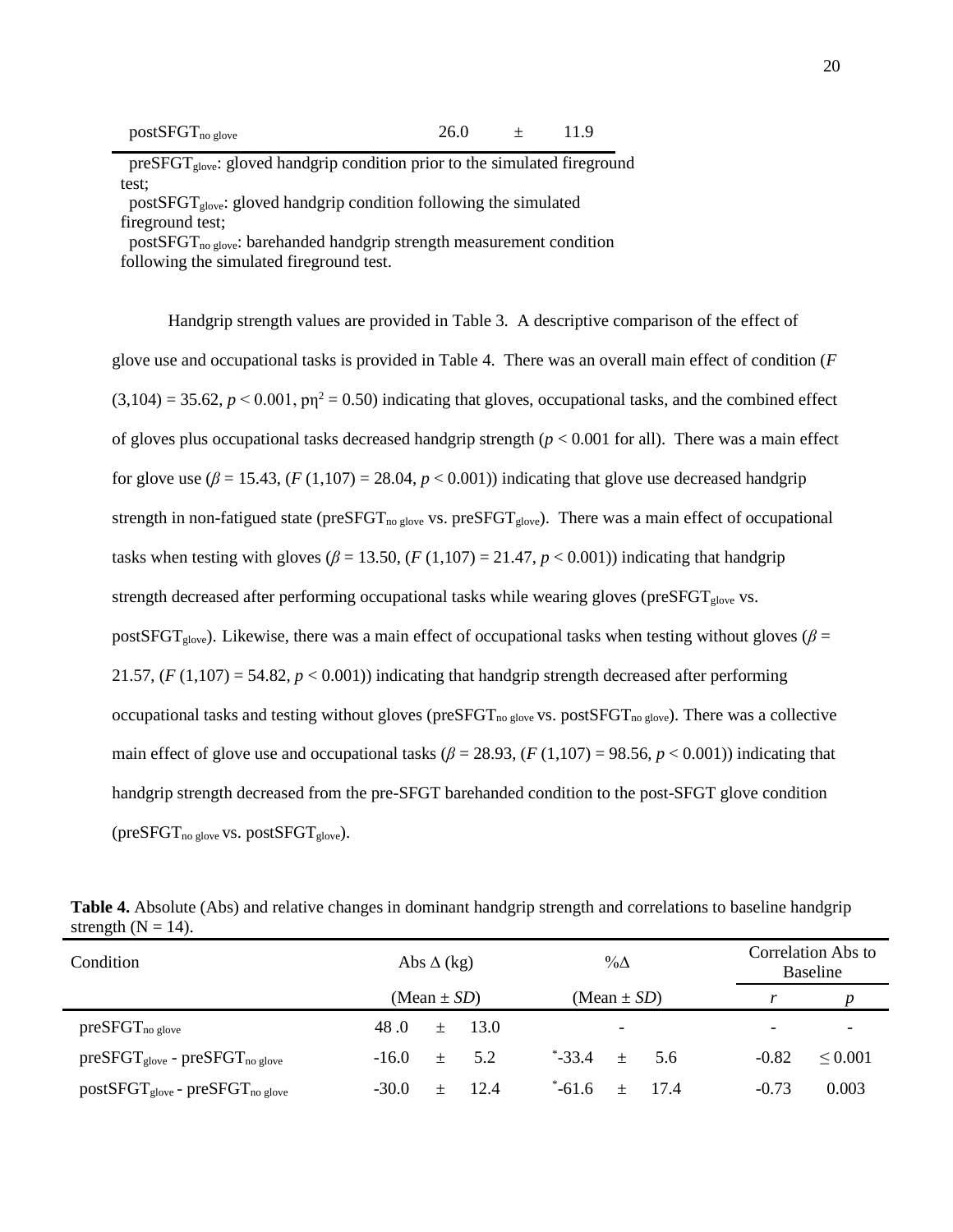| $postSFGT_{no\,glove}$ - $preSFGT_{no\,glove}$ | $-22.0 \t\pm 13.7$ |  | $-44.9$ $\pm$ 23.5 |  | $-0.61$ | 0.021 |
|------------------------------------------------|--------------------|--|--------------------|--|---------|-------|
| $postSFGT_{glove}$ - $presFGT_{glove}$         | $-14.0 \pm 9.2$    |  | $-42.5 + 25.5$     |  | $-0.52$ | 0.055 |

Abs ∆: Absolute change between conditions;

%∆: ((experimental condition - baseline) / baseline condition) x 100; SFGT: simulated fireground test;

preSFGT<sub>no glove</sub>: barehanded handgrip condition prior to the simulated fireground test;

preSFGT<sub>glove</sub>: gloved handgrip condition prior to the simulated fireground test;

postSFGT<sub>glove</sub>: gloved handgrip condition following the simulated fireground test;

postSFGT<sub>no glove</sub>: barehanded handgrip strength measurement condition following the simulated fireground test.

Baseline handgrip strength and the glove- and task-induced decrement in handgrip strength were

not correlated to breach and pull task time or total SFGT time (Table 5). Compared to preSFGT,

postSFGT blood lactate (*t* (12) = -13.03, *p* < 0.001, *d* = -3.61), RPE (*t* (13) = -10.22, *p* < 0.001, *d* = -2.73),

thermal strain (*t* (13) = -7.79, *p* < 0.001, *d* = -2.08), and dyspnea (*t* (13) = -6.70, *p* < 0.001, *d* = -1.79)

levels were greater (Table 6).

| Condition                                      |         | Breach & Pull Task | <b>SFGT</b> |                 |  |
|------------------------------------------------|---------|--------------------|-------------|-----------------|--|
|                                                |         | <i>p</i> -value    |             | <i>p</i> -value |  |
| $preSFGT_{no \text{ glove}}$                   | $-0.32$ | 0.26               | 0.06        | 0.84            |  |
| $preSFGT_{glove}$ - $preSFGT_{no \,glove}$     | 0.12    | 0.68               | 0.11        | 0.70            |  |
| $postSFGT_{glove}$ pre $SFGT_{no}$ glove       | 0.20    | 0.49               | $-0.01$     | 0.97            |  |
| $postSFGT_{no\,glove}$ - $preSFGT_{no\,glove}$ | 0.32    | 0.27               | $-0.01$     | 0.97            |  |
| $postSFGT_{glove}$ - $preSFGT_{glove}$         | 0.21    | 0.47               | $-0.12$     | 0.97            |  |

**Table 5.** Correlations between baseline handgrip strength and glove- and task-induced handgrip strength decrements versus timed completion of the breach and pull task (s) and simulated fireground test (s) ( $N = 14$ ).

SGFT: simulated fireground test; ∆: change.

preSFGT<sub>no glove</sub>: barehanded handgrip condition prior to beginning the SFGT.

preSFGT<sub>glove</sub>: gloved handgrip condition prior to beginning the SFGT.

postSFGT<sub>glove</sub>: gloved handgrip condition following the SFGT completion.

postSFGT<sub>no glove</sub>: barehanded handgrip strength measurement condition following the SFGT completion.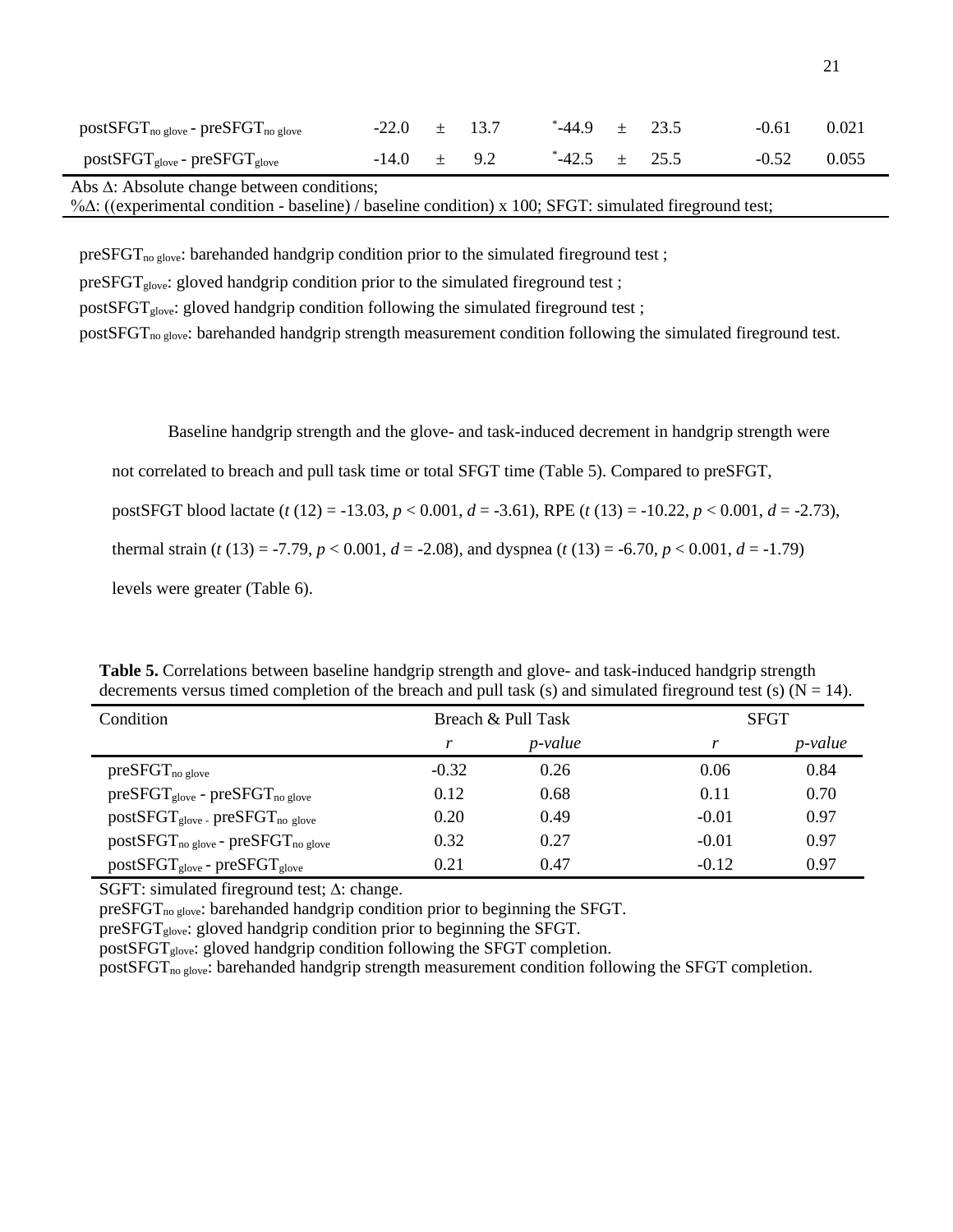| $5th$ are $\frac{1}{10}$ and $\frac{1}{10}$ and $\frac{1}{10}$ . |                                |                             |       |                                        |
|------------------------------------------------------------------|--------------------------------|-----------------------------|-------|----------------------------------------|
| Variable                                                         | <b>Baseline</b>                |                             |       | Posttest                               |
|                                                                  |                                | 95% Confidence<br>Intervals |       | 95% Confidence<br>Intervals            |
|                                                                  | (Mean $\pm SD$ )               | Lower                       | Upper | Upper<br>(Mean $\pm$ SD)<br>Lower      |
| Blood lactate (mmol·dL <sup>-1</sup> ; n=13)                     | 1.3<br>0.6<br>$+$              | 1.0                         | 1.6   | 13.3<br>11.7<br>3.2<br>10.2<br>$^{+}$  |
| Thermal strain                                                   | 0.2 <sub>1</sub><br>0.7<br>$+$ | $-0.2$                      | 0.5   | $^*1.7$<br>2.2<br>0.9<br>1.2<br>$\pm$  |
| <b>RPE</b>                                                       | 0.2<br>0.6<br>$+$              | 0.0                         | 0.5   | $^*6.1$<br>7.2<br>4.9<br>2.1<br>$^{+}$ |
| Dyspnea                                                          | 0.3<br>0.1<br>$^{+}$           | 0.0                         | 0.4   | $*4.7$<br>3.3<br>0.0<br>6.0<br>$^{+}$  |

**Table 6.** Physiological and perceptual outcomes before and after completion of a simulated fire ground test (SFGT) in 14 structural firefighters.

RPE: Rating of perceived exertion.

\*Significant difference from baseline  $(p < 0.05)$ .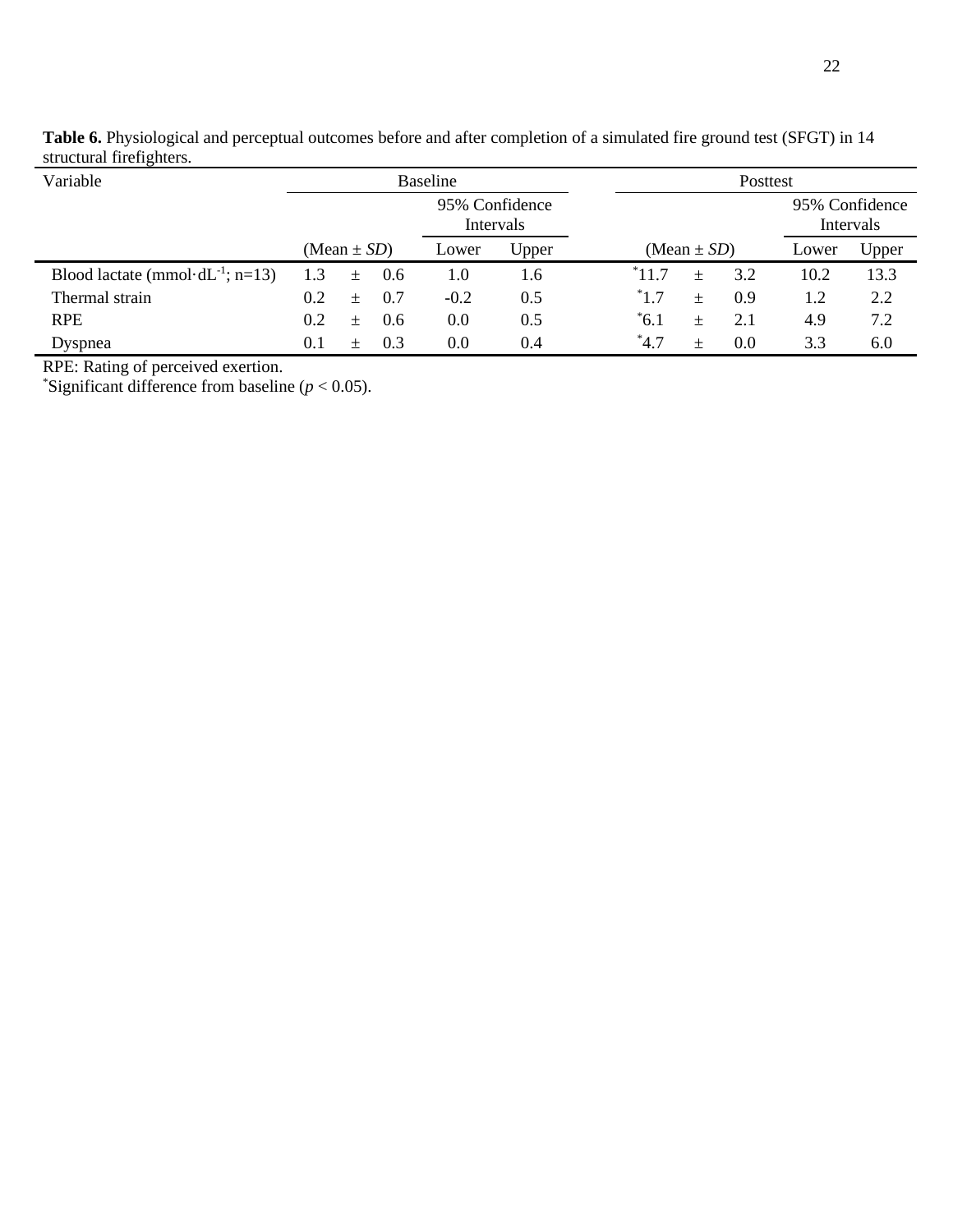#### CHAPTER 4

#### DISCUSSION

Handgrip strength plays a critical role in performing occupational tasks safely and effectively (Lindberg, Oksa, & Malm, 2014; Sonne et al., 2015; Williford et al., 1997). Therefore, the primary aims of the present study were: (Aim #1) to quantify the independent and collective impact of glove use and performance of occupational tasks on handgrip strength, (Aim #2) to explore the relationship between baseline handgrip strength versus glove and task-induced decrements in handgrip strength, (Aim #3) to explore the relationship between glove and task-induced decrements in handgrip strength versus occupational performance. Regarding Aim #1, the findings from the present study indicate that decrements in handgrip strength occur when donning regulation firefighting gloves (Table 4). These findings are supported by Bishu and colleagues (1987) who indicated that donning gloves reduced mean grip force by 11% when compared to a barehanded condition  $(p < 0.001)$ . The researchers concluded that strength decrements from gloves were due to lack of tactile feedback when wearing gloves, improper fit, and/or individual and task differences (Bishu et al., 1987). As expected, the 11% decrement from the leather, suede, and cotton gloves was not as substantial as the 33% decrement from regulation fire gloves observed in the present investigation. This discrepancy may be due to the greater thickness of threelayered firefighting gloves, which reduces range of motion compared to the leather, suede, or cotton gloves. Bishu and Klute (1995) conducted a similar study that evaluated the impact of extravehicular activity gloves (EVA or space gloves) on gripping and grasping tasks and concluded that these gloves produced a 50% reduction in grip strength, and compromised inter-digital movements, range of motion, and tactile sensitivity. The EVA gloves likely had a greater negative impact on handgrip force production than regulation fire gloves because Bishu and Klute (1995) manipulated the surrounding pressure differential. Furthermore, EVA gloves utilize a thicker design which limits the hand to a larger increase in grip span and inner grasp diameter than suede, cotton, leather, and firefighting gloves. Moreover, EVA gloves partially cover the forearm, which limits wrist motion more than the gloves examined by Bishu et al., (1987) and the present study. In addition, Bishu and Klute (1995) examined the impact of gloves on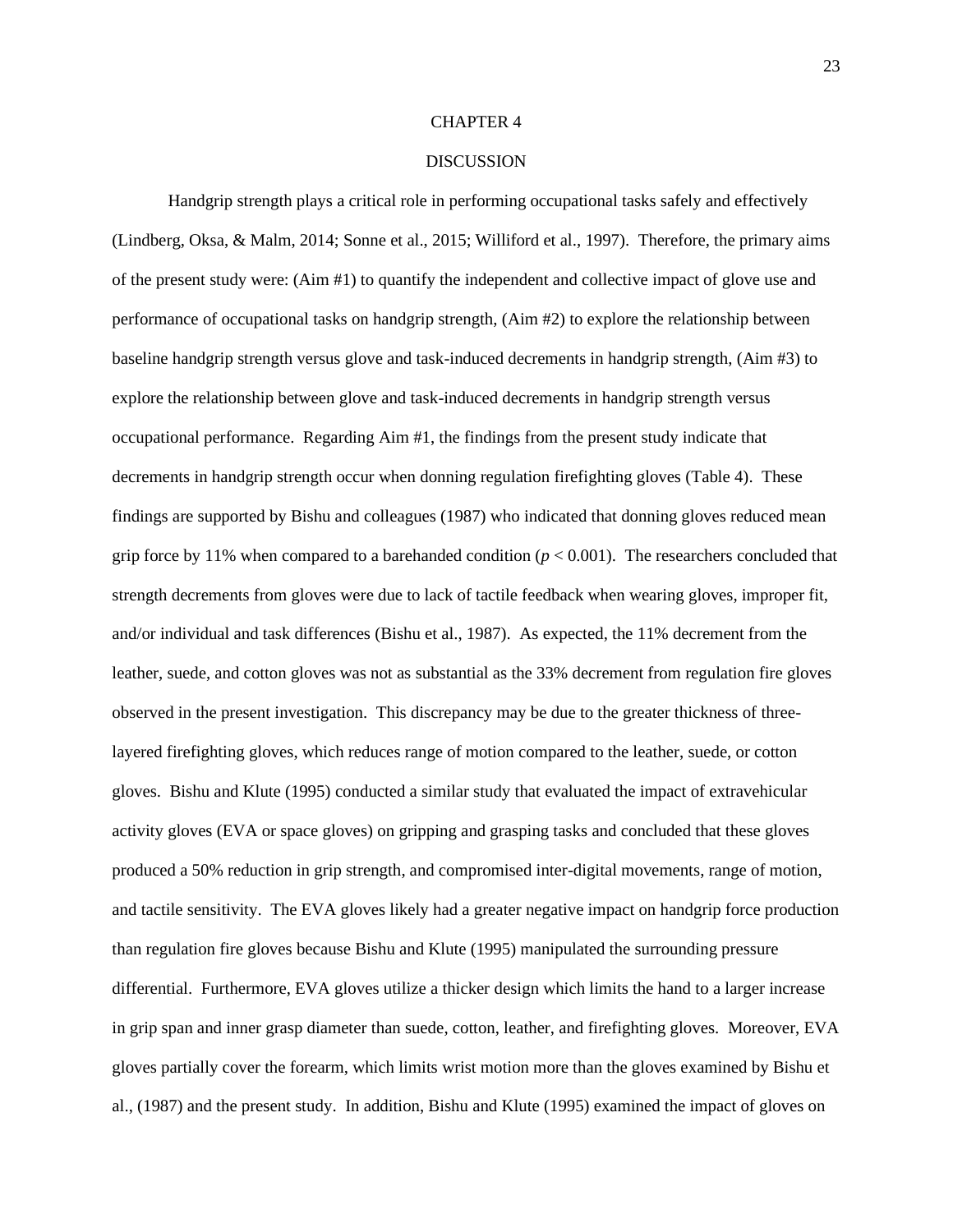fine motor skills. The present study only evaluated the impact of gloves and tasks on maximal voluntary isometric contraction (MVIC) and did not assess fine motor performance. However, firefighters do perform numerous essential job tasks that require dexterity such as operating radios, connecting hose couplings, and utilizing a self-contained breathing apparatus (SCBA). Future research should consider assessing the impact of firefighter gloves on fine motor control.

The findings from Aim #1 also indicated that the performance of occupational tasks decreased handgrip strength suggesting that fatigue played a role in the diminished post-SFGT MVIC (Table 4). Literature suggests that the muscle contraction intensity and pattern influence the accumulation of fatigue. For instance, Sonne and coworkers (2015) demonstrated that performing a pyramid complex of submaximal isometric handgrip tasks (15 s contraction at 15, 30, & 45% of MVIC) for 2.5-3.8 min decreased MVIC by approximately 18%. The study indicated that fatigue accumulates with increasing intensity demands and dissipates with lower intensity demands (Sonne et al., 2015). In addition, Yung and colleagues (2012) reported that the pattern of muscle contraction influences the accumulation of fatigue. Specifically, individuals performing sustained isometric contractions at 15% MVC accumulated greater fatigue than performing variable intensity contractions that resulted in the same average force as the sustained condition. The authors suggested that spending some time at lower contraction intensities may have allowed for a spatial redistribution of muscle activity, whereas allowing for brief periods of muscle relaxation may provide reperfusion of blood flow to washout local vasodilators and provide energy substrates (Yung et al., 2012; Bystrom and Lilbom, 1990). Considering the nature of the firefighting tasks in the present study, it would appear that these tasks required a variety of muscular contraction intensities and patterns. For instance, carrying handsaws likely requires a sustained lower intensity contraction, whereas securing and dragging a victim, advancing a charged hose line, swinging a sledgehammer, and holding a pike pole during a breach and pull task requires sustained higher intensity contractions. In addition, some tasks utilize a contract-relax pattern such as raising and lowering a ladder against a structure using a hand-over-hand technique. Finally, some tasks allow for muscle relaxation, such as walking between tasks without carrying gear. Although it is difficult to compare the findings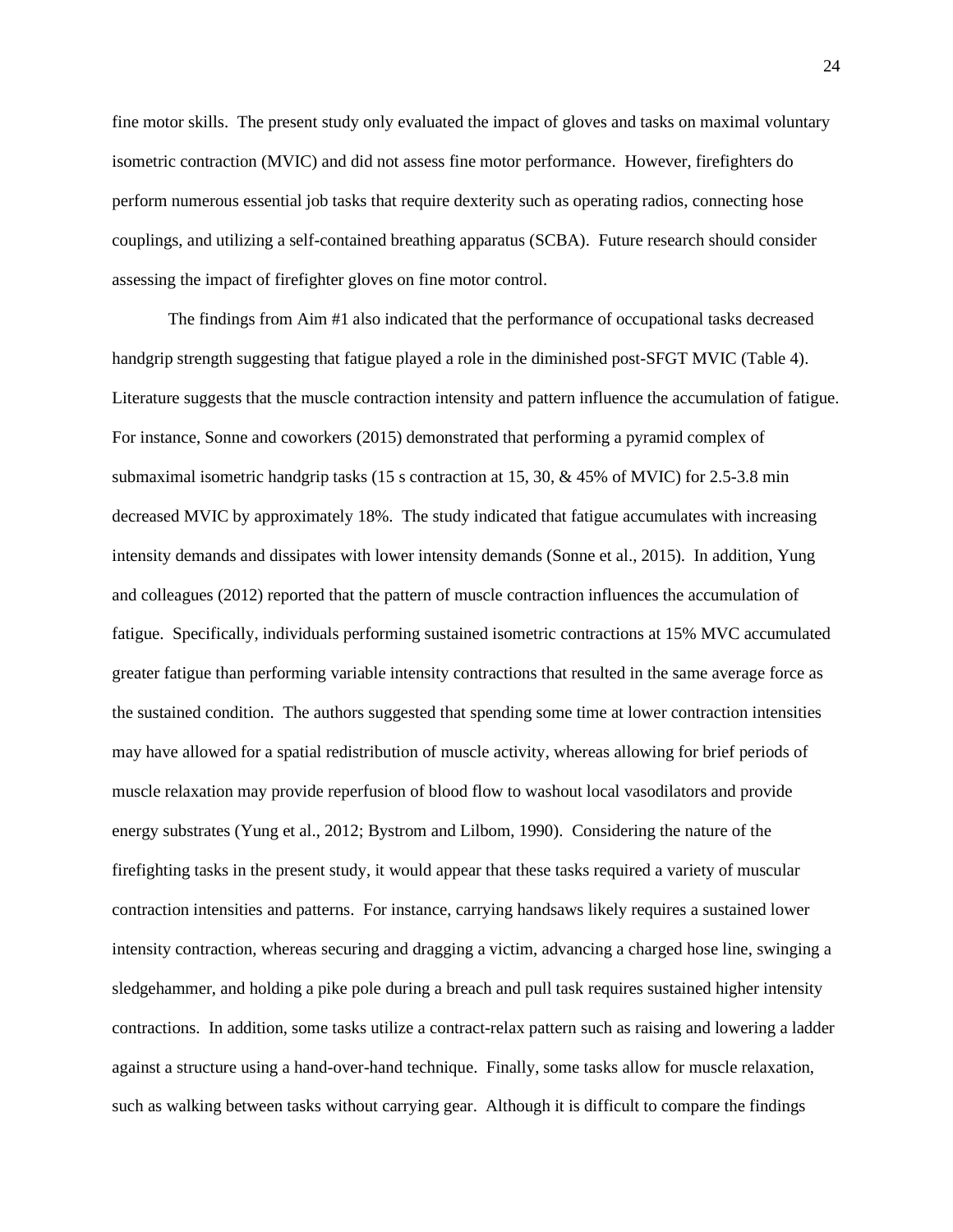from the aforementioned laboratory-controlled studies to the present study, we may speculate that the greater magnitude of handgrip force decrement in the present study (relative difference: 42.5-44.9%, Table 4) was due to performing multiple tasks over a 7.5 min period that required sustained high-intensity contractions, including performing the breach and pull task (task duration: 55.4 s) immediately preceding the post-SFGT MVIC.

The present study measured handgrip strength immediately following completion of the SFGT and did not assess the recovery response. This information is important to provide perspective regarding recovery in handgrip capabilities. Related research has indicated that muscle function (i.e., twitch force) is depressed up to 24 hours post-exercise due to performance of sustained handgrip contraction performed for 2.5-3.8 min at 15% of MVC, however, the MVC force output was statistically similar to baseline (Yung et al., 2012). Regardless, future research should evaluate the recovery response to performing firefighting tasks and consider the implementation of potential restoration strategies.

Extending the aforementioned task-induced fatigue findings, we noted in Aim #2 that subjects with greater baseline handgrip strength tended to exhibit lesser independent and collective glove- and task-induced decrements in handgrip strength (Table 4). Thus, it appears that greater handgrip strength confers benefits regarding the deleterious impact of glove use and provides tolerance to task-induced fatigue. There are a host of factors related to the magnitude of handgrip strength, including muscle thickness and greater electromyography (EMG) activity, as well as employment in physical labor occupations, physical training status, and preferred leisure activities (Cronin et al., 2017; Josty and colleagues, 1997; Trinidad-Fernandez et al., 2020). Accordingly, firefighter schedules typically require lengthy shifts (i.e., 24- and 48-hour) and relatively frequent intense physical labor (Smith, 2011). The current investigation supports the contention that physical labor occupations may enhance grip strength, as 78% of firefighters in the present study displayed "Good" to "Excellent" handgrip strength as compared to normative data from the general population (Dumke, 2018). In addition, the fact that firefighters possessing greater grip strength tended to overcome the restrictive nature of gloves and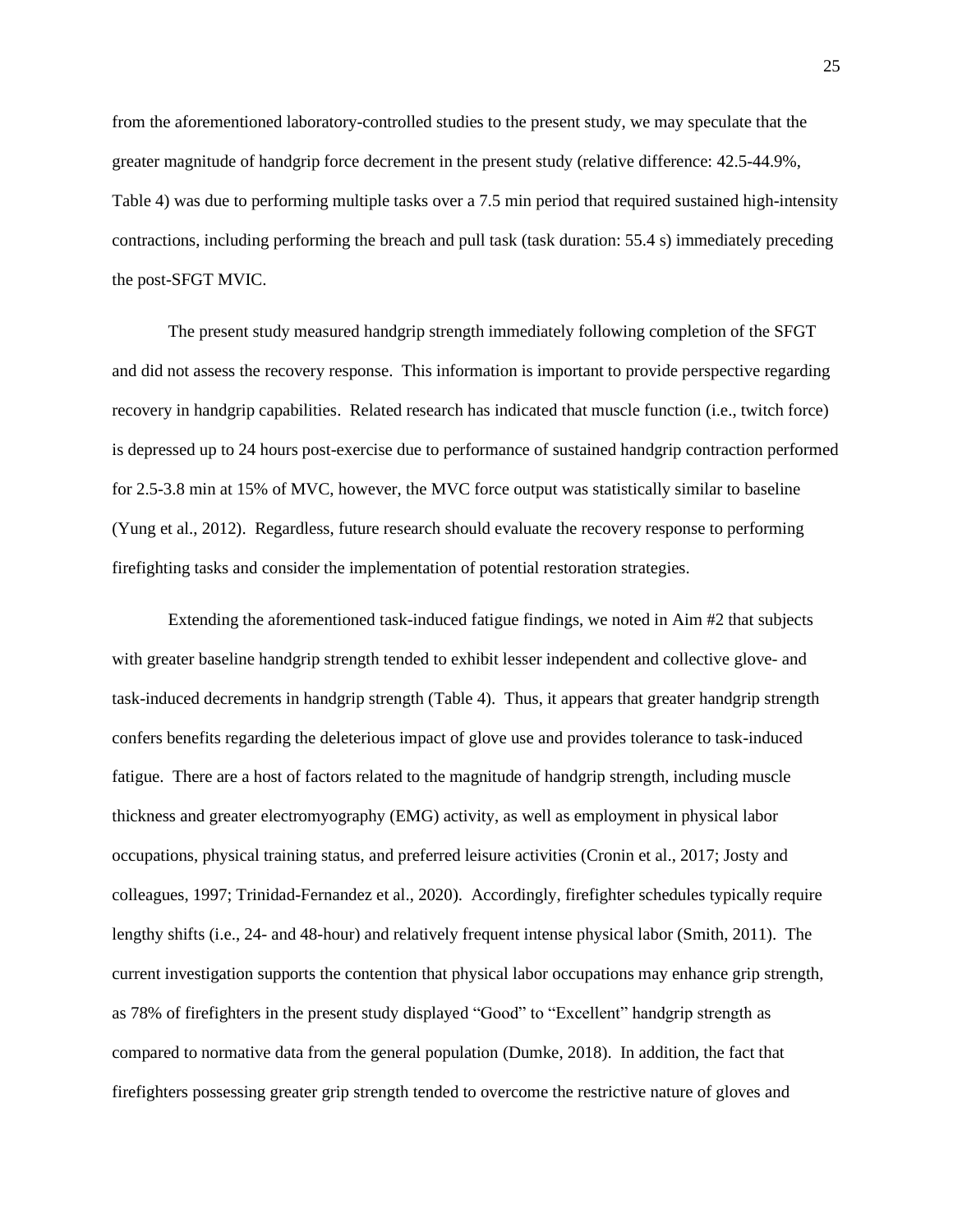experienced less fatigue accumulation from performing occupational tasks highlights the need for training interventions to optimize grip strength.

Regarding Aim #3, the time to complete the breach and pull task and total SFGT were not associated with baseline or glove- and task-induced decrements in handgrip strength. In contrast, previous research has demonstrated that maximal isometric handgrip strength was inversely related to the timed completion of a job-related performance test in firefighters ( $r = -0.71$ ,  $p < 0.05$ , Rhea et al., 2004;  $r = -0.54$ ,  $p < 0.01$ , Williford et al., 1997). Specifically, Rhea et al. (2004) examined the timed completion of individual fireground tasks, allowing for full inter-task recovery. This methodology may have produced the discrepant findings as 4 of the 5 occupational tasks took, on average, 38 s or less (Combined task time: 162 s), suggesting a greater reliance on muscular strength. Whereas, the total SFGT time took, on average, 7.5 min in the present study, potentially suggesting a greater reliance on aerobic endurance and muscular endurance versus muscular strength. Interestingly, Rhea et al. (2004) also assessed grip strength endurance and accordingly, did not identify significant relationships with individual or overall timed task completion. Thus, it is possible that the work: rest format of a fireground assessment may influence the relationship with handgrip strength and endurance.

The breach-and-pull task, which simulates structure ventilation and checking for fire extension, has been described as one of the most physically demanding tasks on a fireground (Smith, 2011). It is important to note that many firefighting tasks are completed with varying techniques. For example, the breach and pull task can be performed by grasping the pike pole and utilizing the back and arms to push and pull. However, the motion is more often performed by a firefighter cupping their hands underneath the pike pole and using their legs to drive the pole vertically against the overhead ceiling structure. Given the nature of the later technique, lower body power coupled with handgrip strength may be more influential toward breach and pull task performance than handgrip strength alone. In addition, the breachand-pull task was completed at the end of a series of occupational tasks and therefore the observed decrement in handgrip strength was produced by all SFGT tasks and not independent of the other tasks,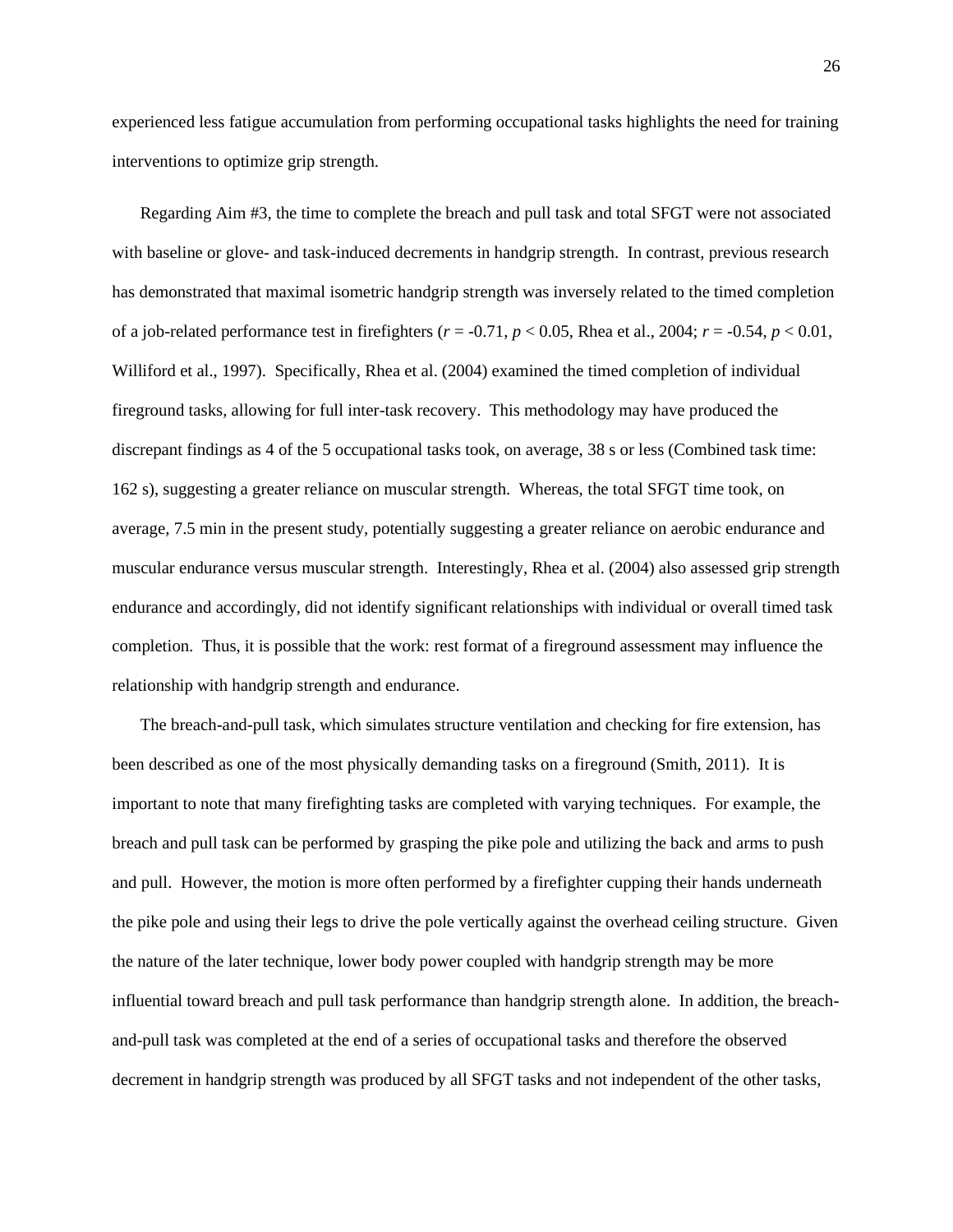thus potentially making it difficult to identify a potential relationship between total strength decrement and independent breach and pull completion time.

#### *Limitations*

There are several limitations in the present study. The present study used a standardized handgrip assessment order pre-and post- SFGT. This was purposeful to ensure that the post-SFGT glove assessment was conducted immediately after completion of the simulated fireground tasks. In addition, the present study used a threaded pike pole for the breach and pull task that may have provided an ergonomic advantage enhancing the ability to hold the pike pole and thus allowing firefighters with lesser grip strength to still complete the task in a timely manner and ultimately affect the potential relationship between grip strength and task completion time. It is difficult to speculate how utilization of a smoothhandled pike pole may have impacted breach and pull performance. Additionally, firefighters were instructed to perform the SFGT at an "occupationally relevant pace". However, some firefighters may have been competitive and completed the SFGT at near maximal levels of effort which may have impacted the correlation analysis. This investigation, however, disregards the potential order effect of gloved versus barehanded grip strength pre-and post- SFGT. However, pretest data demonstrate the large effect the gloves imposed on grip strength. It is possible that the post-SFGT no glove grip strength condition recovered more due to the additional recovery time from measuring handgrip strength in the gloved condition first.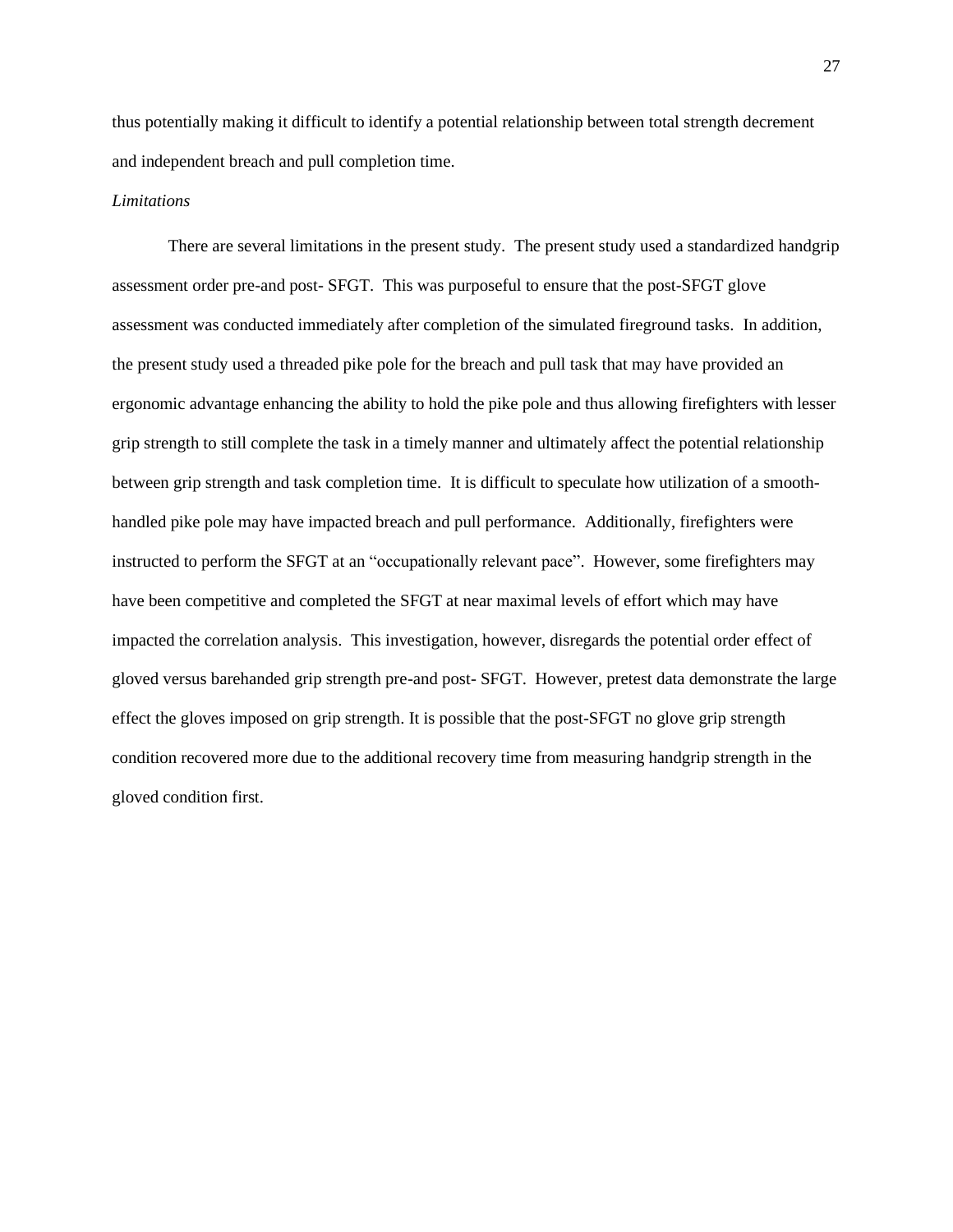#### CHAPTER 5

### PRACTICAL APPLICATION

Firefighting differs from traditional occupations given the reoccurring presence of emergency situations. It is well known that firefighting is physically and psychologically stressful (Dennison et al., 2012). The ability to manipulate tools while enduring the associated stress is essential for completing firefighting tasks. Baseline handgrip strength has been shown to correlate with firefighter occupational performance in previous investigations (Lindberg, Oksa, & Malm, 2014; Williford et al., 1997). Practitioners are encouraged to monitor handgrip force production capabilities given the present finding that fatigue magnitude is influenced by baseline strength values. Departments may elect to assess firefighters' handgrip strength at the start of a shift and/or after responding to an emergency. Over time, results from these assessments may provide valuable insight into an individual's fatigue response, recovery status, as well as relative risk for an upper limb injury while performing occupational tasks (Sonne et al., 2015).

Additionally, tactical strength and conditioning practitioners are encouraged to utilize training strategies and targeted resistance training programs to optimize handgrip strength among structural firefighters. Derived from the comprehensive findings from Feix et al. (2016), it is evident that occupational tasks associated with firefighting often require small-diameter power palm grasps, largediameter power palm grasps, and medium wraps. Specific training strategies may encompass maximal force production efforts (e.g., pinching or grasping relatively heavily weighted plates), endurance-focused grip training (e.g., hanging from a pull-up bar for an intended duration), and varying grip types for standard exercises when appropriate (e.g., grasping the wide underside of a kettlebell instead of the narrow handle).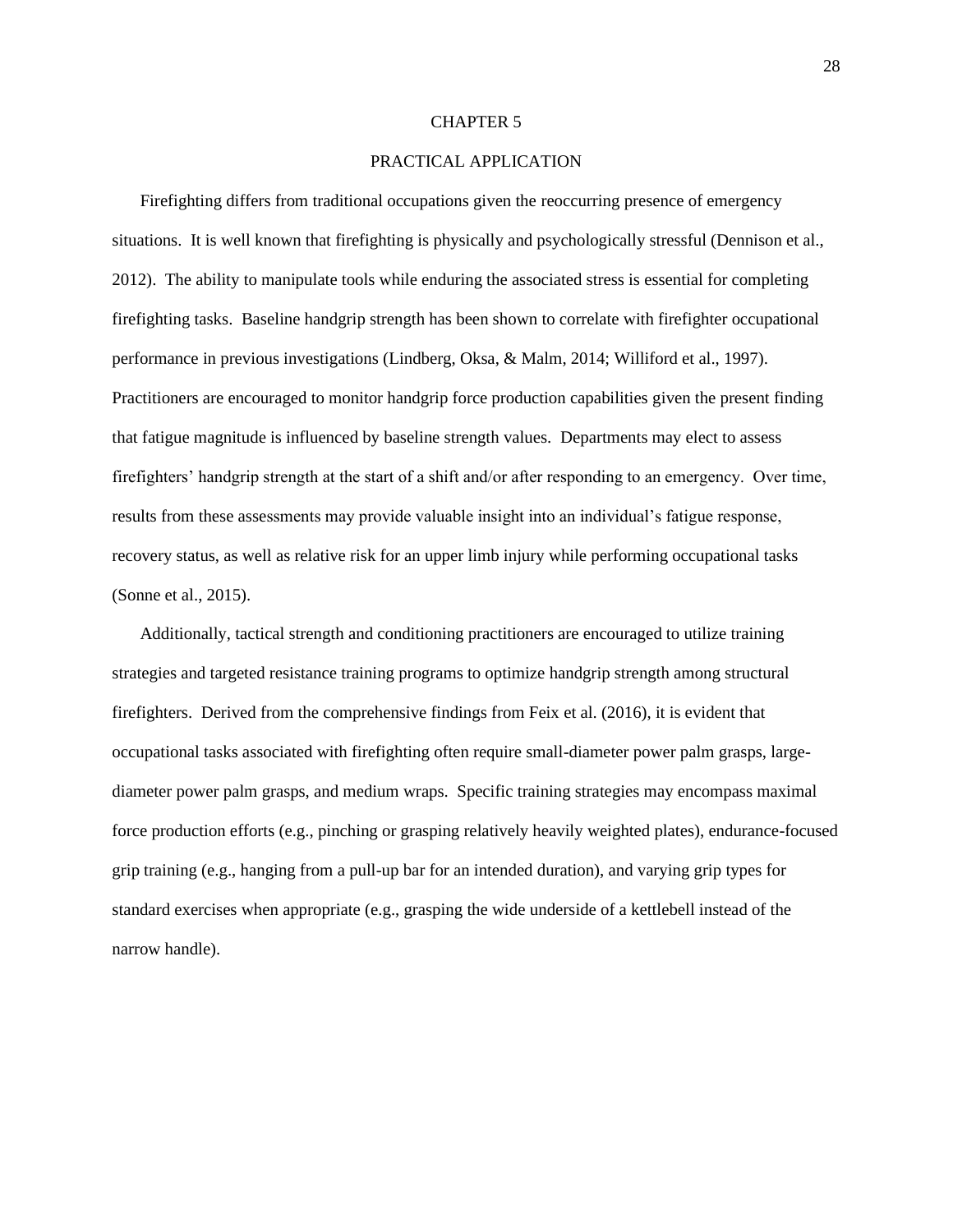### CHAPTER 6

### CONCLUSION

Sufficient handgrip capabilities are necessary to safely and effectively perform fireground tasks (Rhea et al., 2004). The findings from this study indicate that wearing gloves and performing occupational tasks reduces handgrip force production capabilities (Fleming et al., 1997; Bishu and Klute, 1995) and greater handgrip strength tends to attenuate the independent and collective glove- and task-induced decrements in handgrip strength. Overall, practitioners are encouraged to monitor handgrip force production capability and utilize handgrip strengthening strategies to enhance firefighter safety and occupational readiness.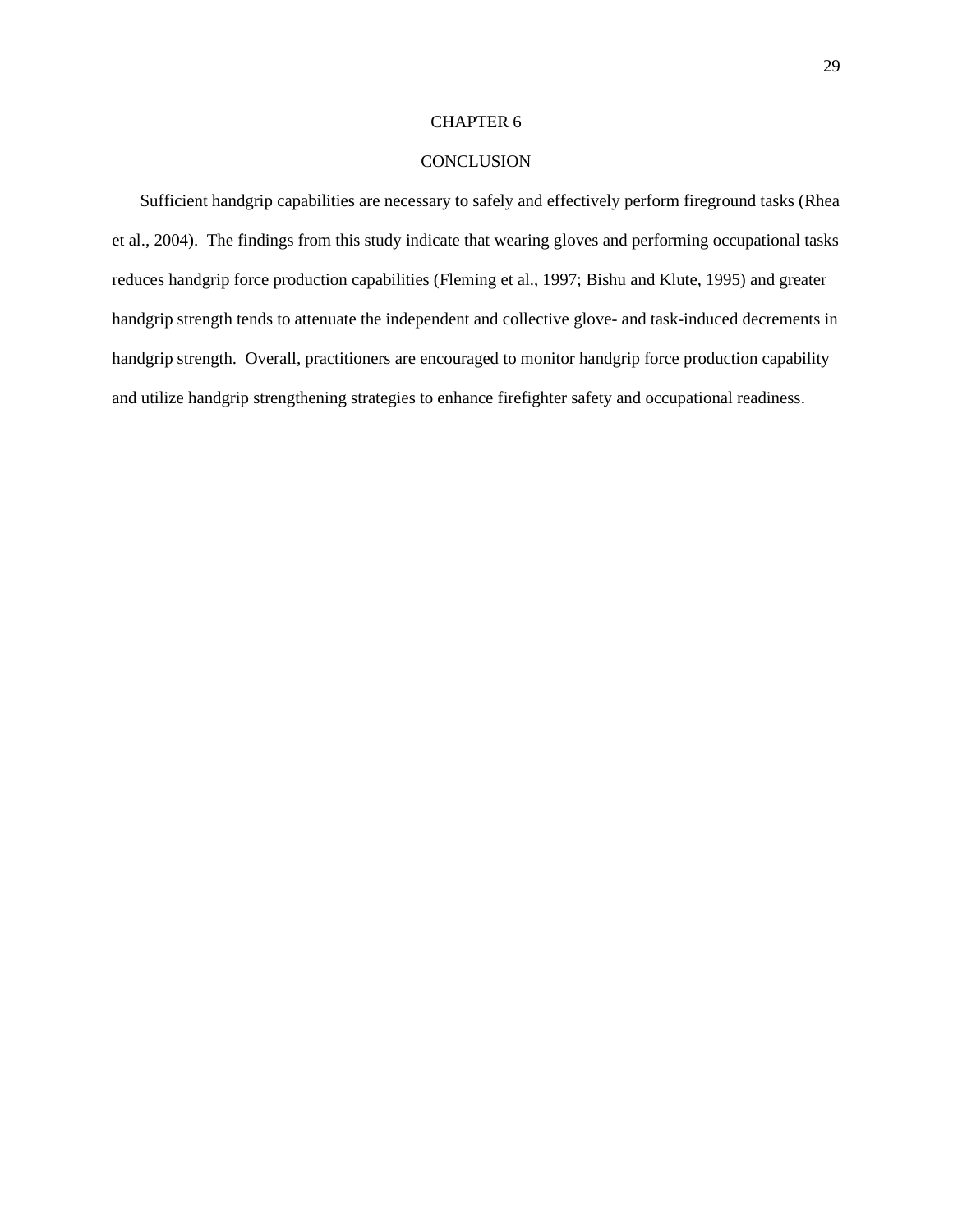#### REFERENCES

- Ambike, S., Paclet, F., Zatsiorsky, V. M., & Latash, M. L. (2014). Factors affecting grip force: Anatomy, mechanics, and referent configurations. *Experimental Brain Research*, *232*(4), 1219–1231.
- Balogun, J. A., Akomolafe, C. T., & Amusa, L. O. (1991). Grip strength: effects of testing posture and elbow position. *Archives of physical medicine and rehabilitation*, *72*(5), 280–283.
- Beam, W. C., & Adams, G. M. (2014). *Exercise Physiology Laboratory Manual* (Seven). McGraw-Hill.
- Bishu, R. R., Batra, S., Cochran, D. J., & Riley, M. W. (1987). Glove effect on strength: An investigation of glove attributes. *Proceedings of the Human Factors Society Annual Meeting*, *31*(8), 901–905.
- Bishu, R. R., & Klute, G. (1995). The effects of extravehicular activity (EVA) gloves on human performance. *International Journal of Industrial Ergonomics*, *16*(3), 165–174.
- Bohannon RW. Is it legitimate to characterize muscle strength using a limited number of measures? *J Strength Cond Res*. 2008; 22: 166– 173.
- Borg, G. A. V. (1982). Psychophysical bases of perceived exertion. *Medicine & Science in Sports & Exercise, 14*(5), 377–381
- Buchheit, M. (2010). The 30-15 Intermittent Fitness Test: 10-year review. *Myorobic Journal*, *1*, 1–19.
- Byström, S. E., & Kilbom. (1990). Physiological response in the forearm during and after isometric intermittent handgrip. *European Journal of Applied Physiology and Occupational Physiology*, *60*(6), 457–466.
- Carroll, T. J., Taylor, J. L., & Gandevia, S. C. (2017). Recovery of central and peripheral neuromuscular fatigue after exercise. *Journal of Applied Physiology*, *122*(5), 1068–1076.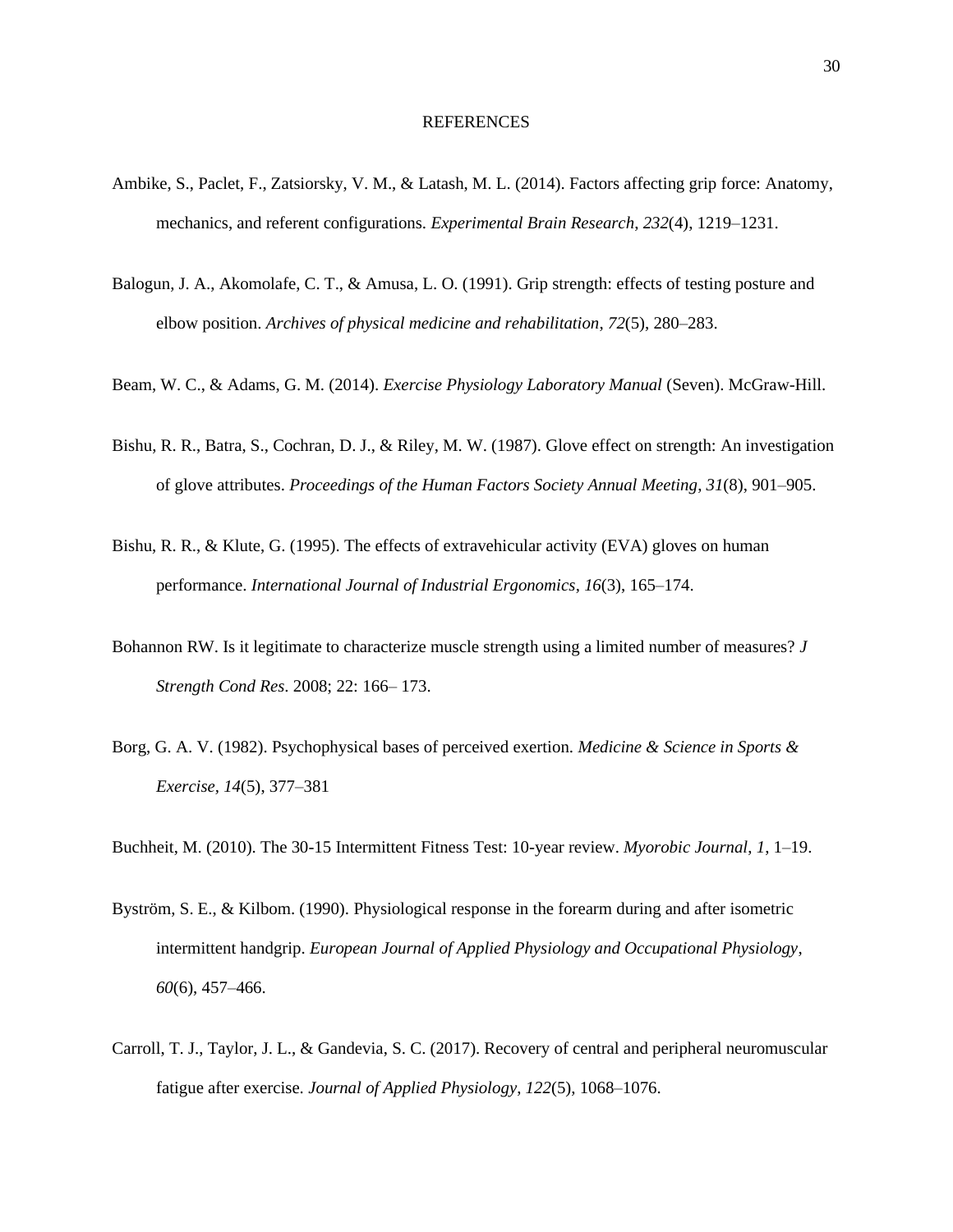- Cochran, D. J., Albin, T. J., Bishu, R. R., & Riley, M. W. (1986). An analysis of grasp force degradation with commercially available gloves. *Proceedings of the Human Factors Society Annual Meeting*, *30*(8), 852–855.
- Cronin, J., Lawton, T., Harris, N., Kilding, A., & McMaster, D. T. (2017). A brief review of Handgrip Strength and Sport Performance. *Journal of Strength and Conditioning Research*, *31*(11), 3187– 3217.
- Davis, P., Dotson, C. & Santa Maria, D. (1982). Relationship between simulated firefighting tasks and physical performance measures. *Medicine & Science in Sports & Exercise*, *14*(1), 65–71.
- De, S., Sengupta, P., Maity, P., Pal, A., & Dhara, P. C. (2011). Effect of body posture on handgrip strength in adult Bengalee population. *Journal of Exercise Science and Physiotherapy*, *7*(2), 79.
- Dennison, K. J., et al. (2012). The Effect of Fatigue and Training Status on Firefighter Performance. *The Journal of Strength & Conditioning Research* 26(4): 1101-1109.
- Dianat, I., Haslegrave, C. M., & Stedmon, A. W. (2012). Using pliers in Assembly work: short and long task duration effects of gloves on hand performance capabilities and subjective assessments of discomfort and ease of tool manipulation. *Applied Ergonomics*, *43*(2), 413–423.
- Domalain, M., et al. (2008). Effect of object width on precision grip force and finger posture. *Ergonomics* 51(9): 1441-1453.
- Dumke, C. L. (2018). Health-Related Physical Fitness Testing and Interpretation. In D. Riebe, J. K. Ehrman, G. Liguori, & M. Magal (Eds.), *ACSM's guidelines for exercise testing and prescription* (10th ed., pp. 66–110). essay, Wolters Kluwer.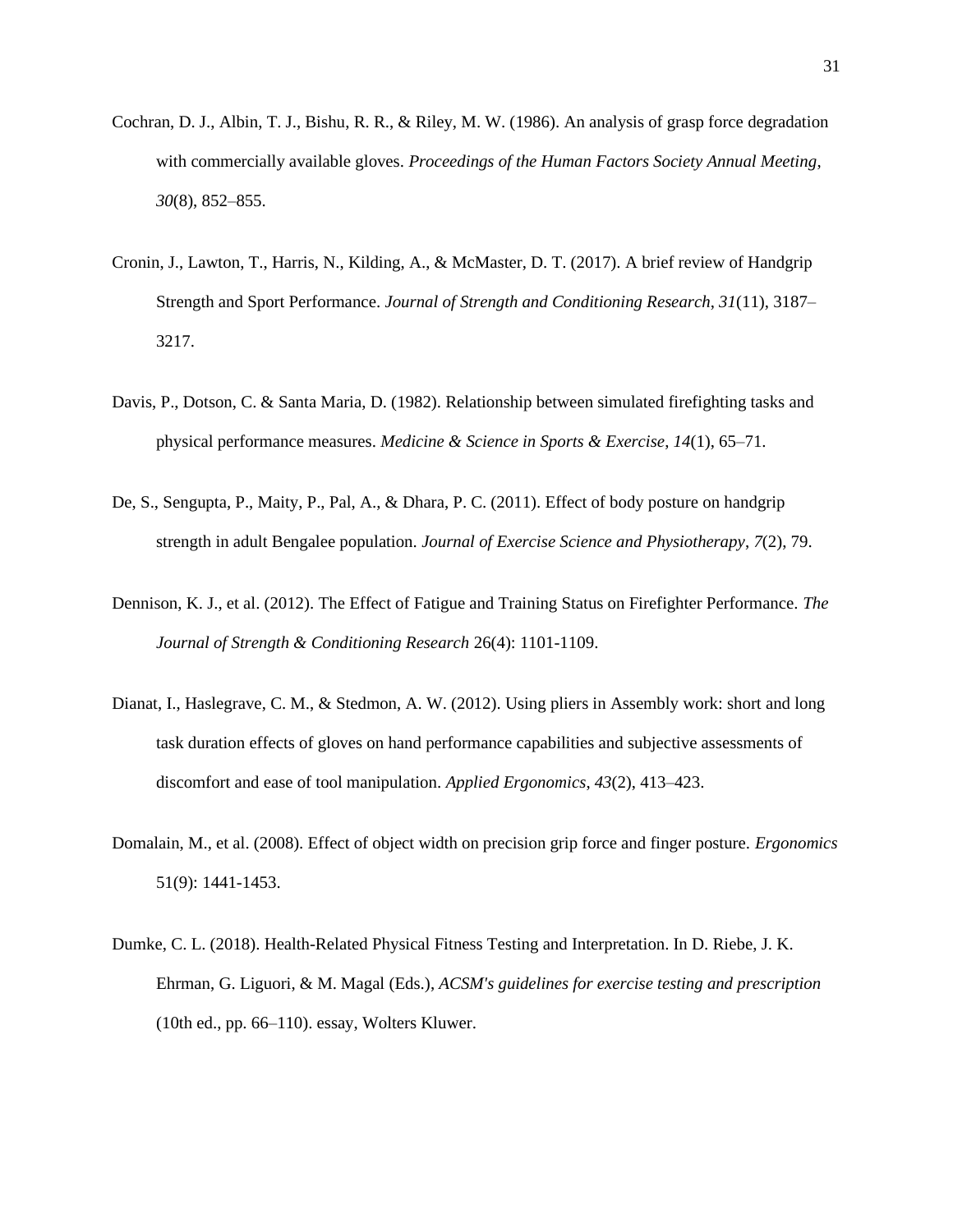- Feix, T., Romero, J., Schmiedmayer, H.-B., Dollar, A. M., & Kragic, D. (2016). The grasp taxonomy of human grasp types. *IEEE Transactions on Human-Machine Systems*, *46*(1), 66–77.
- Fleming, S. L., Jansen C. W., & Hasson S. M., (1997). Effect of work glove and type of muscle action on grip fatigue. *Ergonomics*, *40*(6), 601–612.
- Games, K. E., et al. (2020). Functional Performance of Firefighters After Exposure to Environmental Conditions and Exercise. *Journal of Athletic Training* 55(1): 71-79.
- Gagge, A. P., Stolwijk, J. A. J., & Hardy, J. D. (1967). Comfort and thermal sensations and associated physiological responses at various ambient temperatures. *Environmental Research*, *1*(1), 1–20.
- Grgic, J., Lazinica, B., & Pedisic, Z. (2021). Test-retest reliability of the 30–15 intermittent fitness test: A systematic review. *Journal of Sport and Health Science*, *10*(4), 413–418.
- Hart, S., Drevets, K., Alford, M., Salacinski, A., & Hunt, B. E. (2013). A method-comparison study regarding the validity and reliability of the lactate plus analyzer. *BMJ Open*, *3*(2).
- Josty, I. C., Tyler, M. P., Shewell, P. C., & Roberts, A. H. (1997). Grip and pinch strength variations in different types of workers. *Journal of Hand Surgery*, *22*(2), 266–269.
- Kennedy, A., Hug, F., Sveistrup, H., & Guével, A. (2012). Fatiguing handgrip exercise alters maximal force-generating capacity of plantar flexors. *European Journal of Applied Physiology*, *113*(3), 559– 566.
- Lindberg, A.-S., et al. (2014). Laboratory or Field Tests for Evaluating Firefighters' Work Capacity? *PLoS ONE* 9(3): e91215.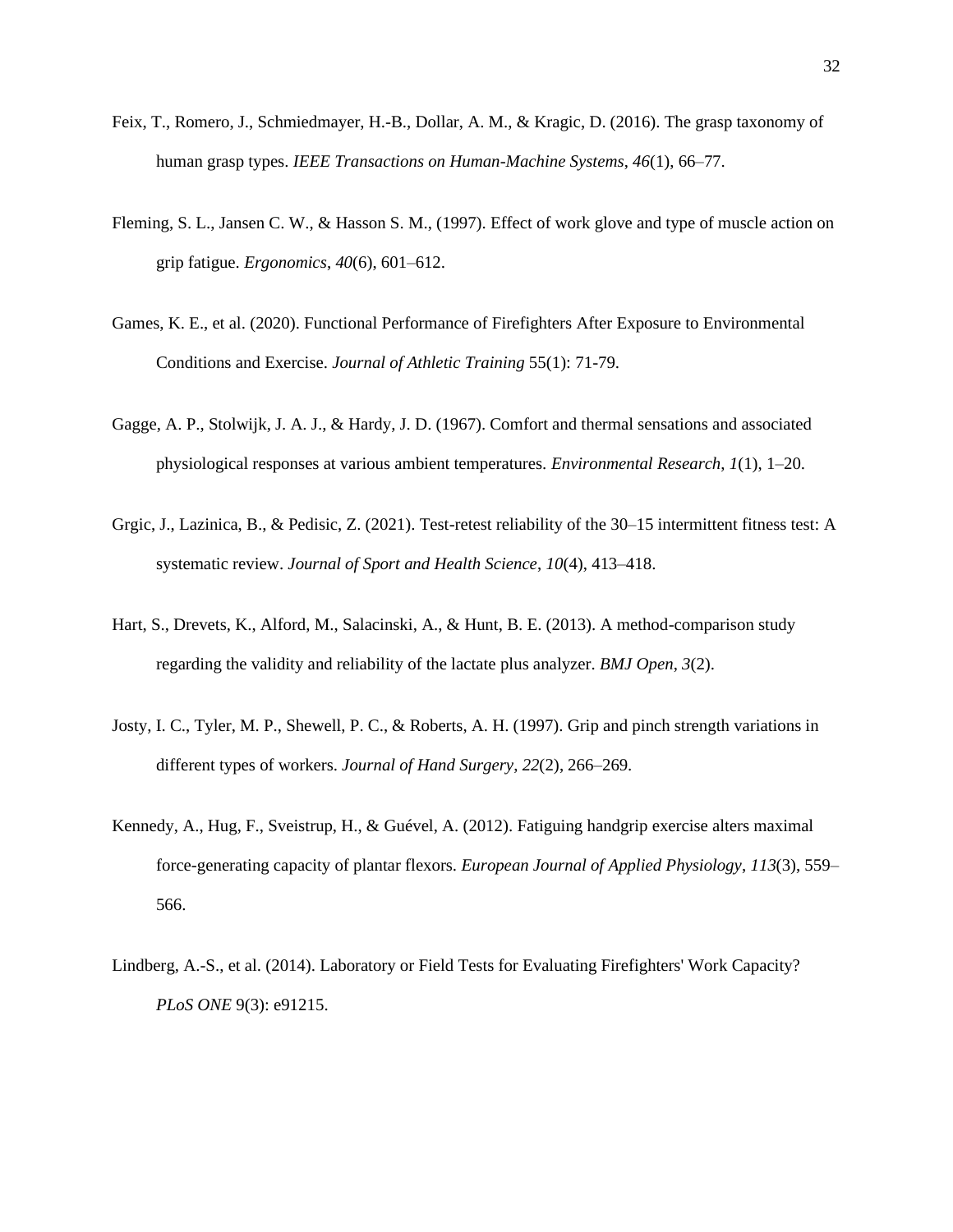- Laursen, P., & Buchheit, M. (2019). Traditional Methods of HIIT Programming. In *Science and application of high-intensity interval training: Solutions to the programming puzzle* (pp. 17–32). essay, Human Kinetics.
- Mann, J. B., Bird, M., Signorile, J. F., Brechue, W. F., & Mayhew, J. L. (2021). Prediction of anaerobic power from standing long jump in NCAA Division IA football players. *Journal of Strength and Conditioning Research*, *Publish Ahead of Print*, 35(6)1542–1546.
- Mathiowetz V, Weber K, Volland G, Kashman N. Reliability and validity of grip and pinch strength evaluations. *J Hand Surg Am.* 1984 Mar;9(2):222-6.
- Rhea, M. R., Alvar, B. A., & Gray, R. (2004). Physical Fitness and job performance of firefighters. *The Journal of Strength and Conditioning Research*, *18*(2), 348–352.

Smith, D. L. (2011). Firefighter fitness. *Current Sports Medicine Reports*, *10*(3), 167–172.

- Sonne, M. W., Hodder, J. N., Wells, R., & Potvin, J. R. (2015). Force time-history affects fatigue accumulation during repetitive handgrip tasks. *Journal of Electromyography and Kinesiology*, *25*(1), 130–135.
- Stanković, M., Gušić, M., Nikolić, S., Barišić, V., Krakan, I., Sporiš, G., Mikulić, I., & Trajković, N. (2021). 30–15 intermittent fitness test: A systematic review of studies, examining the vo2max estimation and Training Programming. *Applied Sciences*, *11*(24), 1–12.
- Trinidad-Fernández, M., González-Molina, F., Moya-Esteban, A., Roldán-Jiménez, C., González-Sánchez, M., & Cuesta-Vargas, A. I. (2020). Muscle activity and architecture as a predictor of hand-grip strength. *Physiological Measurement*, *41*(7), 075008.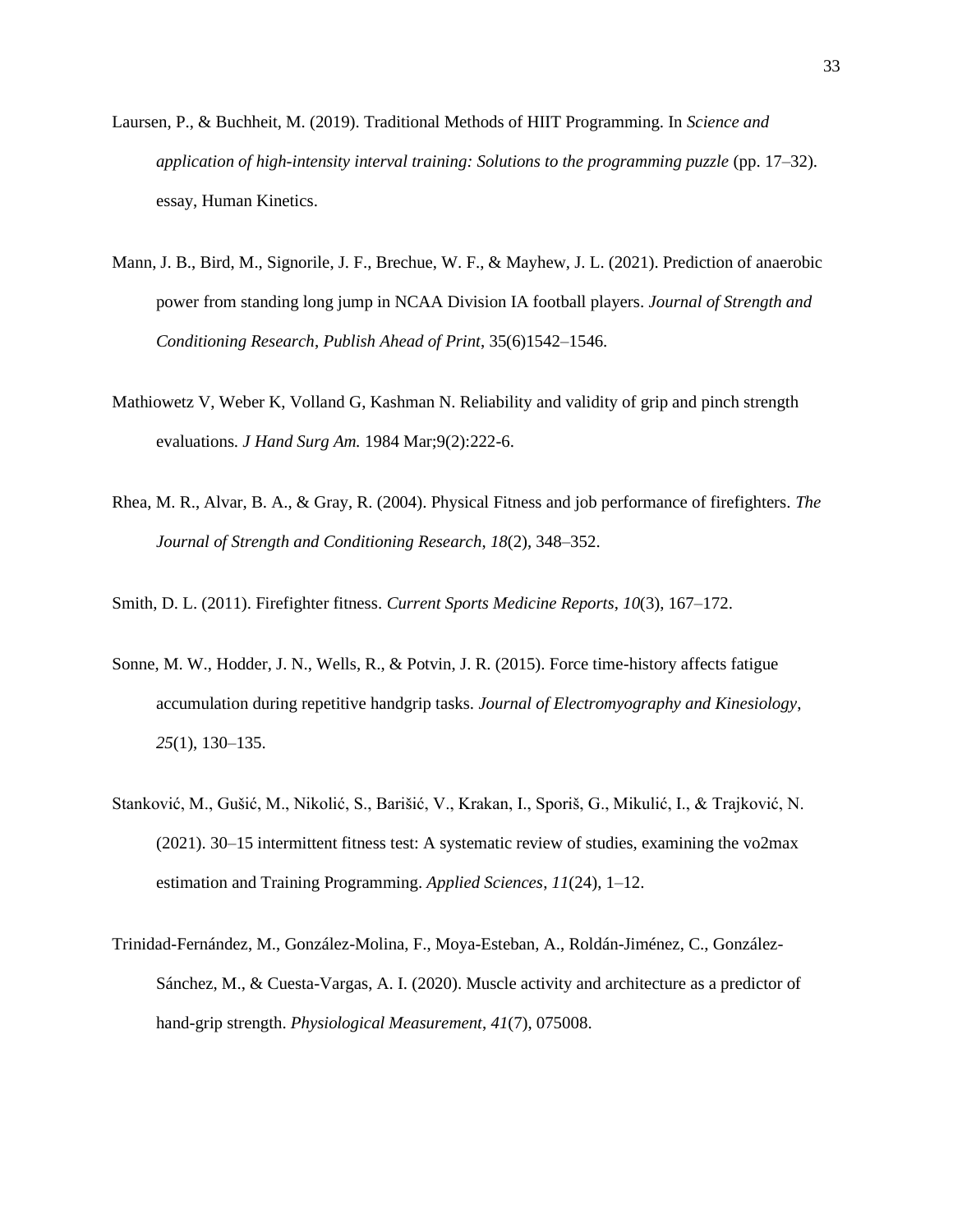- Williams-Bell, F. M., Villar, R., Sharratt, M. T., & Hughson, R. L. (2009). Physiological demands of the firefighter Candidate Physical Ability Test. *Medicine & Science in Sports & Exercise*, *41*(3), 653– 662.
- Williford, H., Duey, W., Olson, M., Howard, R., Wang, N., (1999). Relationship between firefighting suppression tasks and physical fitness. *Ergonomics*, *42*(9), 1179–1186.
- Yung, M., Mathiassen, S. E., & Wells, R. P. (2012). Variation of force amplitude and its effects on local fatigue. *European Journal of Applied Physiology*, *112*(11), 3865–3879.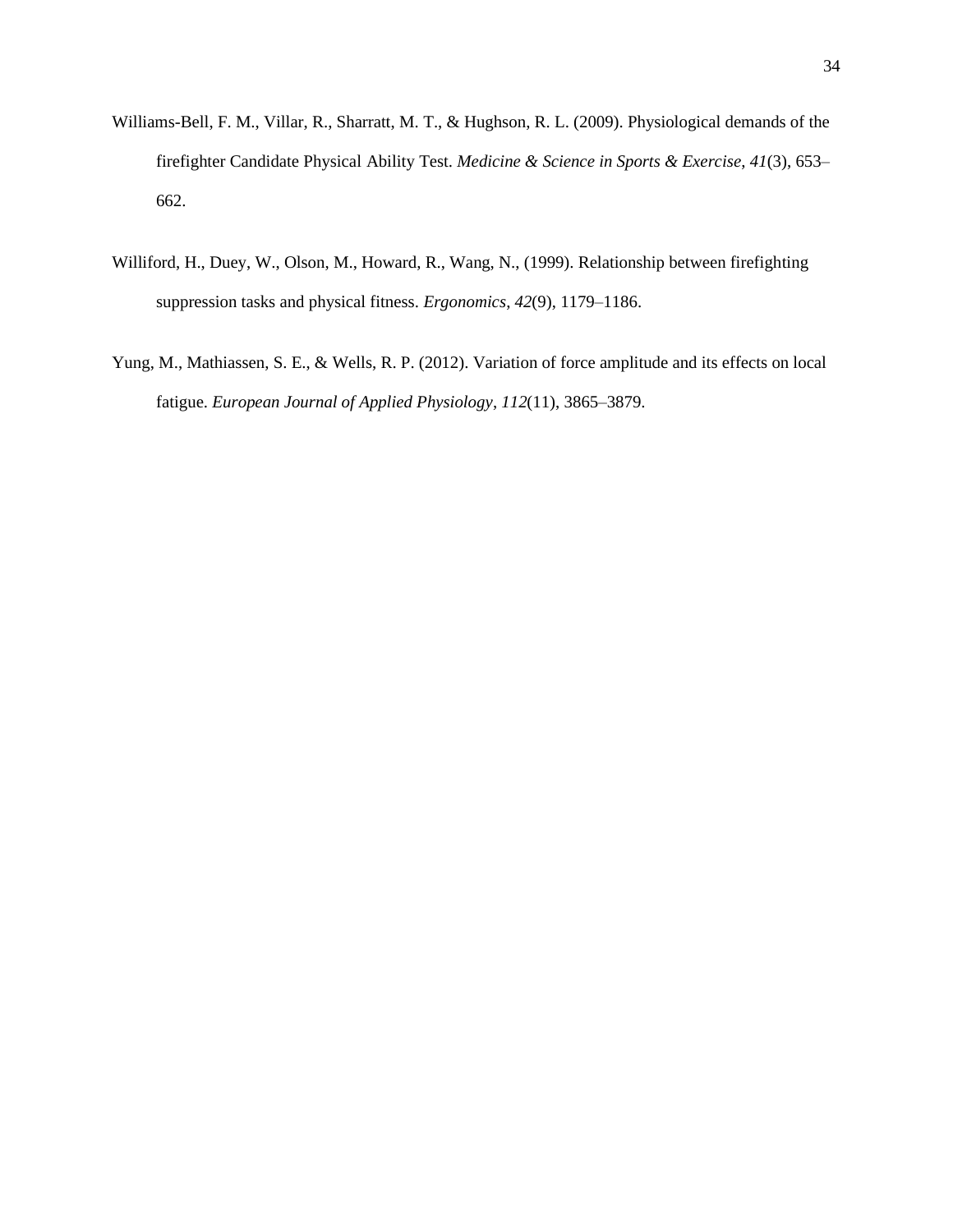#### APPENDIX A

#### REVIEW OF LITERATURE

The primary purpose of this study was to determine the independent and collective effect of glove use and performance of occupational tasks on subsequent handgrip strength. The secondary purpose of this study was to explore the relationship between baseline handgrip strength versus glove and taskinduced decrements in handgrip strength. In addition, we sought to determine if any glove and taskinduced decrements in handgrip strength were correlated to the timed completion of occupational tasks. To date, there are no published investigations are examining the effect of regulation fire gloves or occupational tasks on handgrip strength in structural firefighters. Therefore, this literature review will cover relevant literature regarding the fundamentals of handgrip ability, central and peripheral fatigue mechanism and their effects on handgrip force production capability, the role of handgrip strength in occupational tasks, and the importance of sufficient handgrip capabilities to safely perform firefighting tasks.

#### *Handgrip Overview*

The hand is a complex multipurpose tool, comprised of more than fifteen joints, which results in more than 20 degrees of freedom (Feix et al., 2016). Optimal handgrip function depends on the integrity of the structures from wrist to fingers. Grasping or gripping requires synchrony between multiple muscles of the hand (e.g., wrist extensors and finger flexors during grip tasks). The primary muscles involved in grip are flexor carpi radialis, flexor carpi ulnaris, flexor digitorum superficialis, extensor carpi radialis, extensor carpi ulnaris, and extensor digitorum communis (Ambike et al., 2014).

Feix et al. (2016) define a grasp as every static hand posture in which an object can be held securely in one hand regardless of hand orientation. Each grasp can be classified into a dichotomy of precision or power. The power grip describes a rigid relationship between the object and the hand, which means that all movements of the object have to be created by the arm. Conversely, precision handling refers to the hand's ability to perform movements without having to move the arm. Additional grip classifications include whether or not the object is in constant relation to the hand or static grasp, while intermediate (or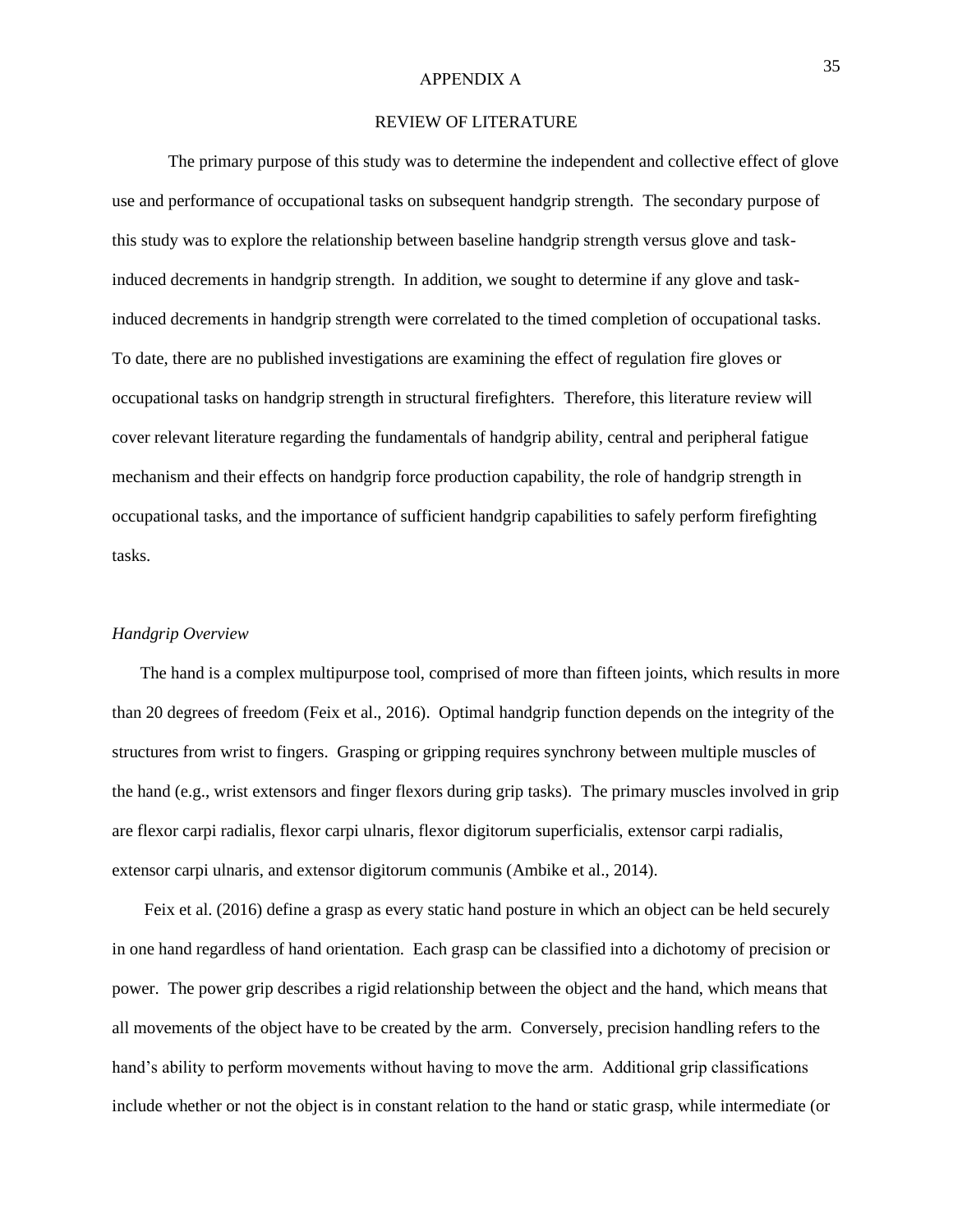link grasp) has similar power and precision proportions. There are kinematic implications and limitations associated with different grips (Feix et al. 2016).

Many variables must be considered when measuring grip strength, such as upper extremity and body position, proper choice of instrument, number and duration of trials, subject age, sex, and impairment state of the individual being tested. Beam and Adams (2014) describe the rationale, methods, procedures, and purpose of testing isometric (static) handgrip strength. Beam and Adams (2014) begin by stating that handgrip strength (HGS) is vital for tasks of daily living. Interestingly, they offered the insight that strength can fluctuate daily by 5-9% in men and 2-12% in women. Additionally, Beam and Adams (2014) suggested that hand dominance impacts HGS, with the dominant hand being 8-14% stronger on average.

Regarding test reliability, intraclass correlation coefficients (ICC) revealed that there are no differences in assessment reliability between single-trial maximal force production, the mean of two trials, or the mean of three trials paired with the highest maximal force of three trials (Beam & Adams, 2014). Furthermore, inter-rater reliability is optimal when following the same procedures and using a Jamar hydraulic hand dynamometer for assessment (*r* = 0.97). The authors state that the accuracy of testing isometric HGS is valid because it is positively correlated with muscle mass ( $r = 0.60$ ), positively correlates with the total strength of 22 other muscles ( $r = 0.69$ ), and is specific for testing isometric muscle actions (Beam & Adams, 2014).

Balogun et al. (1991) investigated the effects of testing posture and elbow position on isometric handgrip strength in 61 subjects (Males: 35, Females: 26). Four randomized experimental conditions were used: (1) sitting with the elbow in 90-degree flexion, (2) sitting with the elbow in full extension, (3) standing with the elbow in 90-degree flexion, and (4) standing with the elbow in full extension. A twofactor repeated-measures ANOVA determined significance between grip strength conditions and when factored by sex. Post hoc analyses determined males to have greater HGS than females in all testing positions  $(p < 0.01)$ . Second, the researchers found that all participants had greater HGS values when standing versus sitting regardless of elbow position ( $p < 0.05$ ). Balogun and colleagues. (1991)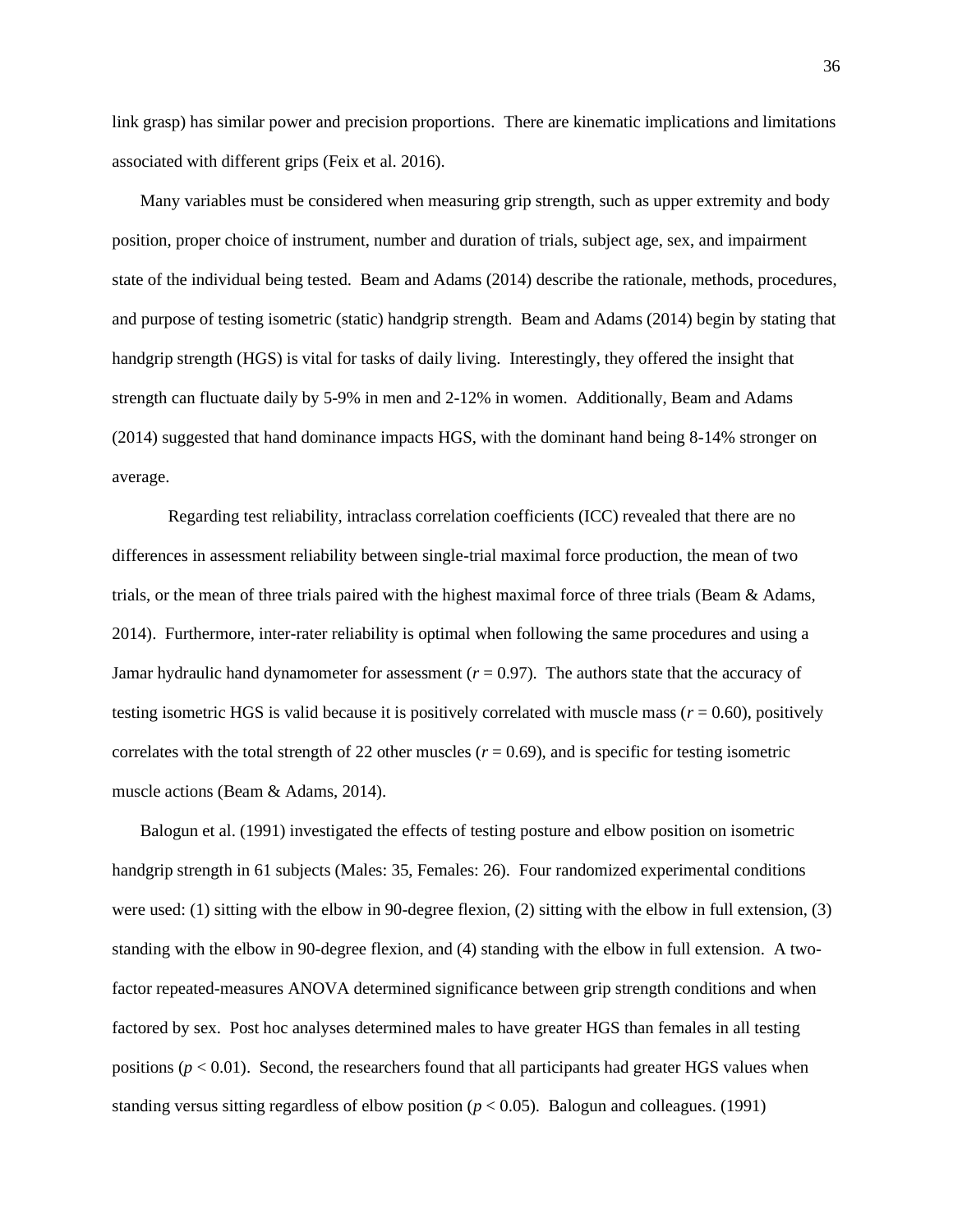emphasized the need for universally accepted standard testing procedures for assessing isometric handgrip strength.

Similarly, De et al. (2011) examined variations in isometric HGS concerning changes in posture and joint angles in 380 healthy Bengali adults (Males: 156, Females: 224; aged 20 – 60 yr). HGS was tested with a Lafayette handgrip dynamometer. HGS was measured across three postures (sitting, standing, and laying down) and different arm postures. When seated, HGS was also measured with the elbow at 90 degrees of flexion while supported and non-supported. The 180-degree condition was described as the arm hanging normally beside the body with the elbow angle at approximately 180-degrees. Readings were measured in triplicate on each hand and the maximum value was used for analyses. The results added to the consensus of male subjects may have greater HGS than female subjects ( $p < 0.001$ ). De et al. (2011) concluded that standing grip strength was higher (1.3-5.9%) than all other tested postures ( $p <$ 0.05). The researchers concluded that there was no significant difference in HGS values between the 90 degree and 180-degree joint angles. Additionally, the variance between the elbow joint angles was minimal (0.9-3.4%).

Previous investigations have examined handgrip force production capabilities between different postures, mainly sitting versus standing (Åstrand and Rodahl, 1977); Ibarra-Mejia et al., 2012), and concluded that standing elicited greater force production capability in part from greater central nervous system activity. The reduced central nervous system activity observed while seated position may be explained by the physiological relaxation combined with lesser muscle recruitment from the lower extremities, (Ibarra-Meija et al., 2012). Clark and colleagues (1991) offered another perspective that discrepancies were resultant of mechanical and systemic factors. Clarke et al. (1991) reported that decreases in handgrip force generation capabilities may result from the tension in the cervical cord and dura while the flexion is occurring at the hips.

#### *Mechanisms of Fatigue*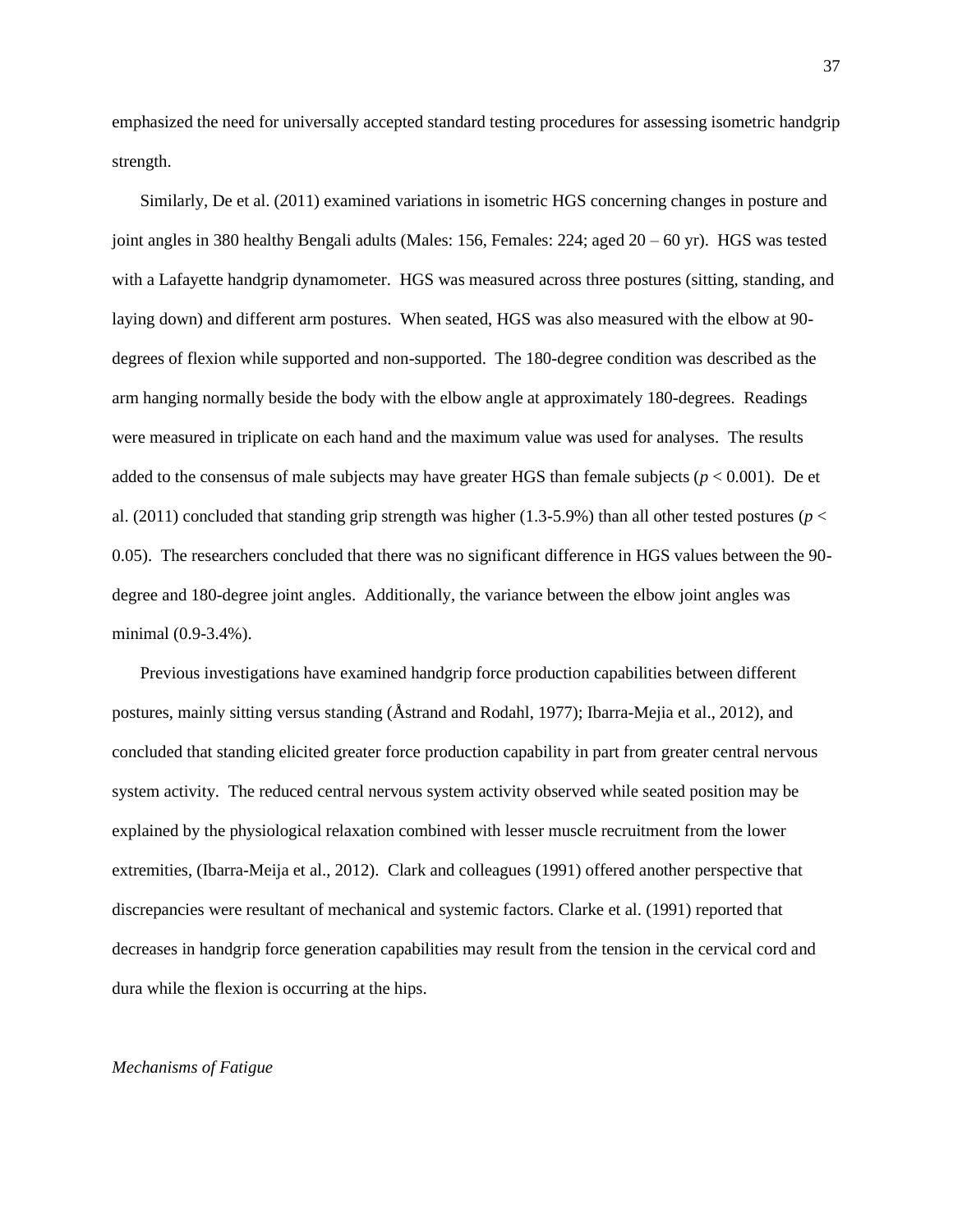Fatigue is commonly described as a multi-factorial, task-dependent, decrease in muscle function or force production capability. Carroll et al. (2017) define *peripheral fatigue* as the reduction in voluntary force production resulting from actions distal to the neuromuscular junction (i.e., the muscle fibers and the neuromuscular junction). Moreover, Carroll et al. (2017) define *central fatigue* as the reduced capacity for the central nervous system to activate skeletal muscles resulting from actions within the central nervous system (i.e., central drive to motoneurons).

Peripheral and central fatigue are similar in that symptoms typically continue after the demand for force has ended, but contrast by cause and time until recovery. For example, continuous low-intensity exercise and rapid decline of force production for approximately two minutes following high-intensity exercise are associated with central fatigue (Kennedy et al., 2012); Carroll et al.,2017). Factors of peripheral fatigue, excitation-contraction coupling, and reperfusion of muscles last for approximately three to five minutes following the cessation of intense exercise. Because of these factors, complete recovery may not be present for hours (Caroll et al., 2017). The mechanisms of fatigue and duration of recovery following exercise-induced fatigue are greatly impacted by the nature of the exercise.

Given this information, it is reasonable to expect the isometric handgrip strength assessment to result in peripheral fatigue and the simulated fireground test to result in central and peripheral fatigue.

Literature suggests that the muscle contraction intensity and pattern influence the accumulation of fatigue. For instance, Sonne and coworkers (2015) demonstrated that performing a pyramid complex of submaximal isometric handgrip tasks (15 s contraction at 15, 30, & 45% of maximal voluntary isometric contraction: MVIC) for 2.5-3.8 min decreased MVIC by approximately 18%. The study indicated that fatigue accumulates with increasing intensity demands and dissipates with lower intensity demands (Sonne et al. 2015). In addition, Yung and colleagues (2012) reported that the pattern of muscle contraction influences the accumulation of fatigue. Specifically, individuals performing sustained isometric contractions at 15% MVC accumulated greater fatigue than performing variable intensity contractions that resulted in the same average force as the sustained condition. The authors suggested that spending some time at lower contraction intensities may have allowed for a spatial redistribution of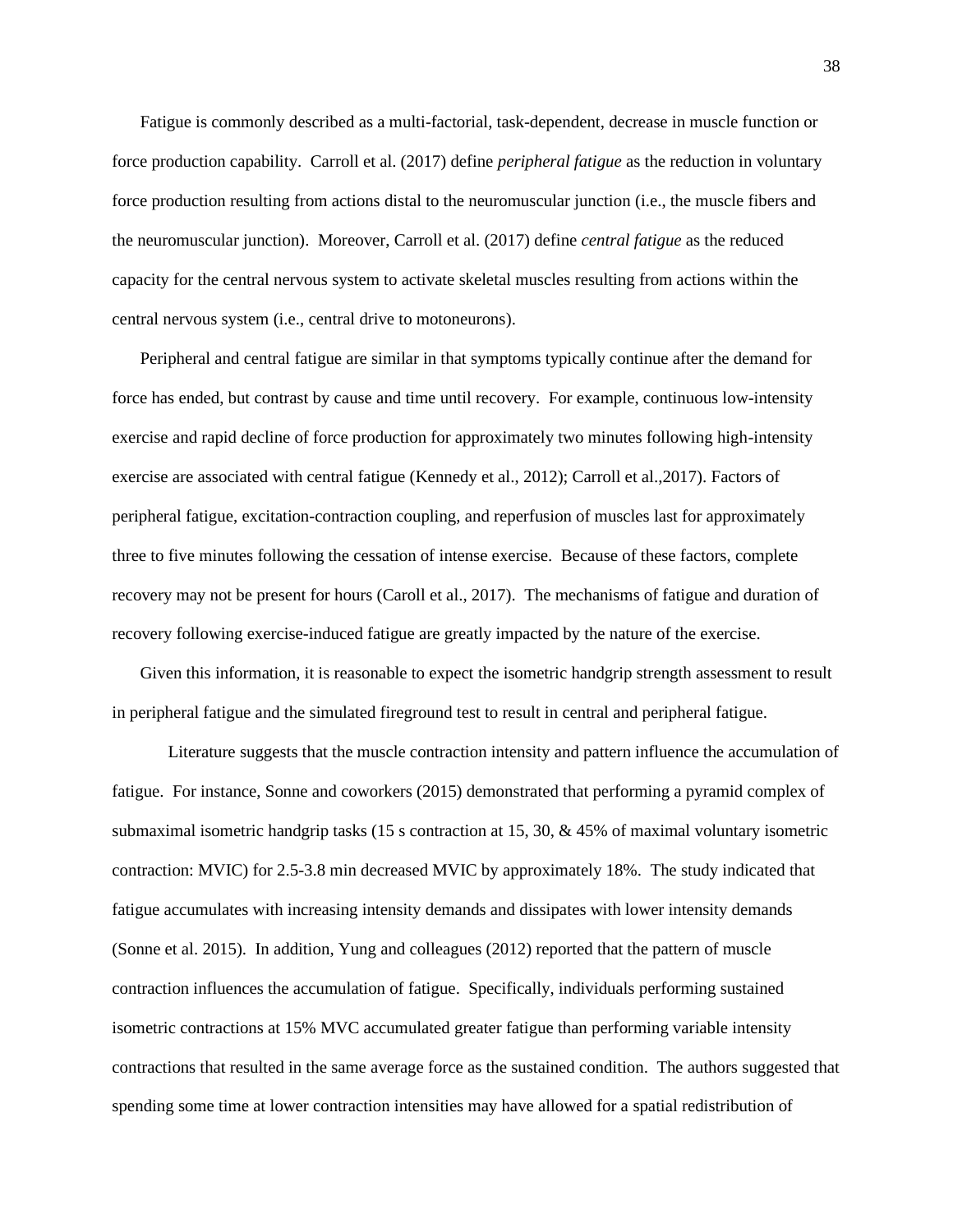muscle activity, whereas allowing for brief periods of muscle relaxation may provide reperfusion of blood flow to washout local vasodilators and provide energy substrates (Yung et al. 2012; Byström and Lilbom, 1990). Considering the nature of the firefighting tasks in the present study, it would appear that these tasks required a variety of muscular contractions intensities and patterns. For instance, carrying handsaws likely requires a lower intensity sustained contraction, whereas securing and dragging a victim, advancing a charged hose line, swinging a sledgehammer, and holding a pike pole during a breach and pull task requires higher intensity sustained contractions. In addition, some tasks utilize a contract-relax pattern such as raising and lowering a ladder against a structure using a hand-over-hand technique to touch each ladder rung. Finally, some tasks allow for muscle relaxation, such as walking between tasks without carrying gear.

#### *Handgrip and Occupational Performance*

Bishu et al. (1987) explained the general use and need of gloves in occupational tasks but suggests that performance may be compromised as a result of glove use. The authors suggest that several factors may contribute to strength decrements, mainly (1) lack of tactile feedback when wearing gloves, (2) improper fit, and (3) individual and task differences. Researchers tested the grip and grasp abilities of 15 healthy subjects (aged 20-46 years; 5 subjects per glove size: small, medium, and large) while barehanded and donning three types of gloves. The gloves "Deerskin style 1090 glove" (suede), "Smooth Thorobred leather glove" (leather), and "Flannel Clute cut glove" (cotton) were measured and factored by tenacity, snugness, suppleness, and material thickness. Donning gloves reduced mean grip force by 10.9% and grasp force by 8.3% when compared to the barehanded condition  $(p < 0.001)$ . All measured factors of the gloves were inversely associated with the gripping task ( $r \ge 0.42$ ,  $p < 0.001$ ) and grasp task ( $r \ge 0.41$ ,  $p$ ) < 0.001). Ultimately, the investigation concludes that strength decrements from gloves result from more than one of the four glove structure descriptors. Bishu et al., (1987) concluded that the decrements from wearing gloves may be explained by discomfort from an increase in grip span and inner grasp diameter.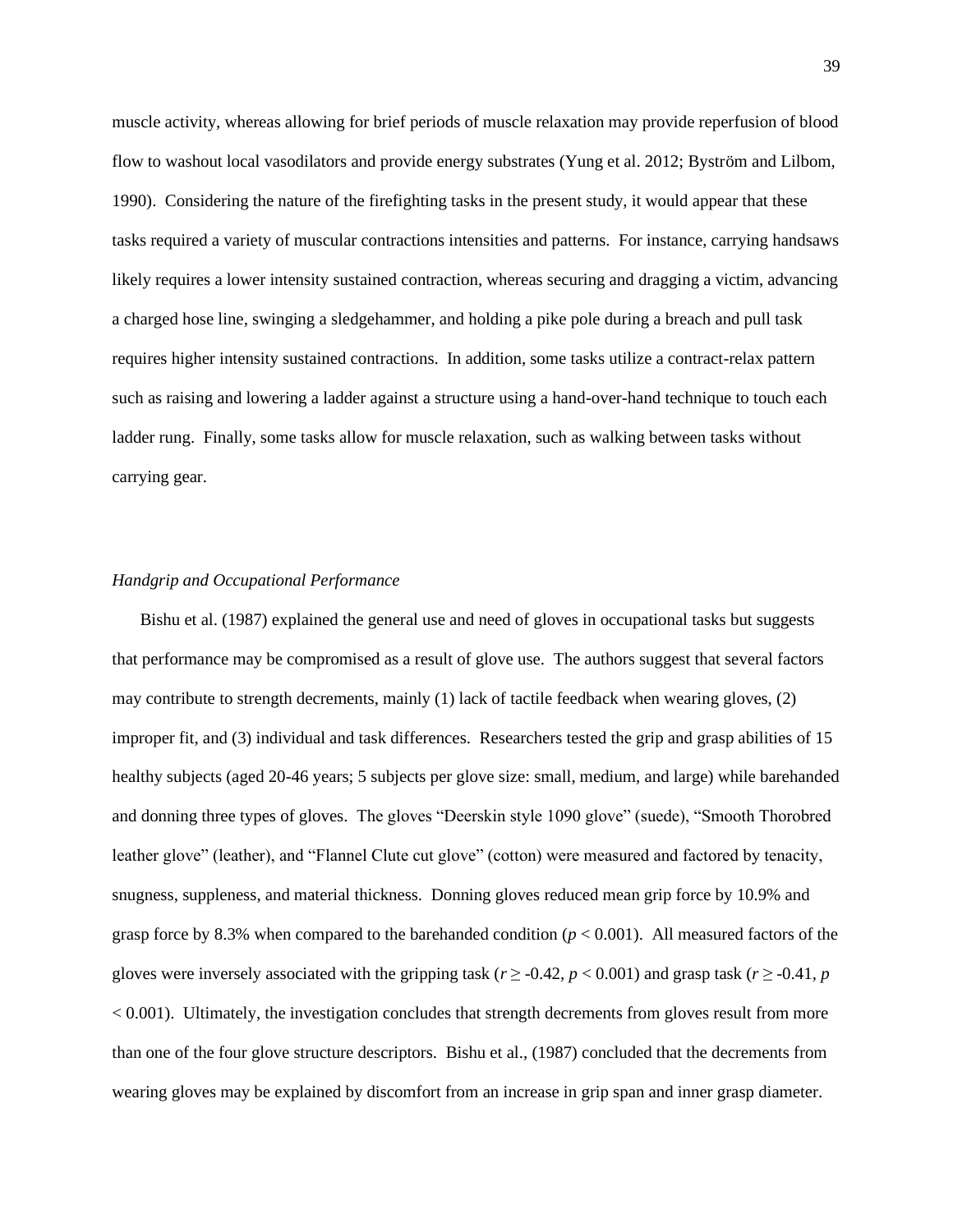In a later study, Bishu and Klute (1995) investigated the impact of extravehicular activity (EVA) gloves on hand capabilities under different micro atmospheric pressures in 6 subjects (Males: 3, Females: 3). Independent variables were gender (2), glove type (2), pressure differential (5), and glove configurations (3). Subjects performed multiple tests to assess the glove effect on occupational performance. To measure occupational performance, subjects performed two strength assessments including grip and pulp pinch strength, two dexterity assessments consisting of a rope tying test and nuts and bolts test, and one tactility measure of a two-point discrimination assessment. This study added to the consensus that on average, female subjects have lesser grip strength, approximately 60-70% of male subjects. Interestingly, donning gloves resulted in an average of 50% grip strength reduction and 10% pinch strength reduction. The gloved time to completion of the nut and bolt assembly task was 5-6 times slower than barehanded. The effect was similar for the knot-tying time. The authors conclude that gloves reduce inter-digital movements, range of motion, and tactile sensitivity.

Similarly, Dianat et al. (2012) conducted a study on the effects of three industrial gloves (cotton, nylon, and nitrile gloves) on hand performance capabilities while using pliers during simulated assembly line tasks for two hours. The results suggest that the length of time worn does not impact muscle activity, wrist posture, touch sensitivity, handgrip strength, or forearm torque strength. They found that wearing gloves had a significant effect on handgrip strength ( $p \le 0.001$ ) and task time was also significant for handgrip strength ( $p \le 0.05$ ). The researchers conclude that the use of gloves and their potential implications should be evaluated during the performance of relevant occupational tasks.

#### *Handgrip strength and Firefighting*

Firefighting differs from traditional occupations concerning the presence of an emergency. There is limited research evaluating the effect of handgrip strength and firefighters' occupational performance. Williams-Bell et al. (2009) examined CPAT completion times among healthy, physically active adults (*n* =57) to simulate the physiological demands of firefighting recruits. A backward stepwise regression resulted in models accounting for greater than 67% of the variance being absolute  $VO_{2max}$  alone or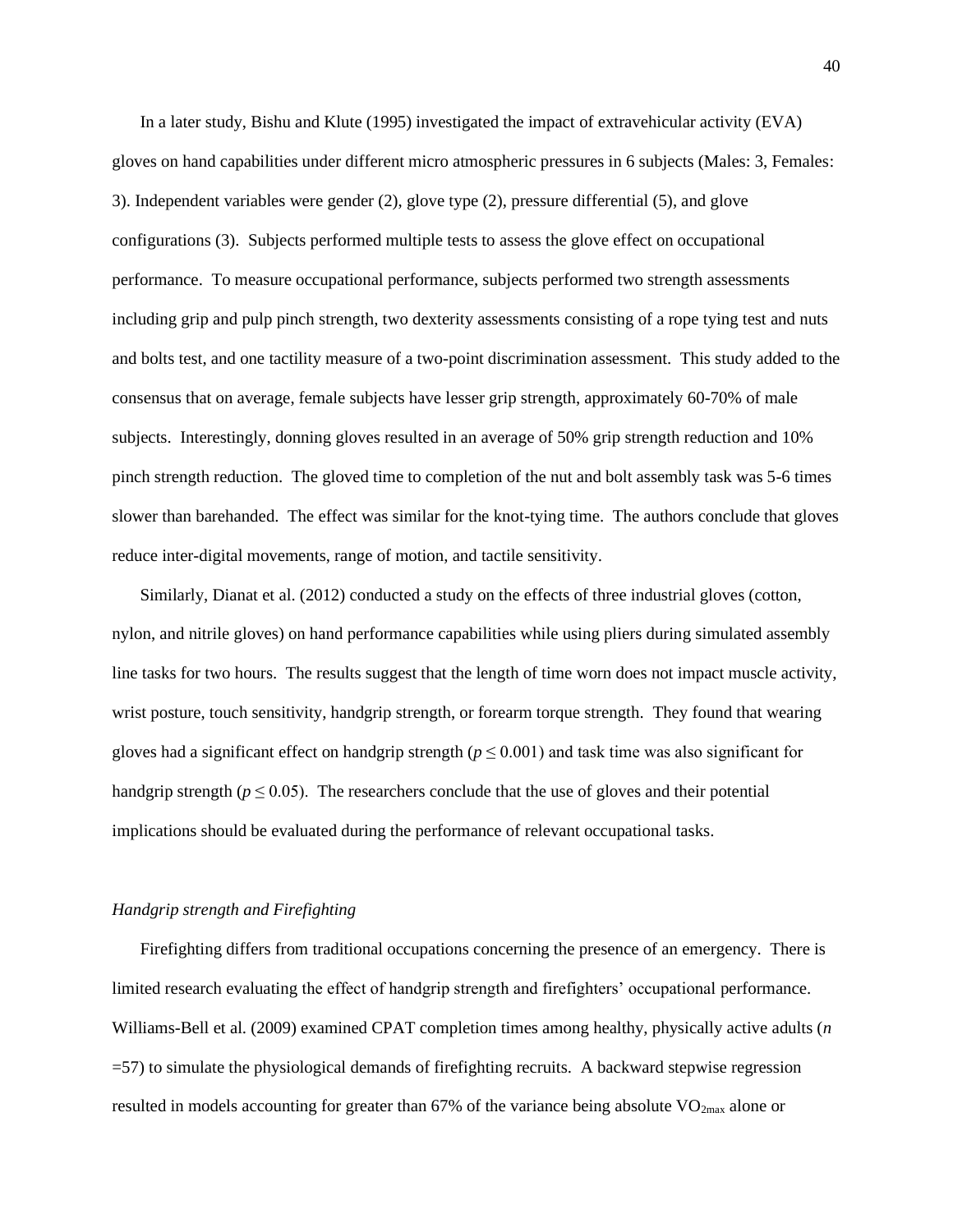relative  $VO_{2max}$  plus body mass and handgrip strength (Williams-Bell et al. 2009). The study reported large errors of estimation but agrees that handgrip strength is important to occupational tasks associated with firefighting.

Similarly, Lindberg et al. (2014) investigated relationships between physical assessments and the performance of firefighting tasks. Participants included a mix of full-time, and part-time male firefighters as well as civilian men and women. One task included *cutting*, where subjects used a modified 16.1 kg concrete saw back and forth across a two-meter-sided square on the floor at a rate of 40 moves per minute until exhaustion or a maximum of 15 minutes in duration. The strongest correlations with time were trunk extension ( $r_s = 0.72$ ,  $p < 0.01$ ) and maximal handgrip strength ( $r_s = 0.67$ ,  $p < 0.01$ ). The researchers concluded that work capacity was strongly correlated ( $r<sub>s</sub> \ge 0.7$ ) with maximal handgrip strength, bench press, chin-ups, dips, upright barbell row, standing broad jump, and barbell shoulder press.

 Dennison et al. (2012) examined the effect of training status and fatigue on the occupational performance of twelve male career firefighters who were deemed physically trained. Participants underwent a battery of anthropometric and performance assessments and performed a researcherdesigned, seven-part, timed simulated fireground test (SFGT) in full personal protective equipment while breathing through a self-contained breathing apparatus. The trained firefighters completed the SFGT, performed a circuit-style exercise session, rested for 10 minutes, then completed the SFGT again to simulate a fatigued response to a fire scene. Performance on the SFGT was determined via time to completion and mean relative heart rate. Additionally, the results were compared to the non-fatigued (baseline) SFGT values untrained group consisting of thirty-seven male career firefighters from the same department. The researchers concluded that exercise-induced fatigue contributed to a 9.6% time increase for the SFGT. Collectively, the trained and fatigued group displayed a 70% more efficient SFGT than the unfatigued untrained group. The authors concluded that this work highlights the importance of implementing and continuing consistent efforts that increase physical fitness parameters in firefighters.

It is well known that firefighting is a dangerous occupation (Smith, 2011). Annually, about 80,000 firefighters are injured while on duty with 40% of those injuries occurring on the scene of a fire (Smith,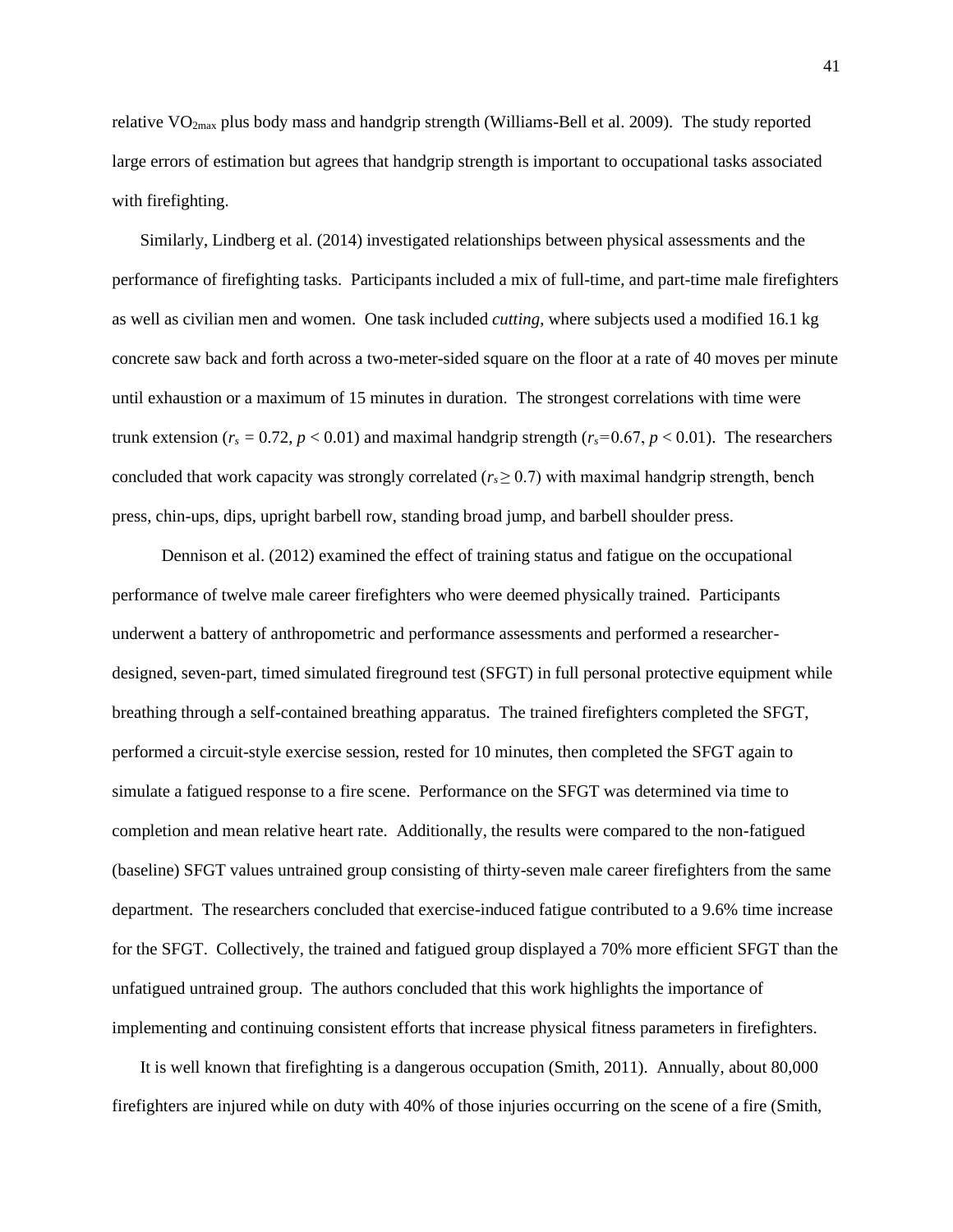2011). With this in mind, Poplin et al. (2016) developed a comprehensive fitness measure to predict injury risk by examining 799 fire service employees over a five-year period. The authors described occupationally relevant fitness for firefighters to encompass high aerobic fitness, anaerobic capacity, muscular strength, and muscular endurance (Poplin et al., 2016; Smith, 2011). Poplin et al. (2016) examined aerobic capacity with a submaximal treadmill protocol, resting heart rate, maximal isometric handgrip strength via hand dynamometer, push-ups and sit-ups to a metronome until failure, flexibility via sit-and-reach distance, and percent body fat via bioelectrical impedance analyzer. Each subject earned an equally weighted fitness score per year. Over the five-year period, each subject was seen for at least one physical examination, with the group average being 3.5 visits per employee. Poplin et al. (2016) utilized a Cox proportional hazard model with repeated measures to identify the associations between tiered fitness scores and injury probability. They found that firefighters with decreased comprehensive fitness scores were associated with a higher risk of an injury compared to their more fit counterparts regardless of age. The work by Poplin et al. (2016) highlights the importance of efforts toward monitoring and improving physical fitness in firefighters.

### *Conclusion*

This investigation agrees with the current academic consensus that handgrip is complex (Domalain et al. 2008), gloves and fatigue affect handgrip force production capability (Bishu and Klute, 1995), and sufficient handgrip capabilities are necessary to safely perform firefighting tasks (Williams-Bell et al., 2009). Currently, there is no published literature measuring the decrement in handgrip force production capabilities following the performance of simulated firefighting tasks while wearing regulation firefighting gloves. This study is unique in that it will explore the link between multiple outcomes and the use of regulation fire gloves while performing firefighting tasks. Given the general overview of fatigue mechanisms, it is reasonable to expect the occupational tasks to manifest in central and peripheral fatigue that may result in observable decrements in handgrip strength. The results may provide practitioners with insight into the impact of fatigue and gloves on firefighters' occupational performance.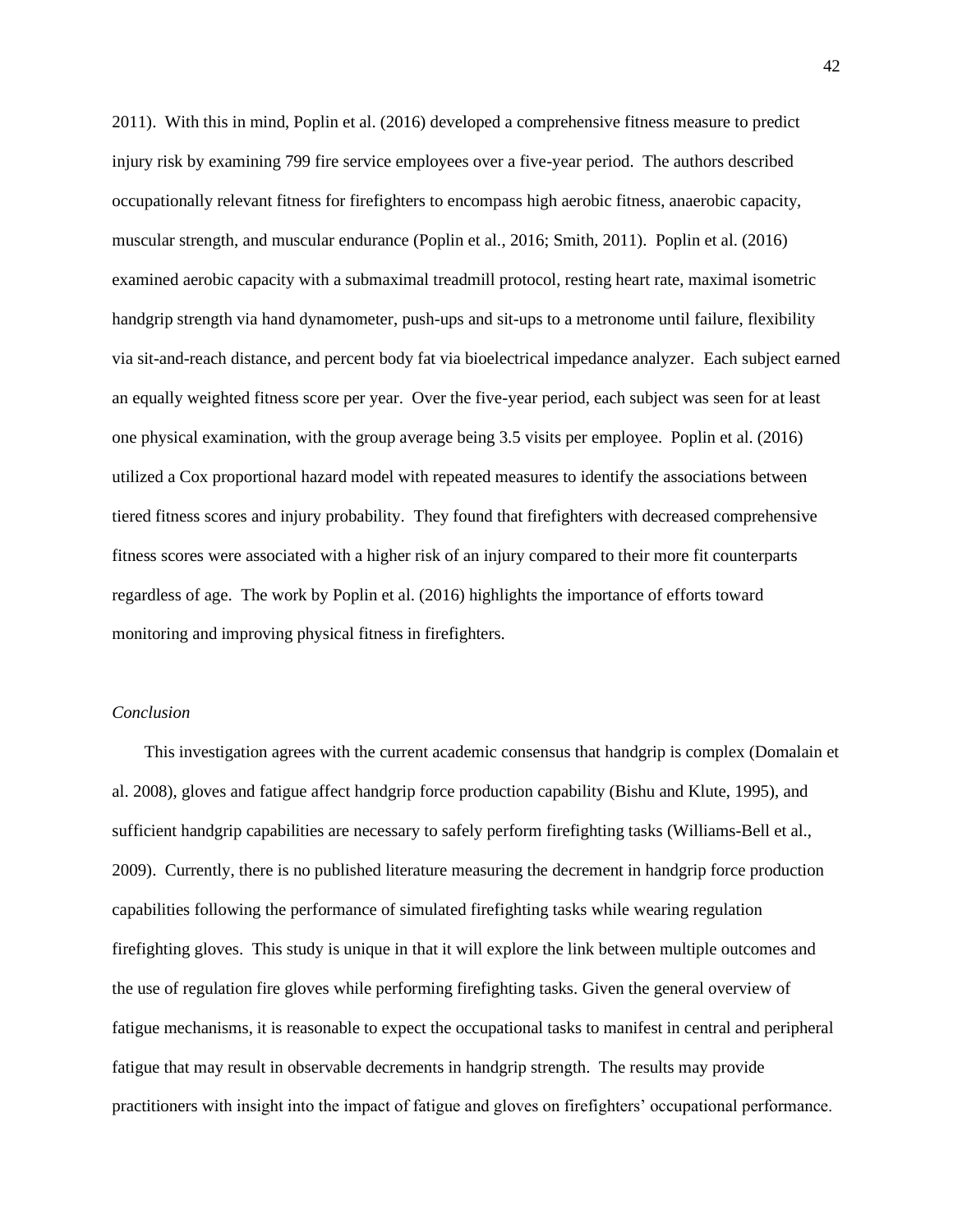Additionally, this research may lead to further investigations regarding variables that may impact tactical operator readiness, the impact of personal protective equipment on performing occupational tasks, and relevant strength and conditioning training strategies.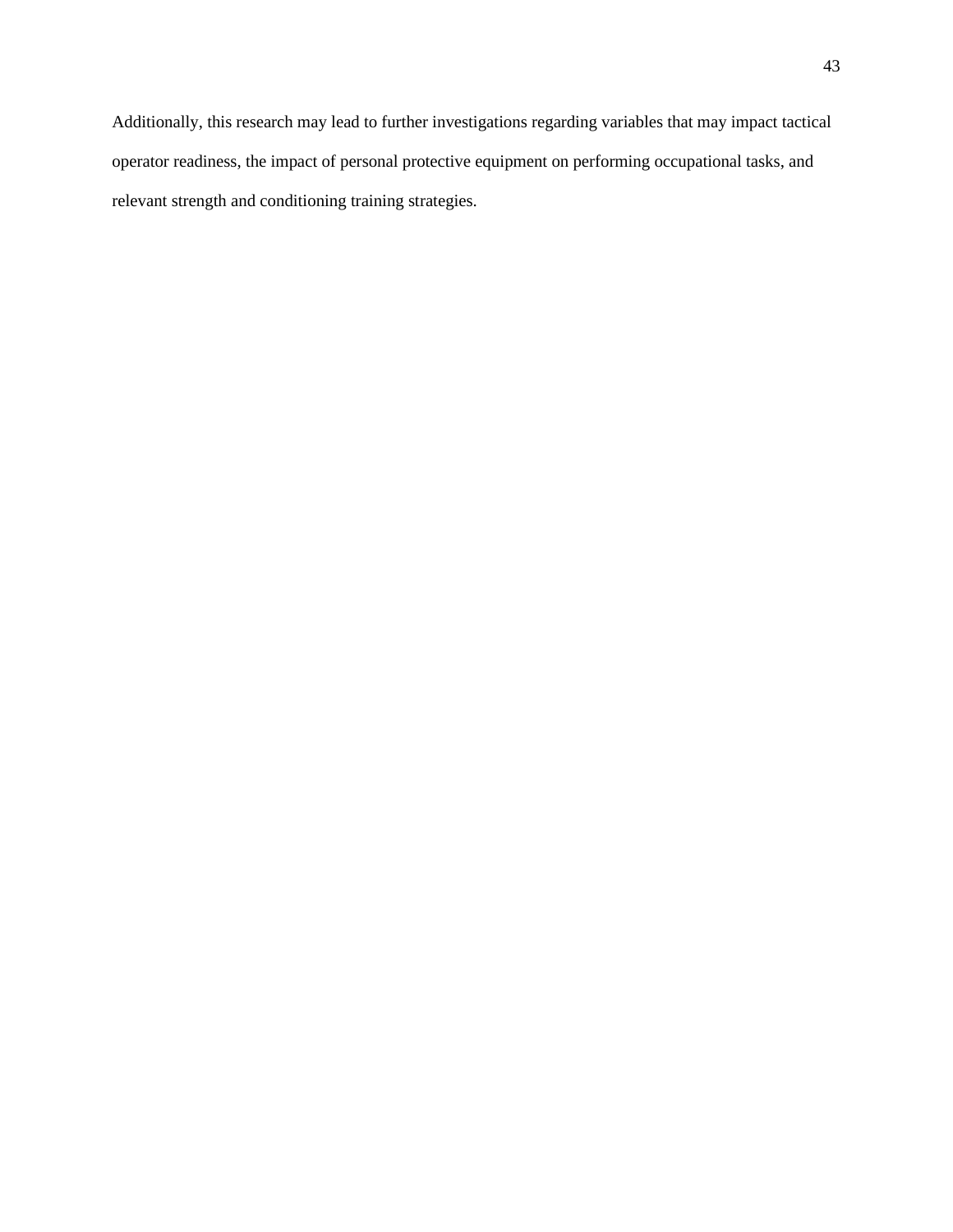- Ambike, S., Paclet, F., Zatsiorsky, V. M., & Latash, M. L. (2014). Factors affecting grip force: Anatomy, mechanics, and referent configurations. *Experimental Brain Research*, *232*(4), 1219–1231.
- Åstrand, P. O. and Rodahl, K. (1977). Textbook of work physiology (2nd ed). New York: McGraw Hill.
- Balogun, J. A., Akomolafe, C. T., & Amusa, L. O. (1991). Grip strength: effects of testing posture and elbow position. *Archives of physical medicine and rehabilitation*, *72*(5), 280–283.
- Beam, W. C., & Adams, G. M. (2014). *Exercise Physiology Laboratory Manual* (Seven). McGraw-Hill.
- Bishu, R. R., Batra, S., Cochran, D. J., & Riley, M. W. (1987). Glove effect on strength: An investigation of glove attributes. *Proceedings of the Human Factors Society Annual Meeting*, *31*(8), 901–905.
- Bishu, R. R., & Klute, G. (1995). The effects of extravehicular activity (EVA) gloves on human performance. *International Journal of Industrial Ergonomics*, *16*(3), 165–174.
- Byström, S. E., & Kilbom. (1990). Physiological response in the forearm during and after isometric intermittent handgrip. *European Journal of Applied Physiology and Occupational Physiology*, *60*(6), 457–466.
- Carroll, T. J., Taylor, J. L., & Gandevia, S. C. (2017). Recovery of central and peripheral neuromuscular fatigue after exercise. *Journal of Applied Physiology*, *122*(5), 1068–1076.
- Clarke, M.R., Robertson, J. C., Gillies, J.H., and Ellis, R.M. (1991). Effect of body posture and time on grip strength in patients with cervical spondylosis. Clinical Biomechanics, 1(6):123-126.
- De, S., Sengupta, P., Maity, P., Pal, A., & Dhara, P. C. (2011). Effect of body posture on handgrip strength in adult Bengalee population. *Journal of Exercise Science and Physiotherapy*, *7*(2), 79.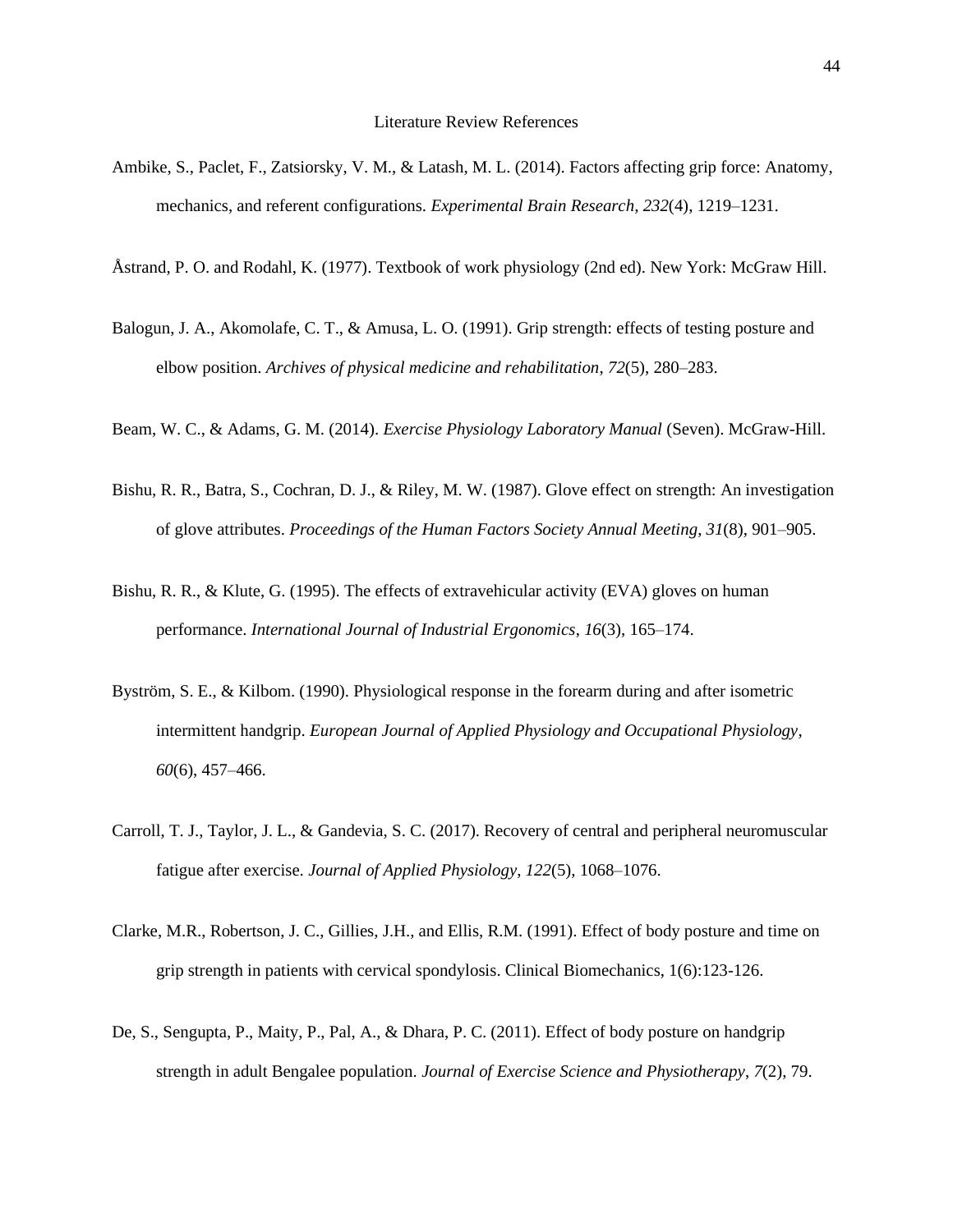- Dennison, K. J., et al. (2012). The Effect of Fatigue and Training Status on Firefighter Performance. *The Journal of Strength & Conditioning Research* 26(4): 1101-1109.
- Dianat, I., Haslegrave, C. M., & Stedmon, A. W. (2012). Using pliers in Assembly work: short and long task duration effects of gloves on hand performance capabilities and subjective assessments of discomfort and ease of tool manipulation. *Applied Ergonomics*, *43*(2), 413–423.
- Domalain, M., et al. (2008). Effect of object width on precision grip force and finger posture. *Ergonomics* 51(9): 1441-1453.
- Dumke, C. L. (2018). Health-Related Physical Fitness Testing and Interpretation. In D. Riebe, J. K. Ehrman, G. Liguori, & M. Magal (Eds.), *ACSM's guidelines for exercise testing and prescription* (10th ed., pp. 66–110). essay, Wolters Kluwer.
- Feix, T., Romero, J., Schmiedmayer, H.-B., Dollar, A. M., & Kragic, D. (2016). The grasp taxonomy of human grasp types. *IEEE Transactions on Human-Machine Systems*, *46*(1), 66–77.
- Ibarra-Mejia, G., Fernandez, J., Marley, R., Ware, B., Vazquez-Salinas, A., Navarro-Hernandez, I., (2012) Differences in Hand and Key Pinch Grip Strength Between Sitting and Standing Positions in a Sample of Healthy Mexican Young Adults. *Proceedings of the 1st Annual World Conference of the Society for Industrial and Systems Engineering*, *1*, 134–138.
- Kennedy, A., Hug, F., Sveistrup, H., & Guével, A. (2012). Fatiguing handgrip exercise alters maximal force-generating capacity of plantar flexors. *European Journal of Applied Physiology*, *113*(3), 559– 566.
- Lindberg, A.-S., et al. (2014). Laboratory or Field Tests for Evaluating Firefighters' Work Capacity? *PLoS ONE* 9(3): e91215.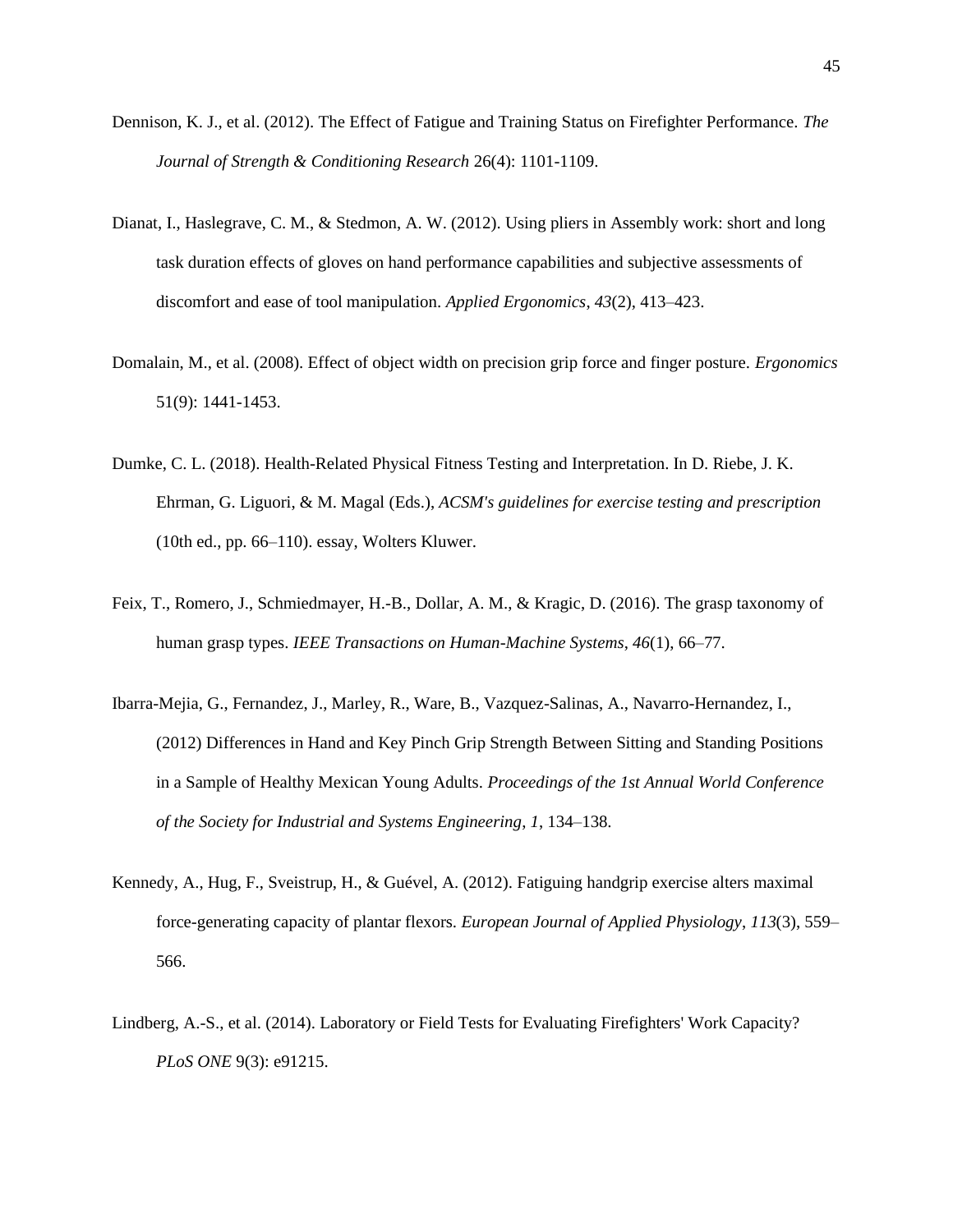Rhea, M. R., Alvar, B. A., & Gray, R. (2004). Physical Fitness and job performance of firefighters. *The Journal of Strength and Conditioning Research*, *18*(2), 348–352.

Smith, D. L. (2011). Firefighter fitness. *Current Sports Medicine Reports*, *10*(3), 167–172.

- Sonne, M. W., Hodder, J. N., Wells, R., & Potvin, J. R. (2015). Force time-history affects fatigue accumulation during repetitive handgrip tasks. *Journal of Electromyography and Kinesiology*, *25*(1), 130–135.
- Stanković, M., Gušić, M., Nikolić, S., Barišić, V., Krakan, I., Sporiš, G., Mikulić, I., & Trajković, N. (2021). 30–15 intermittent fitness test: A systematic review of studies, examining the vo2max estimation and Training Programming. *Applied Sciences*, *11*(24), 1–12.
- Williams-Bell, F. M., Villar, R., Sharratt, M. T., & Hughson, R. L. (2009). Physiological demands of the firefighter Candidate Physical Ability Test. *Medicine & Science in Sports & Exercise*, *41*(3), 653– 662.
- Williford, H., Duey, W., Olson, M., Howard, R., Wang, N., (1999). Relationship between firefighting suppression tasks and physical fitness. *Ergonomics*, *42*(9), 1179–1186.
- Yung, M., Mathiassen, S. E., & Wells, R. P. (2012). Variation of force amplitude and its effects on local fatigue. *European Journal of Applied Physiology*, *112*(11), 3865–3879.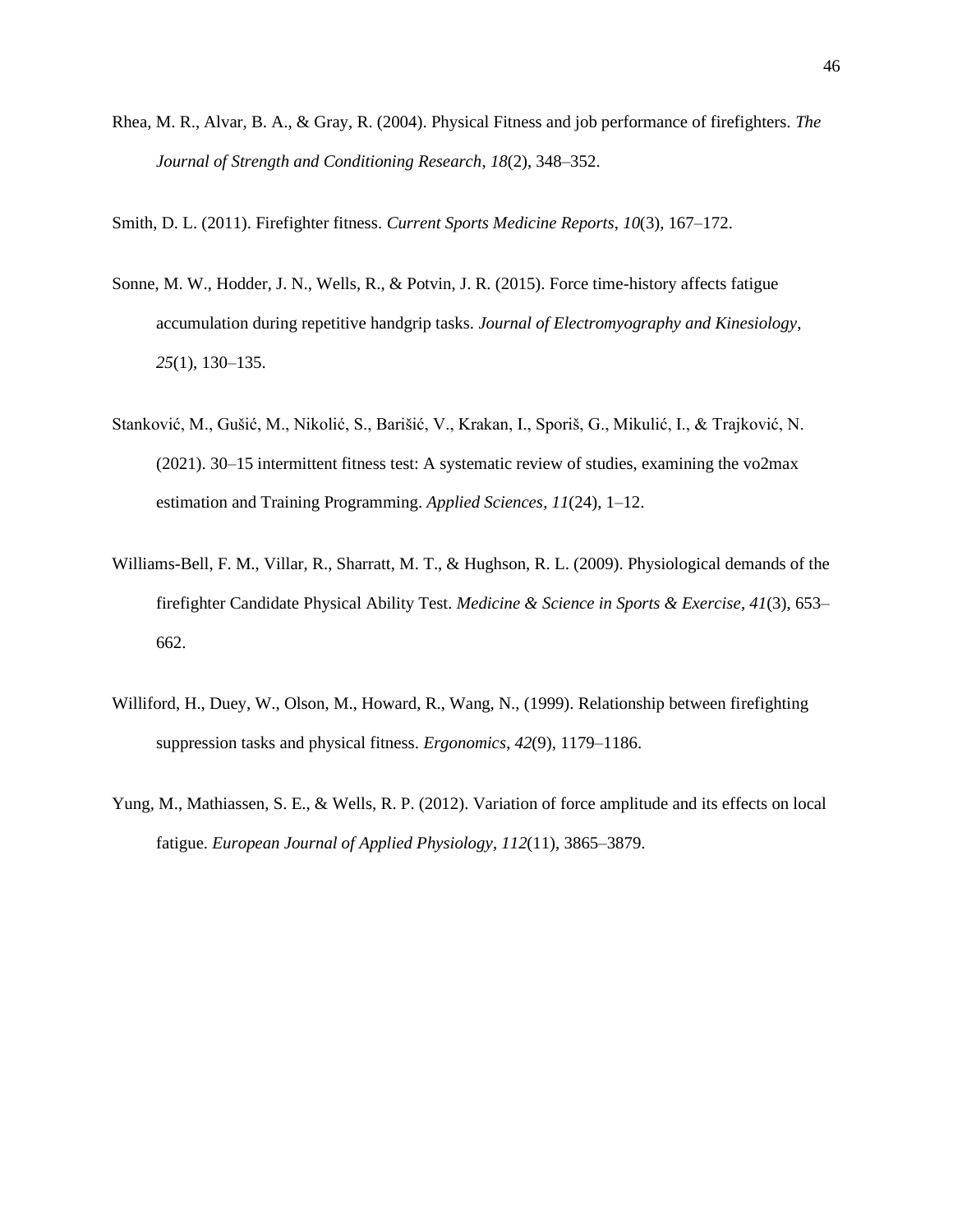# 47 APPENDIX B

#### IRB APPROVAL



**Institutional Review Board (IRB)** Veazey Hall 3000 PO Box 8005 · STATESBORO, GA 30460 Phone: 912-478-5465 Fax: 912-478-0719 IRB@GeorgiaSouthern.edu

**RESEARCH INTEGRITY** 

| To:                     | Lanham, Sarah<br>Melton, Bridget                                                                 |  |  |
|-------------------------|--------------------------------------------------------------------------------------------------|--|--|
| CC:                     | Langford, Emily<br>University of Kentucky                                                        |  |  |
| From:                   | Eleanor Haynes, Director, Research Integrity                                                     |  |  |
| Date:                   | August 17, 2021                                                                                  |  |  |
| <b>Expiration Date:</b> | April, 27, 2022<br>This date is based on the approval period granted by the primary institution. |  |  |
| Subject:                | Status of Application for Reciprocal Agreement Approval to Utilize Human Subjects in<br>Research |  |  |

As authorized in the Federal Policy for the Protection of Human Subjects, I am pleased to notify you that the Institutional Review Board of Georgia Southern University has elected to rely on the approval of University of Kentucky Institutional Review Board for approval of your proposed research project titled "Air Consumption Efficiency in Structural Firefighters." associated with the following identification numbers:

Georgia Southern University ID: H21447 University of Kentucky (Primary Institution) ID: 67300

This approval is contingent on the following:

- This approval will become invalid at any time the primary institution's approval is not in effect.
- $\bullet$ Any alteration, amendment, adverse event or discontinuance of the primary IRB approval will be reported to the GS IRB immediately and no research will be conducted on this approval during any time in which the Primary IRB approval is invalid.
- The review performed by the primary institution/organizations designated IRB meets the human subjects protection requirements of the GS OHRP-approved FWA.
- The IRB at the primary institution/organization will follow written procedures for reporting its findings and<br>actions to appropriate officials at GS including minutes of meetings that address any process relating to action required in continuing review of the project.
- required an containing review of any operation of the primary institution remains responsible for ensuring compliance with the IRB's determinations and with the Terms of its OHRP-approved FWA.

You are required to notify the GS IRB when this project is complete or closed. A termination form is available on the IRB website.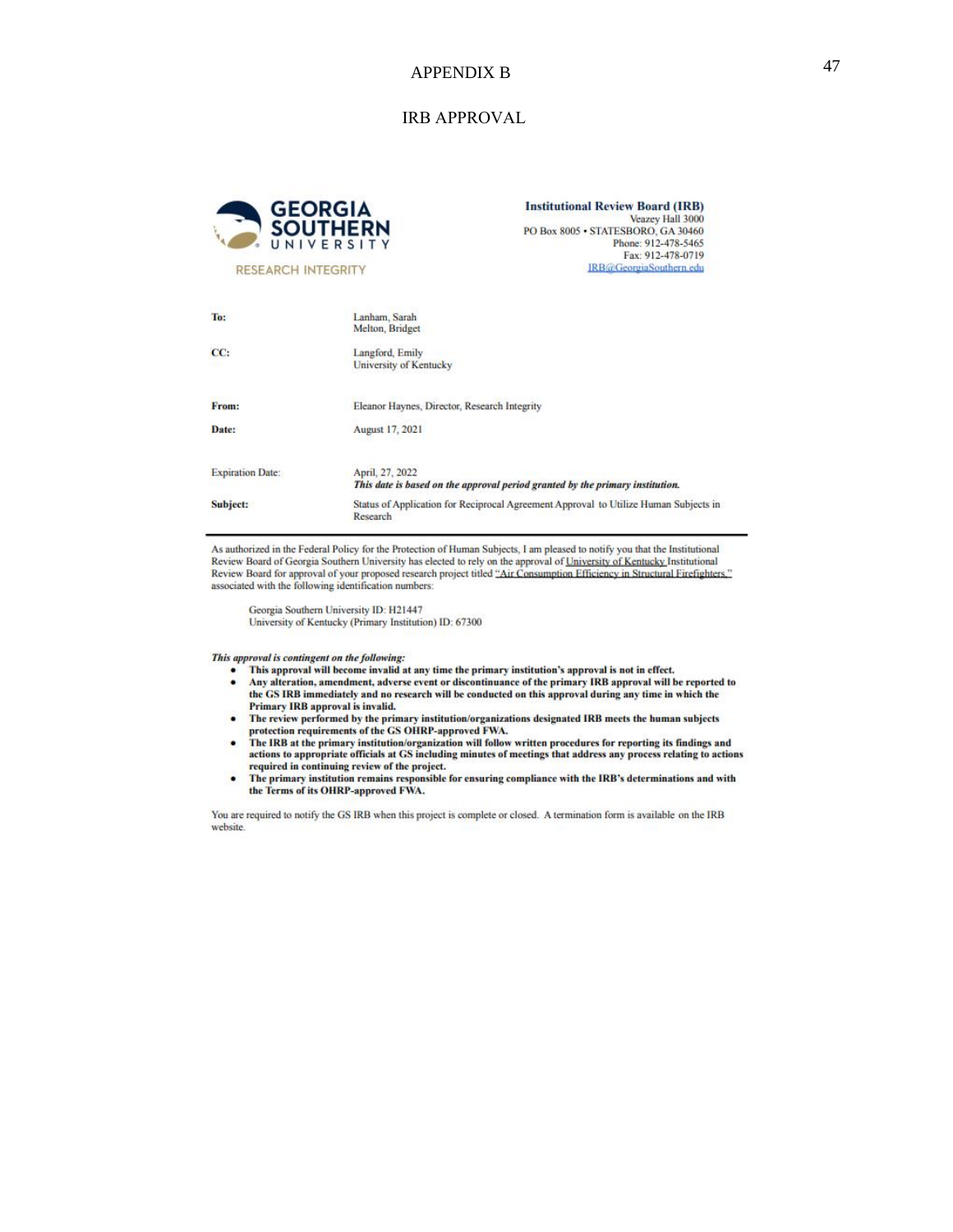# APPENDIX C**:** PERCEIVED DYSPNEA SCALE

# **Rate of Perceived Dyspnea**

(Breathing)

| 0   | <b>Nothing at all</b>                                          |
|-----|----------------------------------------------------------------|
| 0.5 | Very, very slight shortness of breath                          |
| 1   | Very mild shortness of breath                                  |
| 2   | <b>Mild shortness of breath</b>                                |
| 3   | <b>Moderate Shortness of breath or breathing</b><br>difficulty |
| 4   | <b>Somewhat severe</b>                                         |
| 5   | <b>Strong or hard breathing</b>                                |
| 6   |                                                                |
| 7   | Severe shortness of breath or very hard<br>breathing           |
| 8   |                                                                |
| 9   | <b>Extremely severe</b>                                        |
| 10  | Shortness of breath so severe you need to stop                 |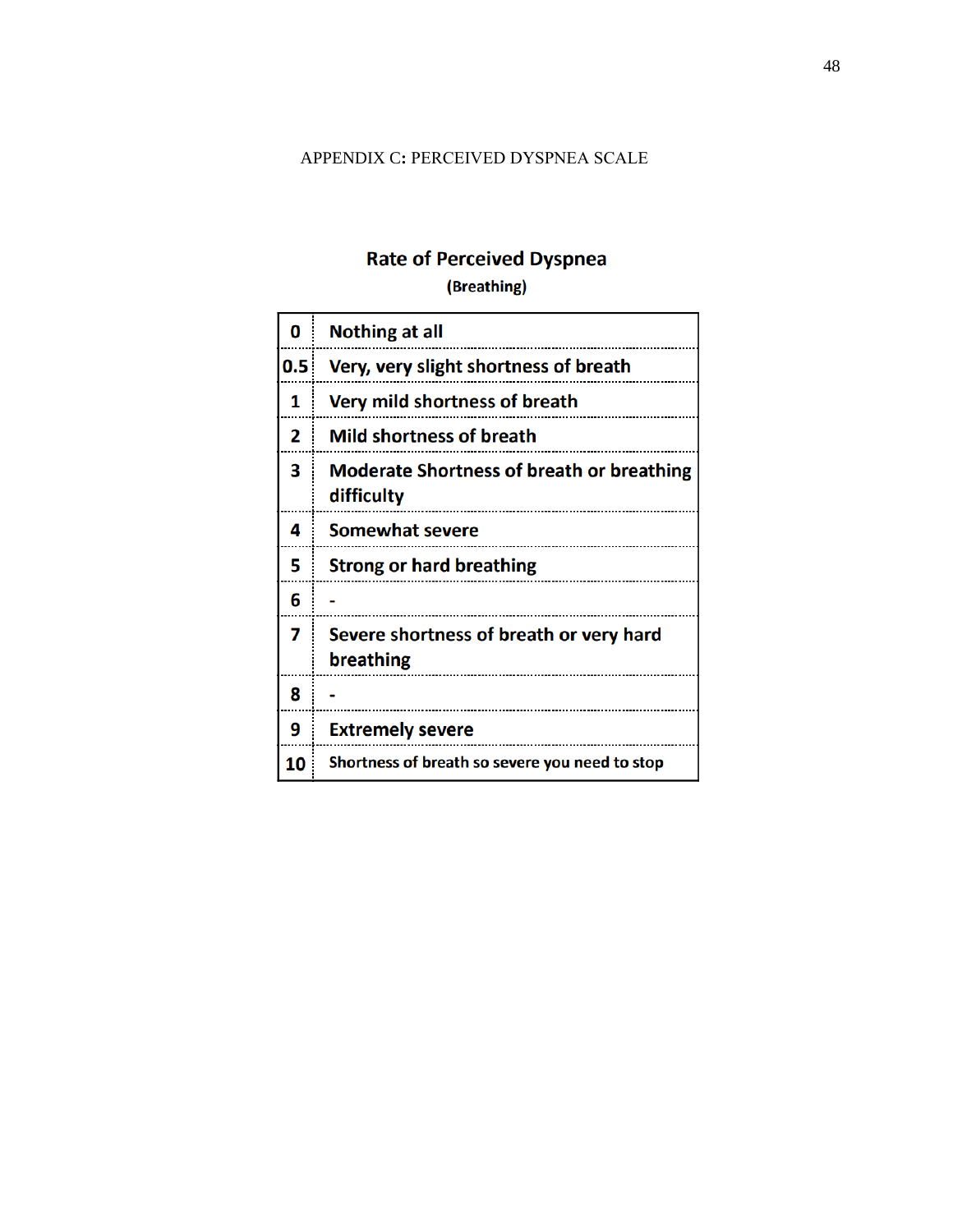## APPENDIX D: RATE PERCEIVED EXERTION SCALE

 $\overline{0}$ NOTHING AT ALL 0.5 VERY, VERY LIGHT  $\mathbf{1}$ **VERY LIGHT**  $\overline{2}$ **FAIRLY LIGHT**  $\overline{3}$ **MODERATE**  $4 -$ SOMEWHAT HARD  $5\overline{5}$ **HARD**  $6\overline{6}$  $7\overline{ }$ **VERY HARD**  $\bf 8$  $\overline{9}$ 10 VERY VERY HARD (MAXIMAL)